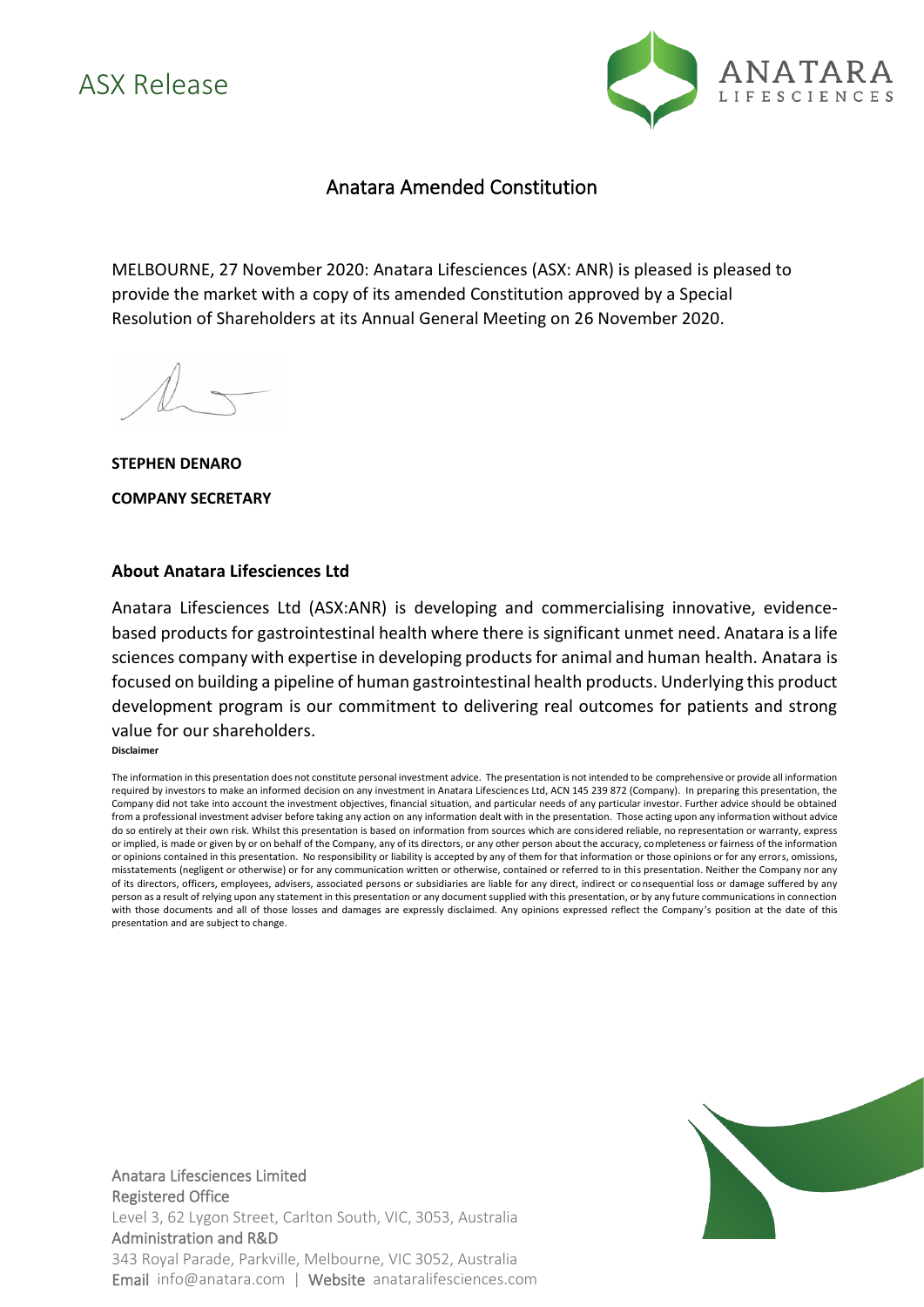Constitution of Anatara Lifesciences Limited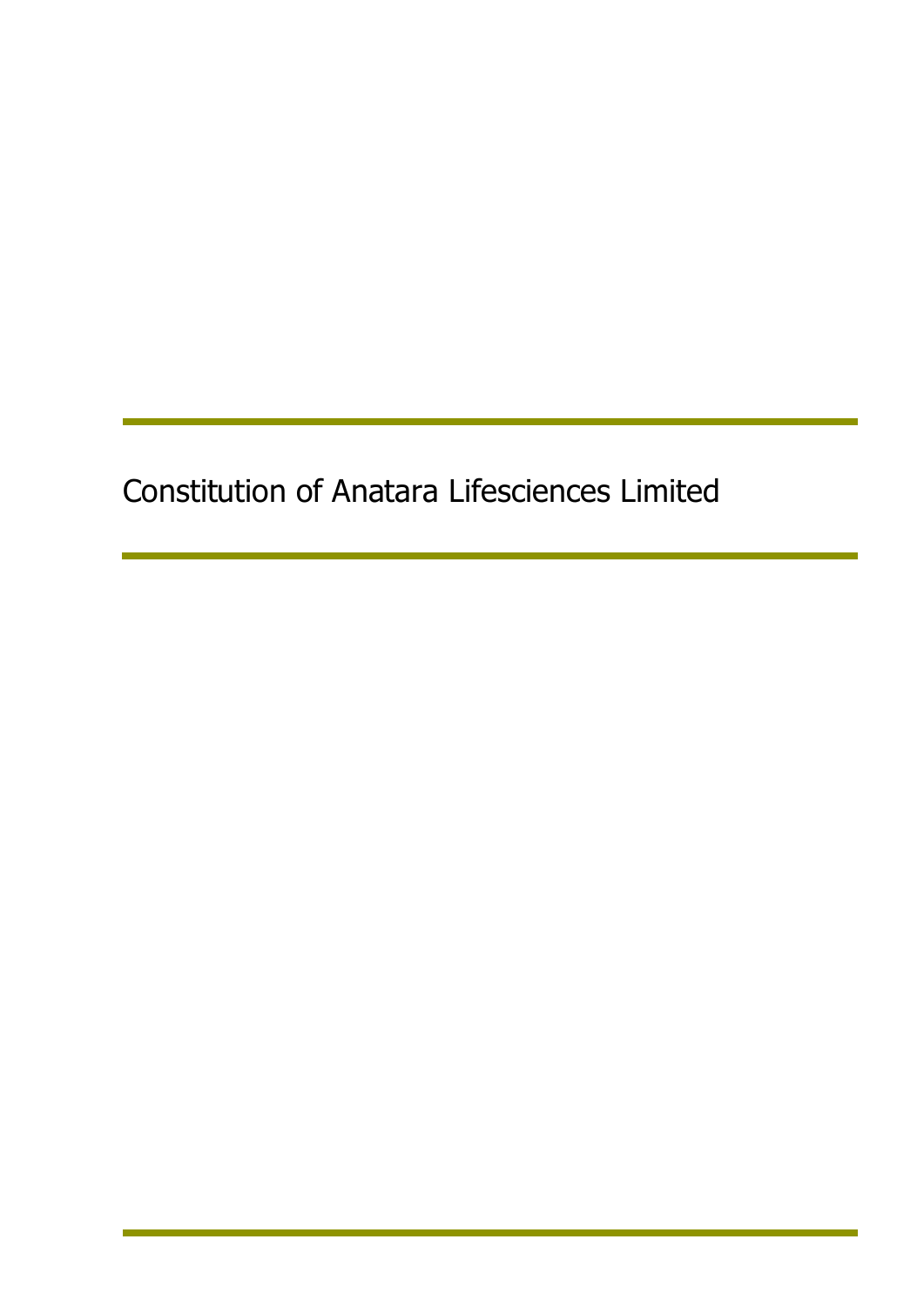# Table of contents

| 1                       |     |                                 |                |  |
|-------------------------|-----|---------------------------------|----------------|--|
|                         | 1.1 | Definitions                     | 1              |  |
|                         | 1.2 | Interpretation                  | $\overline{2}$ |  |
|                         | 1.3 | Application of the Relevant Law | 4              |  |
|                         | 1.4 | Exercising powers               | 4              |  |
| $\overline{\mathbf{2}}$ |     |                                 |                |  |
|                         | 2.1 | <b>Shares</b>                   | 5              |  |
|                         | 2.2 | Preference share rights         | 5              |  |
|                         | 2.3 | Alteration of share capital     | 6              |  |
|                         | 2.4 | Variation of class rights       | 6              |  |
|                         | 2.5 | Restricted securities           | 7              |  |
| 3                       |     |                                 |                |  |
|                         | 3.1 | Issue of certificates           | 7              |  |
|                         | 3.2 | Cancellation of certificates    | 7              |  |
| 4                       |     |                                 |                |  |
|                         | 4.1 | Joint holders                   | 8              |  |
|                         | 4.2 | Equitable and other claims      | 8              |  |
| 5                       |     |                                 |                |  |
|                         | 5.1 | Power to make calls             | 8              |  |
|                         | 5.2 | Time of calls                   | 9              |  |
|                         | 5.3 | Notice of calls                 | 9              |  |
|                         | 5.4 | Payment of calls                | 9              |  |
|                         | 5.5 | Fixed instalments               | 9              |  |
|                         | 5.6 | Failure to pay                  | 9              |  |
|                         | 5.7 | Proof of call                   | 9              |  |
|                         | 5.8 | Payments in advance of calls    | 9              |  |
|                         | 5.9 | Waiver                          | 10             |  |
| 6                       |     |                                 |                |  |
|                         | 6.1 | Forfeiture procedure            | 10             |  |
|                         | 6.2 | Notice of forfeiture            | 10             |  |
|                         | 6.3 | Effect of forfeiture            | 10             |  |
| 7                       |     | -11                             |                |  |
|                         | 7.1 | Existence of lien               | 11             |  |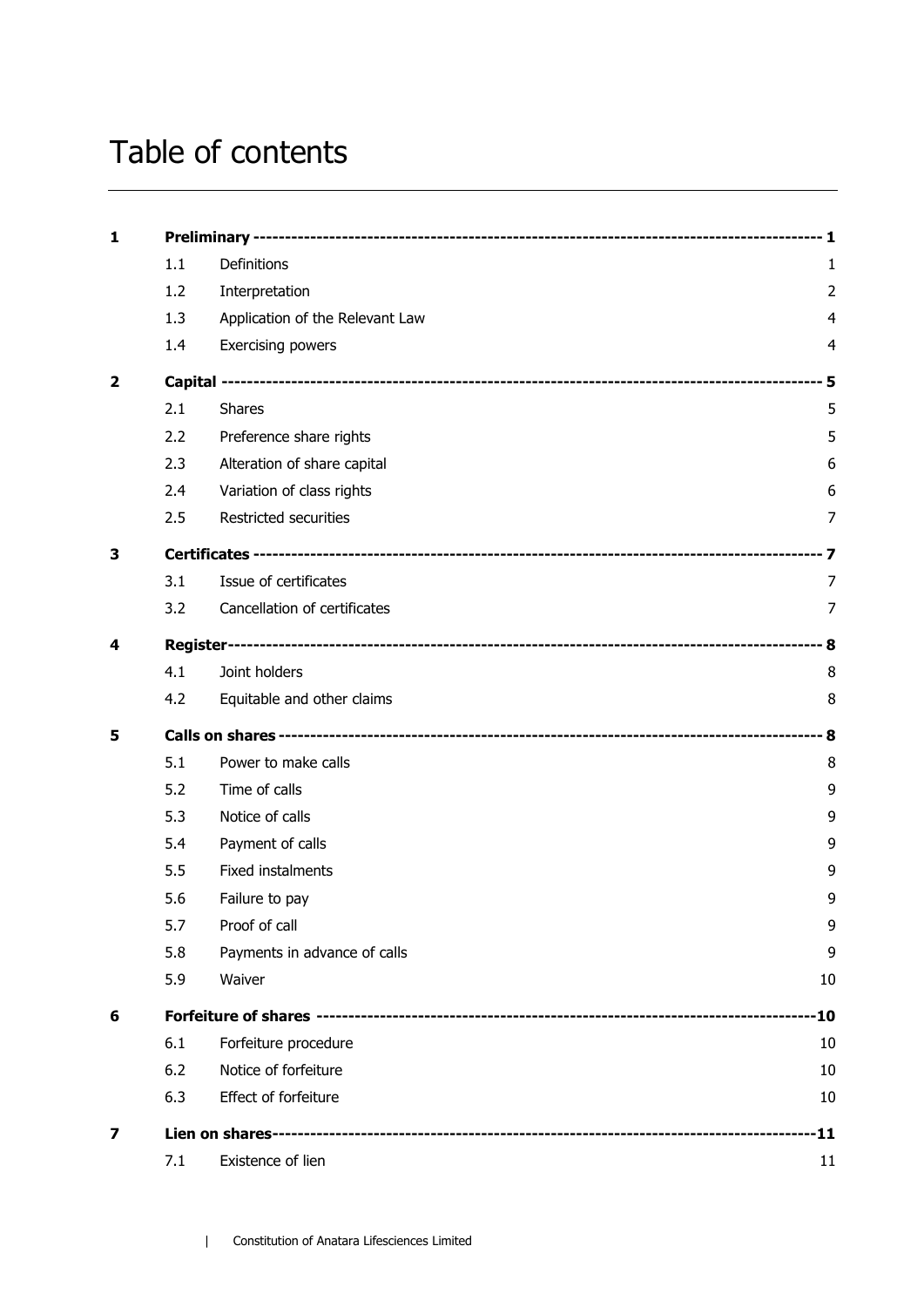|    | 7.2  | Lien on distributions                                                                         | 11    |
|----|------|-----------------------------------------------------------------------------------------------|-------|
|    | 7.3  | Sale under lien                                                                               | 11    |
|    | 7.4  | Extinguishment of lien                                                                        | 11    |
|    | 7.5  | Company's right to recover payments                                                           | 12    |
|    | 7.6  | Exemption from lien                                                                           | 12    |
| 8  |      |                                                                                               |       |
| 9  |      | Sale, reissue or other disposal of shares by the company-----------------------------------12 |       |
| 10 |      |                                                                                               |       |
| 11 |      |                                                                                               |       |
|    | 11.1 | Implementing share plans                                                                      | 14    |
|    | 11.2 | Directors' powers and varying, suspending or terminating share plans                          | 14    |
| 12 |      |                                                                                               |       |
|    | 12.1 | Computerised trading                                                                          | 15    |
|    | 12.2 | Transferring shares                                                                           | 15    |
|    | 12.3 | Power to decline to register transfers                                                        | 16    |
|    | 12.4 | Power to suspend registration of transfers                                                    | 16    |
| 13 |      |                                                                                               | $-16$ |
|    | 13.1 | Power of sale                                                                                 | 16    |
|    | 13.2 | Notice of proposed sale                                                                       | 16    |
|    | 13.3 | No sale where member gives notice                                                             | 17    |
|    | 13.4 | Terms of sale                                                                                 | 17    |
|    | 13.5 | Share transfers                                                                               | 17    |
|    | 13.6 | Application of proceeds                                                                       | 17    |
|    | 13.7 | Protections for transferee                                                                    | 17    |
| 14 |      |                                                                                               | -18   |
|    | 14.1 | Death of joint holder                                                                         | 18    |
|    | 14.2 | Death of sole holder                                                                          | 18    |
|    | 14.3 | Other transmission events                                                                     | 18    |
|    | 14.4 | Other rules                                                                                   | 19    |
| 15 |      |                                                                                               | -19   |
|    | 15.1 | Definitions                                                                                   | 19    |
|    | 15.2 | Transfers not to be registered                                                                | 19    |
|    | 15.3 | Approving Resolution                                                                          | 19    |
|    | 15.4 | Sunset                                                                                        | 20    |
| 16 |      |                                                                                               | -20   |
|    | 16.1 | Calling general meetings                                                                      | 20    |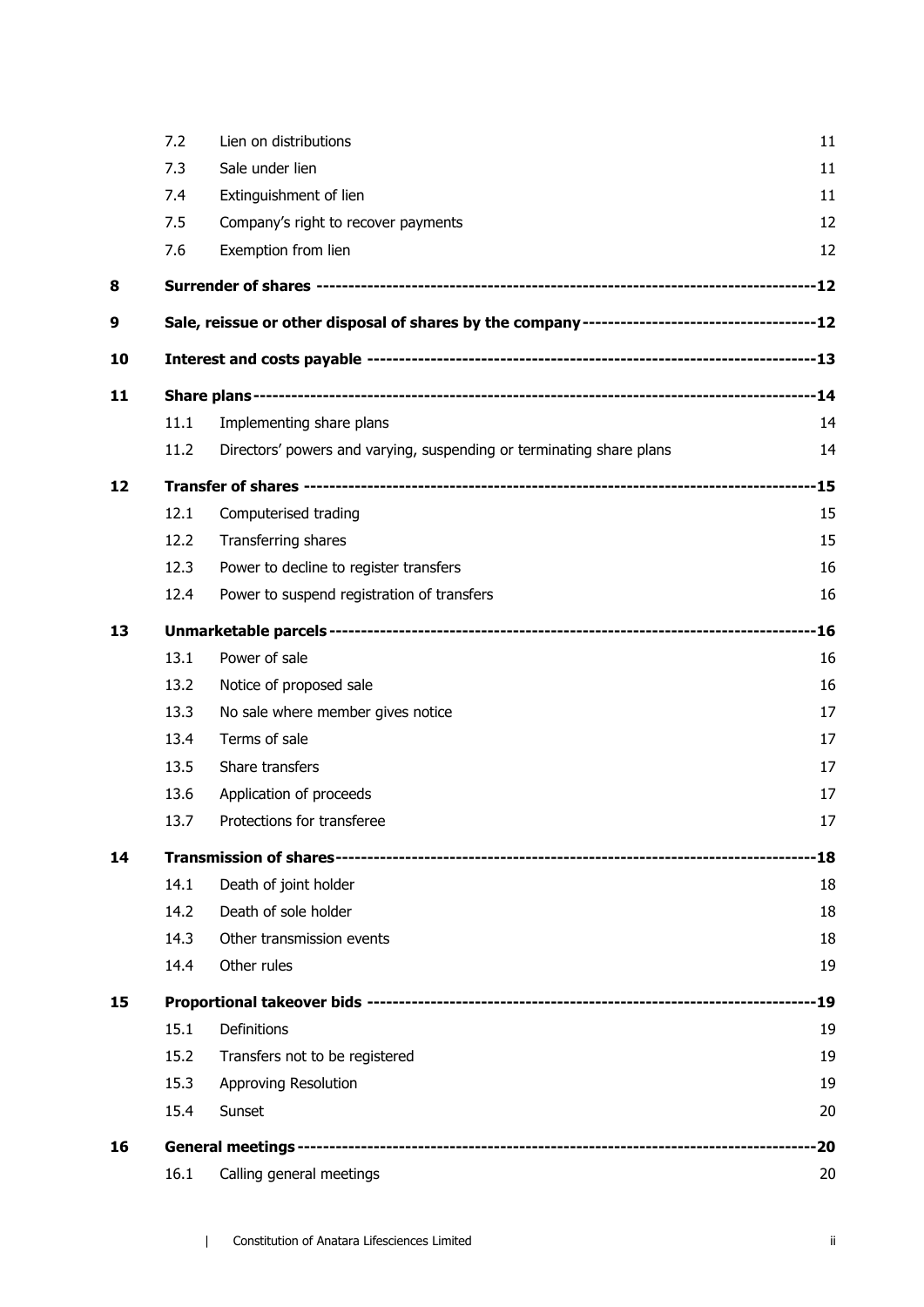|    | 16.2  | Postponing or cancelling a meeting             | 20  |
|----|-------|------------------------------------------------|-----|
|    | 16.3  | Notice of general meetings                     | 21  |
|    | 16.4  | Non-receipt of notice                          | 21  |
|    | 16.5  | Admission to general meetings                  | 21  |
|    | 16.6  | Multiple venues                                | 22  |
|    | 16.7  | Quorum at general meetings                     | 23  |
|    | 16.8  | Chairman of general meetings                   | 23  |
|    | 16.9  | Acting chairman                                | 24  |
|    | 16.10 | Conduct at general meetings                    | 24  |
|    | 16.11 | Adjournment and postponement by the chairman   | 24  |
|    | 16.12 | Decisions at general meetings                  | 25  |
|    | 16.13 | When poll may be demanded                      | 25  |
|    | 16.14 | Voting rights                                  | 26  |
|    | 16.15 | Representation at general meetings             | 28  |
|    | 16.16 | Class meetings                                 | 28  |
| 17 |       |                                                |     |
|    | 17.1  | Appointment instruments                        | 28  |
|    | 17.2  | More than two current proxies                  | 30  |
|    | 17.3  | Revocation and postponement of the appointment | 30  |
|    | 17.4  | Chairman may make a determination              | 30  |
| 18 |       |                                                |     |
|    | 18.1  | Directors may decide direct voting to apply    | 31  |
|    | 18.2  | Direct votes only counted on a poll            | 31  |
|    | 18.3  | Withdrawal of direct vote                      | 31  |
|    | 18.4  | Vote not affected by death, etc. of a member   | 32  |
| 19 |       |                                                | -32 |
|    | 19.1  | Number of directors                            | 32  |
|    | 19.2  | Power to appoint directors                     | 32  |
|    | 19.3  | Retirement of directors                        | 32  |
|    | 19.4  | Vacating office                                | 33  |
|    | 19.5  | Remuneration                                   | 34  |
|    | 19.6  | Director need not be a member                  | 35  |
|    | 19.7  | Directors interests                            | 35  |
| 20 |       |                                                | -36 |
|    | 20.1  | General powers                                 | 36  |
|    | 20.2  | Power to borrow and give security              | 36  |
|    | 20.3  | Powers of appointment                          | 37  |
|    |       |                                                |     |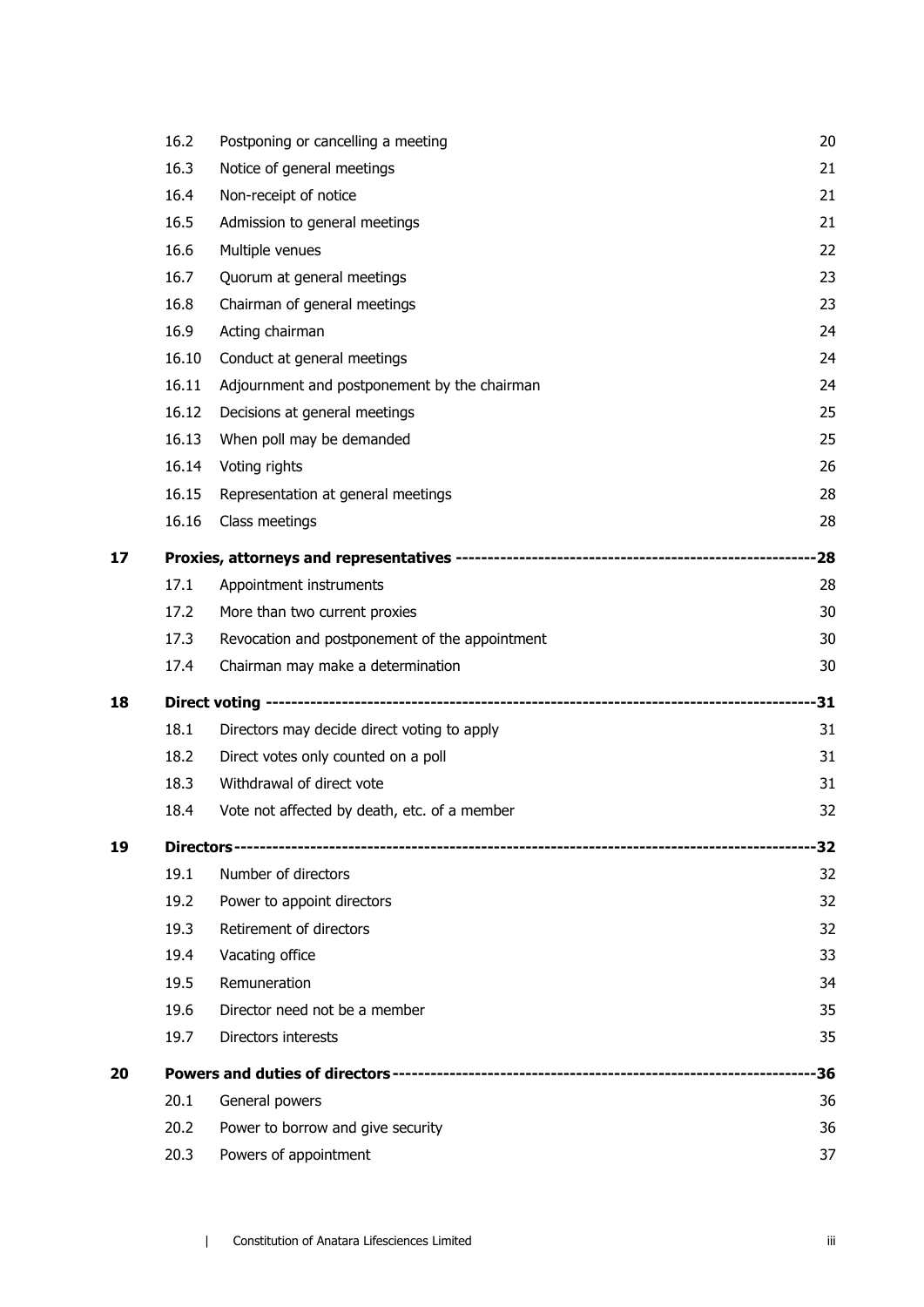| 21 |       |                                                 |       |
|----|-------|-------------------------------------------------|-------|
|    | 21.1  | Meetings of directors                           | 37    |
|    | 21.2  | Calling meetings of directors                   | 37    |
|    | 21.3  | Notice of meetings of directors                 | 38    |
|    | 21.4  | Quorum at meetings of directors                 | 38    |
|    | 21.5  | Chairman and deputy chairman of directors       | 38    |
|    | 21.6  | Decisions of directors                          | 39    |
|    | 21.7  | Written resolutions                             | 39    |
| 22 |       |                                                 |       |
|    | 22.1  | Director may appoint alternate director         | 40    |
|    | 22.2  | Conditions of office of alternate director      | 40    |
|    | 22.3  | Committees of directors                         | 41    |
|    | 22.4  | Delegation to a director                        | 41    |
|    | 22.5  | Validity of acts                                | 41    |
| 23 |       |                                                 | -42   |
|    | 23.1  | Managing directors and executive directors      | 42    |
|    | 23.2  | Secretary                                       | 42    |
|    | 23.3  | Provisions applicable to all executive officers | 42    |
| 24 |       |                                                 | $-43$ |
|    | 24.1  | Officer's right of indemnity                    | 43    |
|    | 24.2  | Indemnity                                       | 43    |
|    | 24.3  | Scope of indemnity                              | 43    |
|    | 24.4  | Insurance                                       | 43    |
|    | 24.5  | Savings                                         | 44    |
|    | 24.6  | Contract                                        | 44    |
| 25 |       |                                                 | 44    |
|    | 25.1  | Payment of dividends                            | 44    |
|    | 25.2  | Reserves and profits carried forward            | 44    |
|    | 25.3  | Apportionment of dividends                      | 44    |
|    | 25.4  | Record date                                     | 45    |
|    | 25.5  | No interest                                     | 45    |
|    | 25.6  | Method of payment                               | 45    |
|    | 25.7  | Retention of dividends                          | 46    |
|    | 25.8  | Distribution of specific assets                 | 46    |
|    | 25.9  | Source of dividends                             | 46    |
|    | 25.10 | Reinvestment of dividends                       | 47    |
|    | 25.11 | Unclaimed dividends                             | 47    |
|    |       |                                                 |       |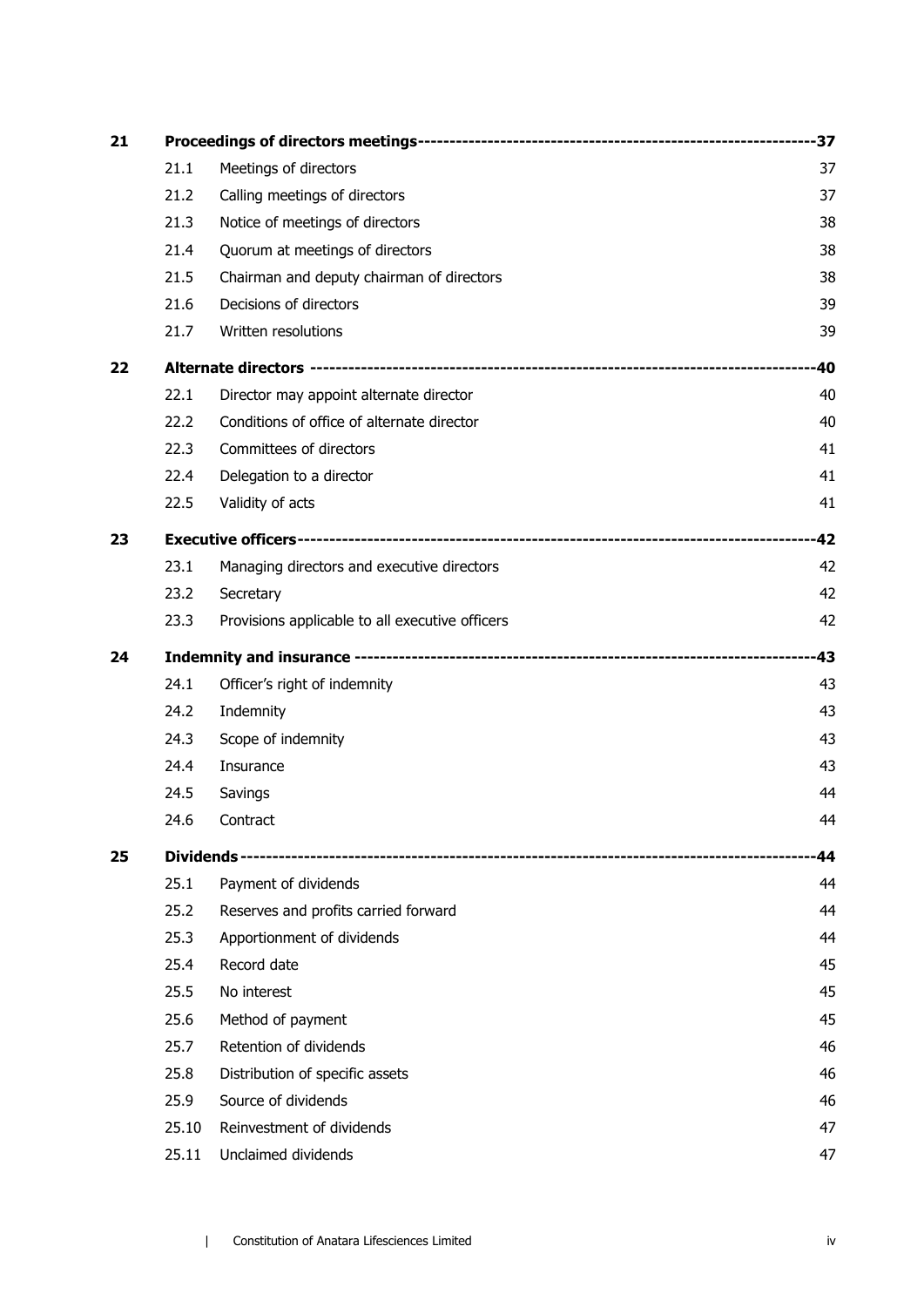| 26 |      |                                           |     |
|----|------|-------------------------------------------|-----|
|    | 26.1 | Capitalisation of reserves and profits    | 47  |
|    | 26.2 | Applying a sum for the benefit of members | 47  |
|    | 26.3 | Implementing the resolution               | 47  |
| 27 |      |                                           | -48 |
|    | 27.1 | Distributing surplus                      | 48  |
|    | 27.2 | Dividing property                         | 48  |
| 28 |      |                                           | 49  |
|    | 28.1 | Inspection by member                      | 49  |
|    | 28.2 | Access by director                        | 49  |
| 29 |      |                                           |     |
|    | 29.1 | Safe custody of seal                      | 49  |
|    | 29.2 | Use of seal                               | 49  |
| 30 |      |                                           |     |
|    | 30.1 | Method of service                         | 49  |
|    | 30.2 | Time of service                           | 50  |
|    | 30.3 | Evidence of service                       | 50  |
|    | 30.4 | Joint holders                             | 50  |
|    | 30.5 | Other communications and documents        | 50  |
| 31 |      |                                           |     |
|    | 31.1 | Submission to jurisdiction                | 51  |
|    | 31.2 | Prohibition and enforceability            | 51  |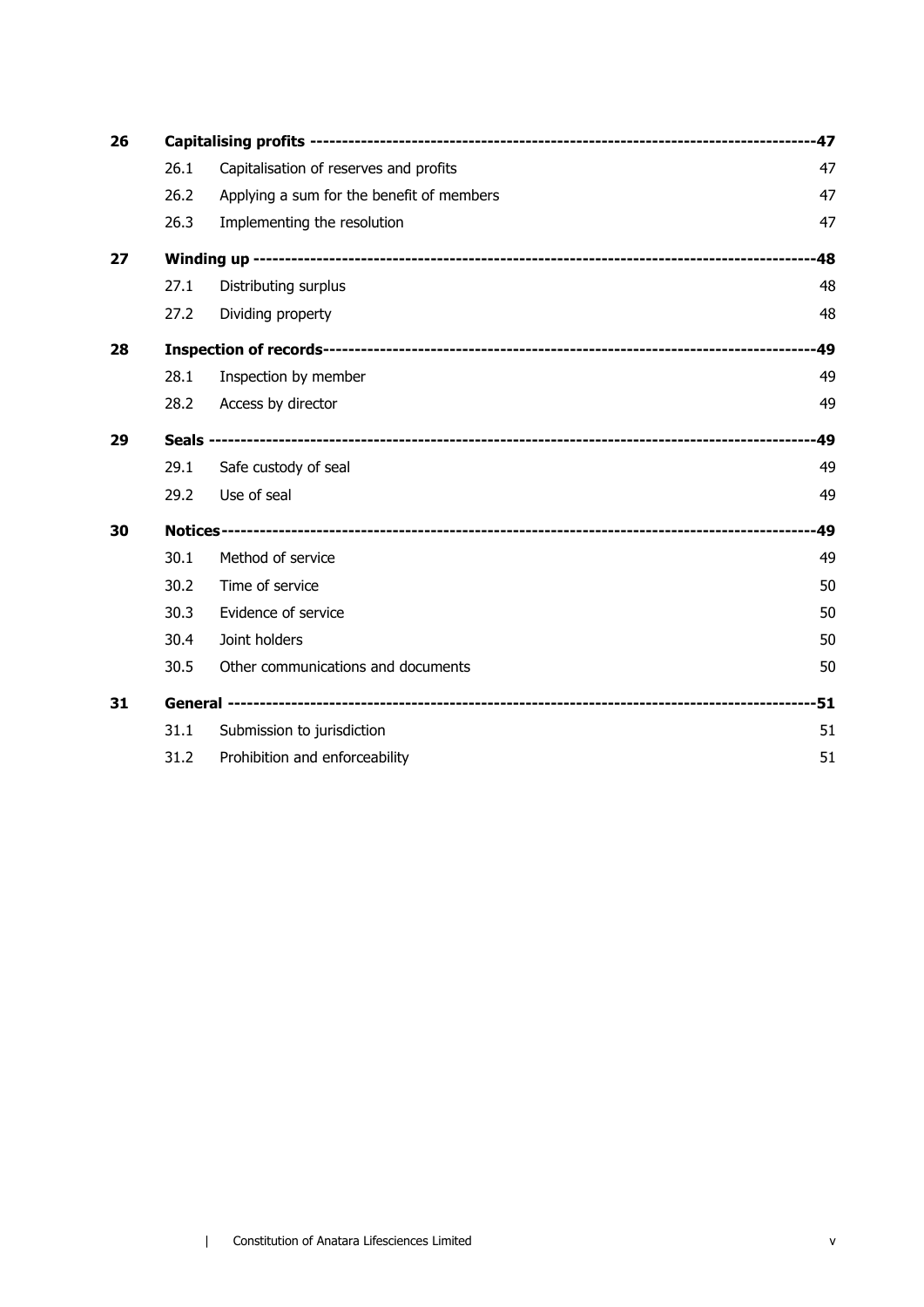

## **Constitution**

## Anatara Lifesciences Limited ACN 145 239 872

## **1 Preliminary**

## **1.1 Definitions**

In this constitution:

| Term                        | <b>Definition</b>                                                                                                                                                                                                                                                                                                                                                |                                                                                                                                                                                                                                                                                                            |
|-----------------------------|------------------------------------------------------------------------------------------------------------------------------------------------------------------------------------------------------------------------------------------------------------------------------------------------------------------------------------------------------------------|------------------------------------------------------------------------------------------------------------------------------------------------------------------------------------------------------------------------------------------------------------------------------------------------------------|
| AGM                         |                                                                                                                                                                                                                                                                                                                                                                  | means an annual general meeting of the company that<br>the Corporations Act requires to be held.                                                                                                                                                                                                           |
| <b>Business Day</b>         | Rules.                                                                                                                                                                                                                                                                                                                                                           | has the meaning given to that term in the Listing                                                                                                                                                                                                                                                          |
| <b>Corporations Act</b>     |                                                                                                                                                                                                                                                                                                                                                                  | means Corporations Act 2001 (Cth).                                                                                                                                                                                                                                                                         |
| <b>Exchange</b>             |                                                                                                                                                                                                                                                                                                                                                                  | means ASX Limited ACN 008 624 691 or another body<br>corporate declared by the directors to be the<br>company's primary stock exchange for the purposes of<br>this definition.                                                                                                                             |
| <b>Listing Rules</b>        |                                                                                                                                                                                                                                                                                                                                                                  | means the listing rules of the Exchange.                                                                                                                                                                                                                                                                   |
| <b>Proper ASTC Transfer</b> |                                                                                                                                                                                                                                                                                                                                                                  | has the meaning given to that term in the<br>Corporations Regulations 2001 (Cth).                                                                                                                                                                                                                          |
| <b>Record Time</b>          | means:<br>(a)<br>(b)                                                                                                                                                                                                                                                                                                                                             | in the case of a meeting for which the caller of<br>the meeting has decided, under the<br>Corporations Act, that shares are to be taken<br>to be held by the persons who held them at a<br>specified time before the meeting, that time;<br>and<br>in any other case, the time of the relevant<br>meeting. |
| <b>Relevant Law</b>         | means the Corporations Act, the Listing Rules and the<br>Settlement Operating Rules, and any subordinate<br>legislation, orders, rulings or other binding instruments<br>passed or made by the federal or a State government,<br>Australian Securities and Investments Commission, or<br>the Australian Taxation Office to clarify or expand this<br>definition. |                                                                                                                                                                                                                                                                                                            |
| Representative              | meeting.                                                                                                                                                                                                                                                                                                                                                         | means, for a member which is a body corporate and<br>for a meeting, a person authorised under the<br>Corporations Act (or a corresponding previous law) by<br>the body corporate to act as its representative at the                                                                                       |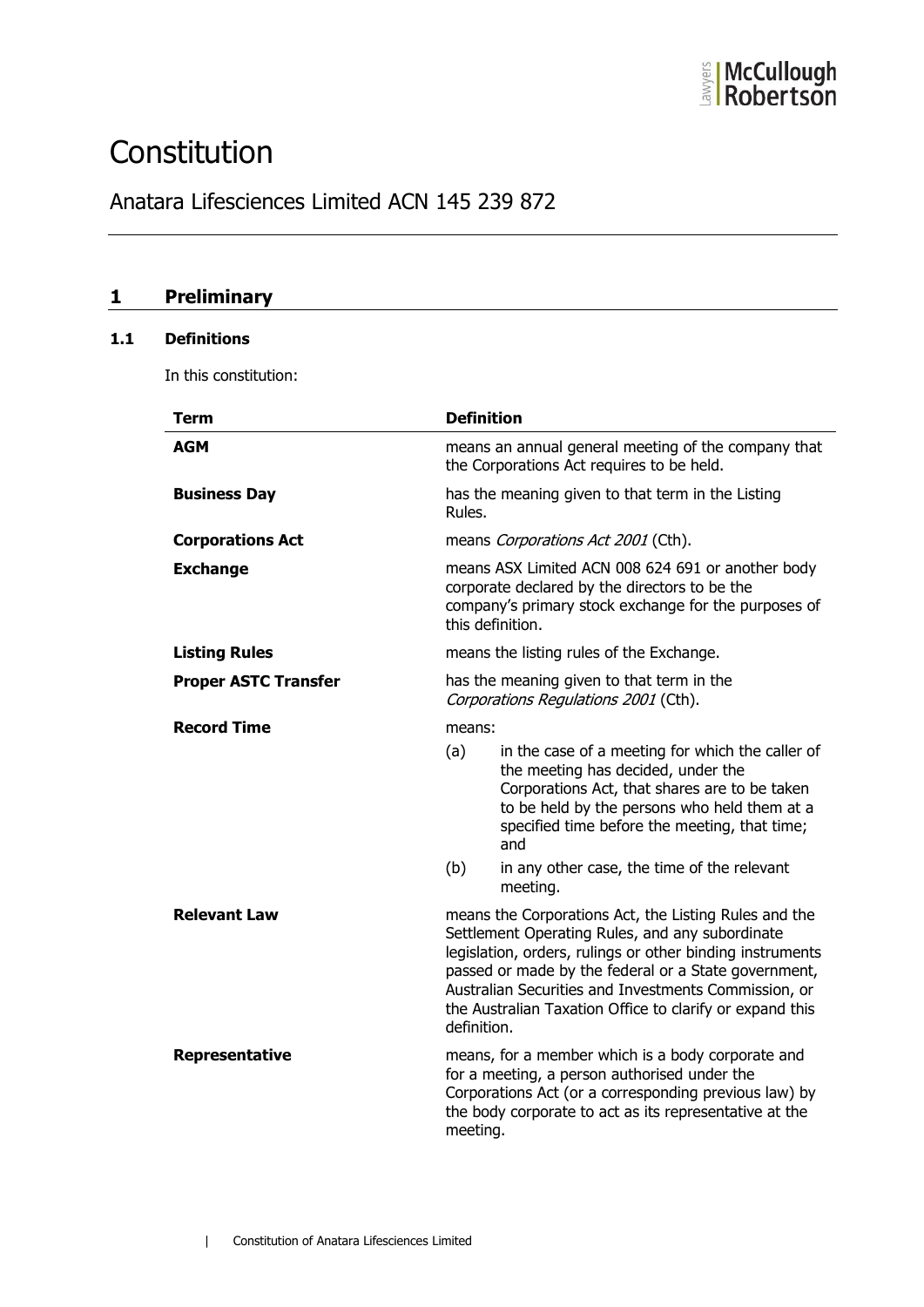| Term                              | <b>Definition</b>                                                                                                                                                                                                                                           |
|-----------------------------------|-------------------------------------------------------------------------------------------------------------------------------------------------------------------------------------------------------------------------------------------------------------|
| <b>Restricted Securities</b>      | has the meaning given to that term in the Listing Rules<br>and includes shares defined as such in any Restriction<br>Deed or Restriction Notice. Restricted Securities shall<br>not be treated or taken to be a separate class of share<br>for any purpose. |
| <b>Restriction Deed</b>           | means a restriction deed in the form set out in the<br>Listing Rules or otherwise approved by ASX and<br>includes any agreement which the Company and any<br>shareholder agrees is a restriction deed.                                                      |
| <b>Restriction Notice</b>         | means a restriction notice in the form set out in the<br>Listing Rules or otherwise approved by ASX.                                                                                                                                                        |
| <b>Settlement Operating Rules</b> | means the operating rules of ASX Settlement Pty<br>Limited ACN 008 504 532 or the equivalent operating<br>rules of the relevant Exchange.                                                                                                                   |

#### <span id="page-8-0"></span>**1.2 Interpretation**

In this constitution:

- (a) a reference to a partly paid share is a reference to a share on which there is an amount unpaid;
- (b) a reference to an amount unpaid on a share includes a reference to any amount of the issue price which is unpaid;
- (c) a reference to a call or an amount called on a share includes a reference to a sum that, by the terms of issue of a share, becomes payable at one or more fixed times;
- (d) a reference to a member for the purposes of a meeting of members for which the caller of the meeting has determined a Record Time is a reference to a registered holder of shares at the relevant Record Time;
- (e) a reference to a member present at a general meeting is a reference to a member present in person (including if attending electronically) or by proxy, attorney or Representative;
- (f) a reference to a person holding or occupying a particular office or position is a reference to any person who occupies or performs the duties of that office or position;
- (g) unless the contrary intention appears:
	- (i) a reference to a person includes a corporation, trust, partnership, unincorporated body, government and local authority or agency, or other entity whether or not it comprises a separate legal entity;
	- (ii) a reference to a person includes that person's successors, legal personal representatives, permitted substitutes and permitted assigns;
	- (iii) a reference to legislation or to a provision of legislation (including subordinate legislation) is to that legislation as amended, re-enacted or replaced, and includes any subordinate legislation issued under it;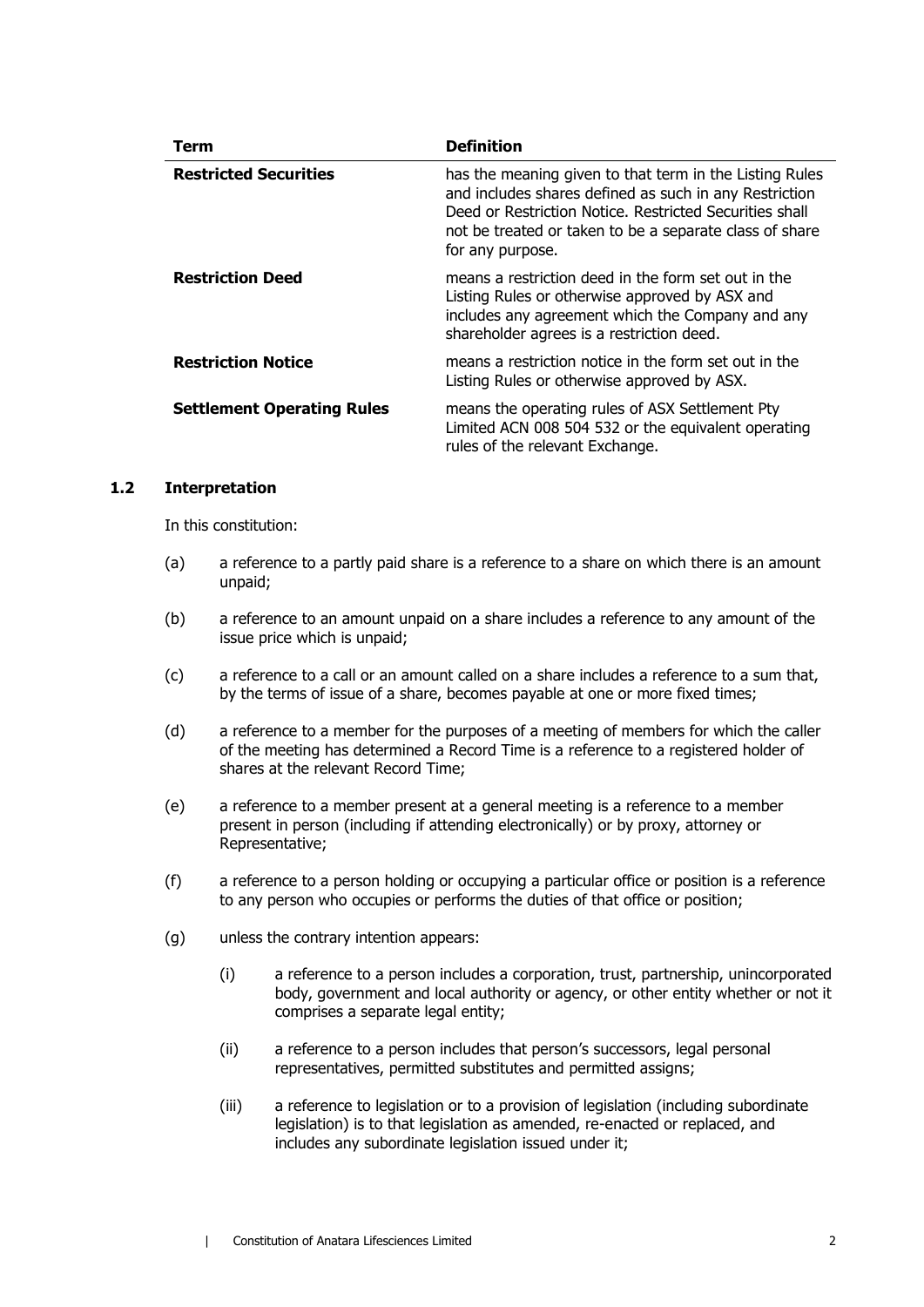- (iv) a reference to the Listing Rules or the Settlement Operating Rules includes any variation, consolidation or replacement of those rules and is to be taken to be subject to any applicable waiver or exemption;
- (v) if a word or phrase is defined, its other grammatical forms have a corresponding meaning;
- (vi) a reference to a rule is a reference to a rule of this constitution;
- (vii) a reference to a document or agreement (including a reference to this document) is to that document or agreement as amended, supplemented, varied or replaced; and
- (viii) if any day on or by which a person must do something under this document is not a Business Day, then the person must do it on or by the next Business Day; and
- (h) headings are for convenience only and do not affect interpretation.
- (i) Subject to any Relevant Laws, a reference in this Constitution to:
	- (A) meetings, includes a reference to that meeting being held wholly or partly online, virtually or electronically but does not include any live stream, recording or broadcast of that meeting which does not permit attendees to engage and participate in the meeting;
	- (B) the presence of an individual, includes a reference to that individual presence electronically or virtually through the use of any technology; and
	- (C) the attendance of an individual, includes a reference to that individual attending a meeting, venue or any other applicable place electronically or virtually through the use of any technology.
- <span id="page-9-1"></span><span id="page-9-0"></span>(j) Without limiting any other method of signing or delivery permitted by law:
	- (i) Where this Constitution refers to or contemplates the signing of a document (including notices, resolutions, proxy forms, consents and resignations) by:
		- (A) a chairperson, Director, secretary or Shareholder;
		- (B) a person consenting to be or resigning as a Director, secretary or public officer of the Company; or
		- (C) a Shareholder's proxy, attorney or body corporate representative,

the electronic signature, whether digital or encrypted, of that person has the same force and effect as his or her manual or 'wet ink' signature.

(ii) Transmission by electronic means of any signed document (whether signed in accordance with rule [1.2](#page-8-0)[\(j\)](#page-9-0)[\(i\)](#page-9-1) or otherwise) has the same effect as physical delivery of the paper document bearing an original manual or 'wet ink' signature of the signatory.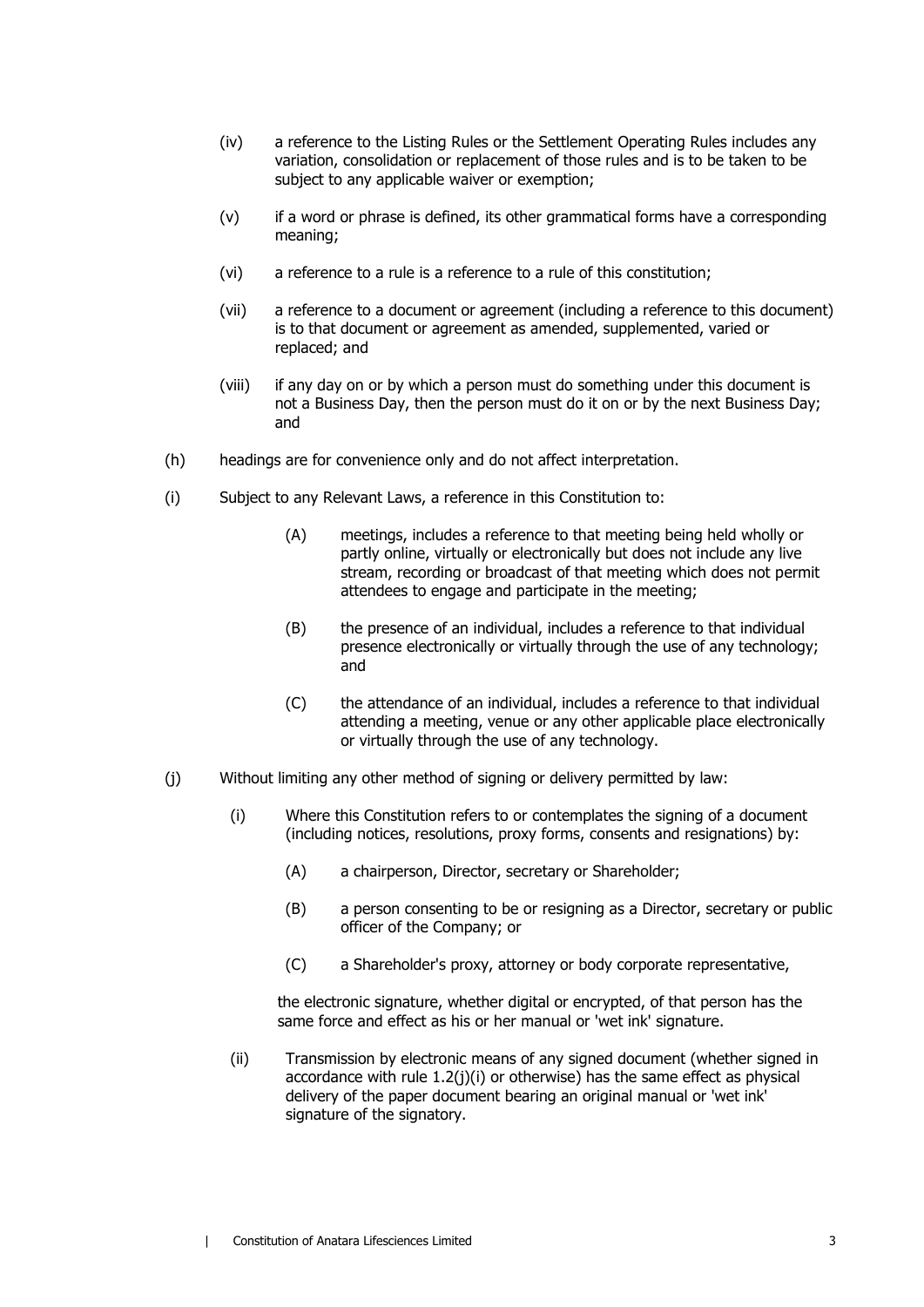#### **1.3 Application of the Relevant Law**

- (a) The replaceable rules in the Corporations Act do not apply to the company.
- (b) A reference to the Exchange, the Listing Rules or the Settlement Operating Rules only applies while the company is included in the official list of the Exchange.
- (c) Where an expression is used in a manner consistent with a provision of the Relevant Law, the expression has the same meaning as in that provision.
- (d) While the company is included in the official list of the Exchange, the following rules apply:
	- (i) despite anything contained in these rules, if the Listing Rules prohibit an act being done, the act must not be done;
	- (ii) nothing contained in these rules prevents an act being done that the Listing Rules require to be done;
	- (iii) if the Listing Rules require an act to be done or not to be done, authority is given for that act to be done or not to be done (as the case may be);
	- (iv) if the Listing Rules require these rules to contain a provision and they do not contain that provision, these rules are taken to contain that provision;
	- (v) if the Listing Rules require these rules not to contain a provision and they contain that provision, these rules are taken not to contain that provision; and
	- (vi) if any provision of these rules is or becomes inconsistent with the Listing Rules, these rules are taken not to contain that provision to the extent of the inconsistency.

#### **1.4 Exercising powers**

- (a) The company may exercise any power, take any action or engage in any conduct which the Corporations Act permits a company limited by shares to exercise, take or engage in.
- (b) A power conferred on a person to do a particular act or thing under this constitution includes, unless the contrary intention appears, a power (exercisable in the same way and subject to the same conditions) to repeal, rescind, revoke, amend or vary that act or thing.
- (c) A power conferred under this constitution to do a particular act or thing:
	- (i) may be exercised from time to time and subject to conditions; and
	- (ii) may, where the power concerns particular matters, be exercised for only some of those matters or as to a particular class of those matters, and to make different provision concerning different matters or different classes of matters.
- (d) Where a power to appoint a person to an office or position is conferred under this constitution (except the power to appoint a director under rule [19.2\(a\)\)](#page-38-0) the power includes, unless the contrary intention appears, a power to:
	- (i) appoint a person to act in the office or position until a person is appointed to the office or position;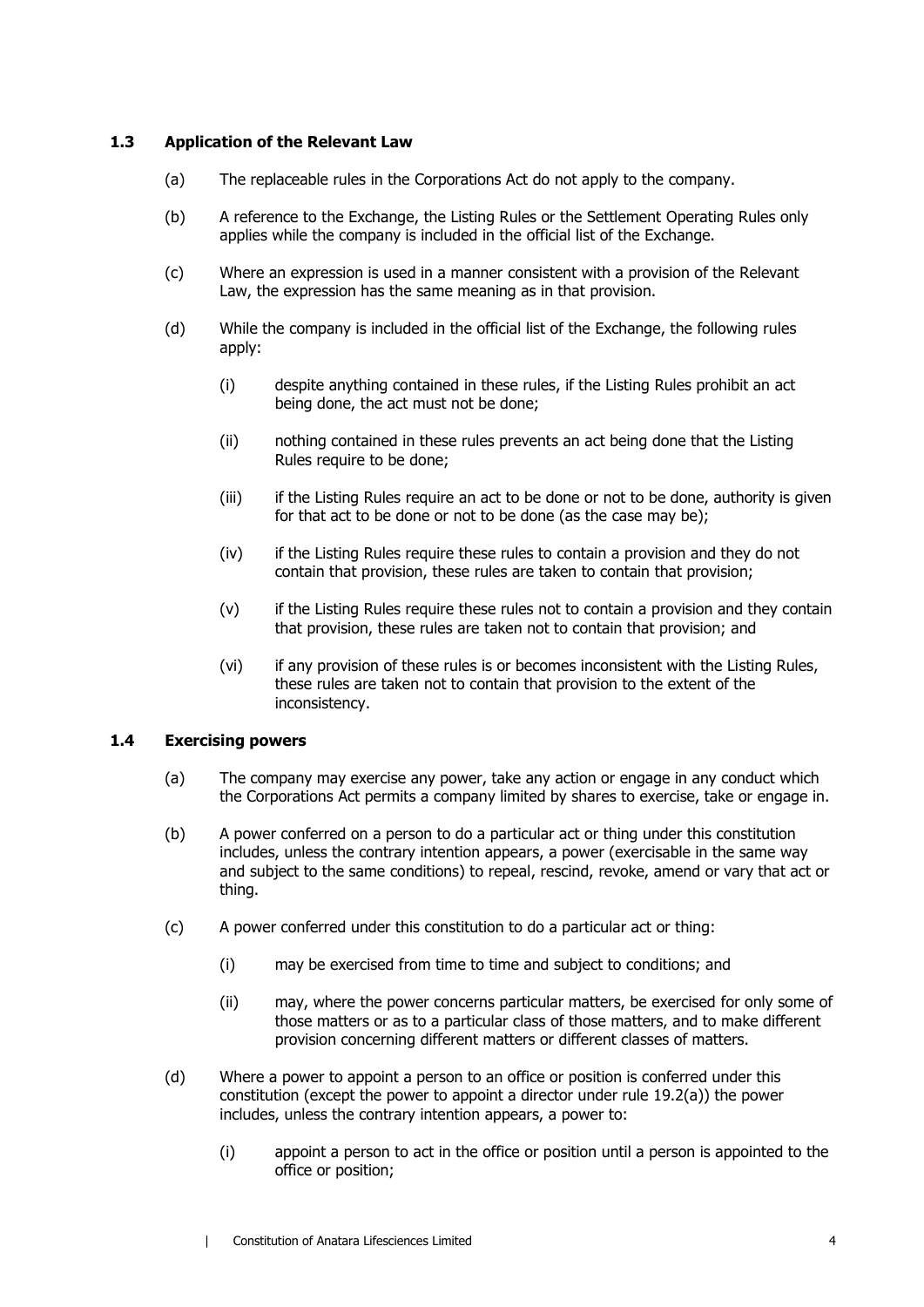- (ii) remove or suspend any person appointed (without prejudice to any rights or obligations under any contract between the person and the company); and
- (iii) appoint another person temporarily in the place of any person removed or suspended or in the place of any sick or absent holder of the office or position.
- (e) Where this constitution gives power to a person to delegate a function or power:
	- (i) the delegation may be concurrent with, or (except in the case of a delegation by the directors) to the exclusion of, the performance or exercise of that function or power by the person;
	- (ii) the delegation may be either general or limited in any way provided in the terms of delegation;
	- (iii) the delegation need not be to a specified person but may be to any person holding, occupying or performing the duties of a specified office or position;
	- (iv) the delegation may include the power to delegate; and
	- (v) where performing or exercising that function or power depends on that person's opinion, belief or state of mind about a matter, that function or power may be performed or exercised by the delegate on the delegate's opinion, belief or state of mind about that matter.

## **2 Capital**

#### **2.1 Shares**

Subject to this constitution and the Relevant Law, the directors may:

- (a) issue and cancel shares;
- (b) grant options over unissued shares;
- (c) settle the manner in which fractions of a share are to be dealt with; and
- (d) decide:
	- (i) the persons to whom shares are issued or options are granted;
	- (ii) the terms on which shares are issued or options are granted; and
	- (iii) the rights and restrictions attached to those shares or options.

#### **2.2 Preference share rights**

- (a) The company may issue preference shares including preference shares which are, at the option of the company or holder, liable to be redeemed or converted to ordinary shares.
- (b) Each preference share confers on the holder the right to:
	- (i) receive a preferential dividend, in priority to the payment of any dividend on the ordinary shares, at a rate (which may be fixed or variable) and on the basis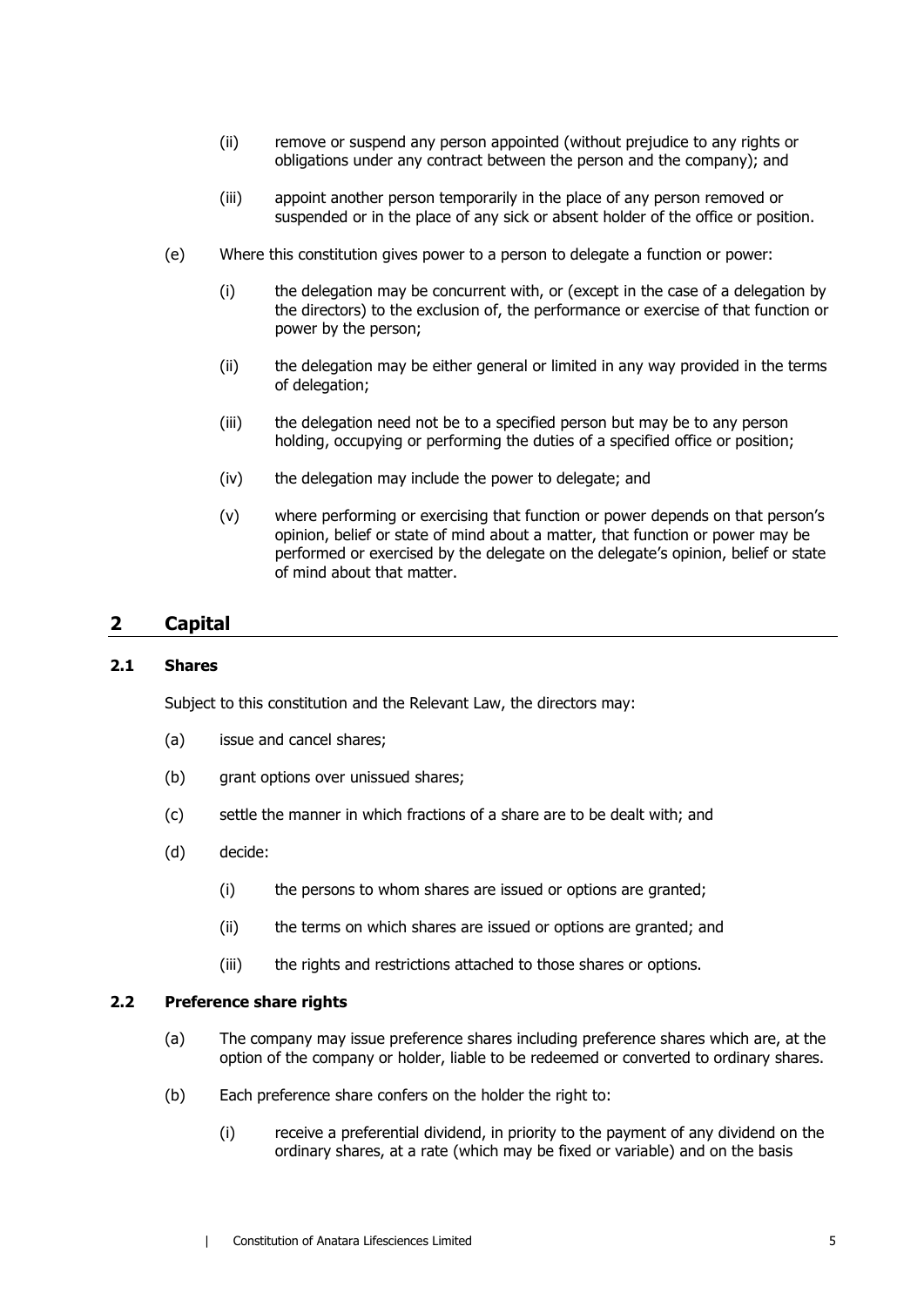(including whether cumulative or not) decided by the directors at the time of issue;

- (ii) participate with the ordinary shares in profits and assets of the company, including on a winding up, if and to the extent the directors decide at the time of issue;
- (iii) in a winding up and on redemption, payment in priority to the ordinary shares of:
	- (A) the amount of any dividend accrued but unpaid on the share at the date of winding up or the date of redemption; and
	- (B) any additional amount specified in the terms of issue;
- (iv) (to the extent directors may decide at the time of issue), a bonus issue or capitalisation of profits in favour of holders of those shares only; and
- <span id="page-12-0"></span>(v) vote at any general meeting of the company, but only in the following circumstances:
	- (A) on a proposal to reduce the share capital of the company, affect the rights attached to the share, to wind up the company or for the disposal of the whole of the property, business and undertaking of the company;
	- (B) on a resolution to approve the terms of a buy-back agreement;
	- (C) during a period in which a dividend or part of a dividend on the share is in arrears;
	- (D) during the winding up of the company; or
	- (E) in any other circumstances in which the Listing Rules require holders of preference shares to be entitled to vote.
- (c) On a poll on a matter listed in rule  $2.2(b)(v)$ , the holder of a preference share is entitled to one vote per share or the number of votes specified in, or determined under, the terms of issue for the share.
- (d) If the preference share is redeemable, the company must redeem the share and pay to, or to a person directed by the holder, the amount payable on redemption of the share, as and when required by the terms of issue.

#### **2.3 Alteration of share capital**

Subject to the Corporations Act, the company may resolve to convert or reclassify shares from one class to another and the directors may do anything required to give effect to that resolution.

#### **2.4 Variation of class rights**

- (a) The rights attached to any class of shares may, unless their terms of issue state otherwise, be varied:
	- (i) with the written consent of the holders of 75% of the shares of the class; or
	- (ii) by a special resolution passed at a separate meeting of the holders of shares of the class.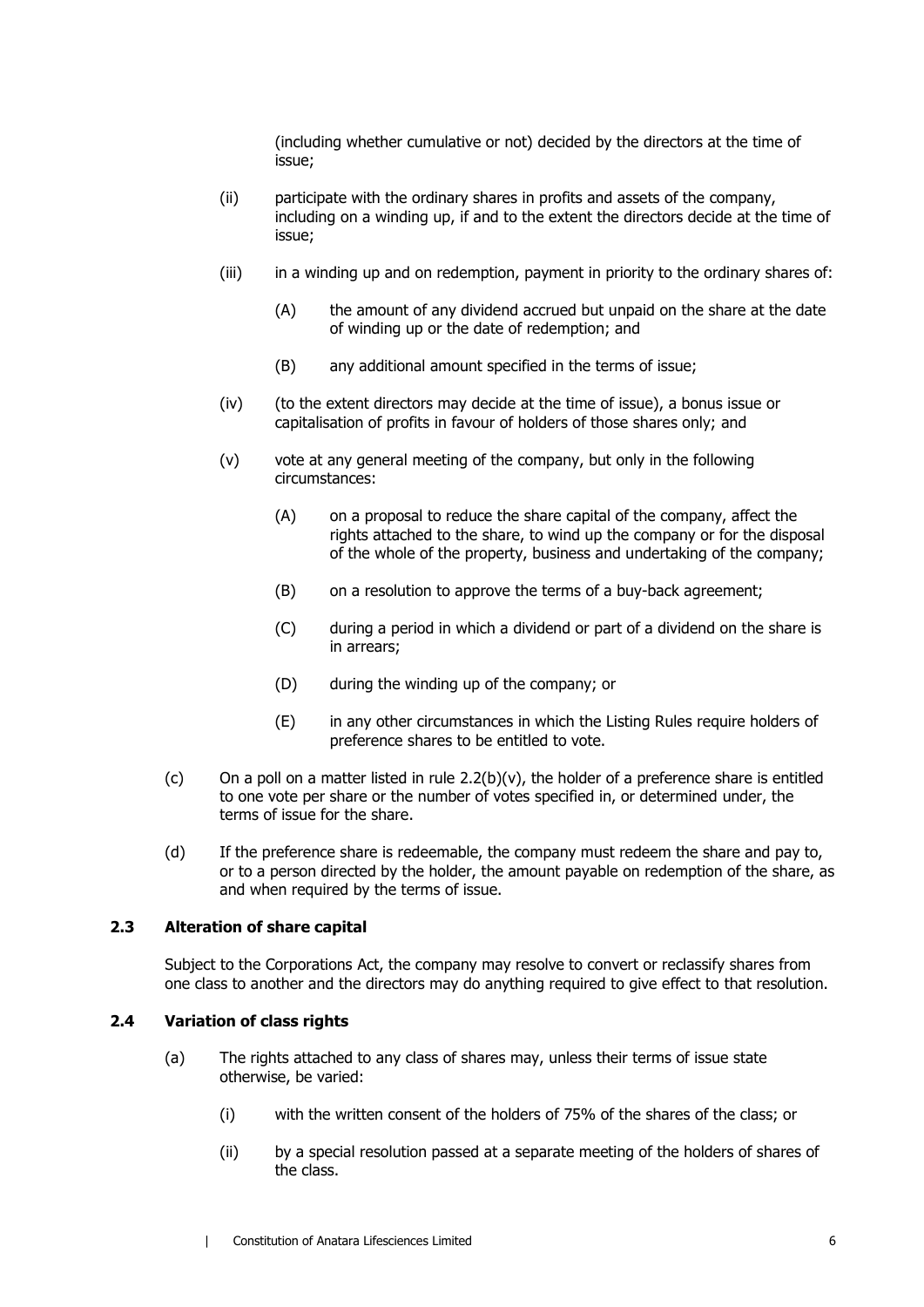(b) The rights conferred on the holders of any class of shares are to be taken as not having been varied by the creation or issue of further shares ranking equally with them.

## **2.5 Restricted securities**

For so long as the Company has Restricted Securities on issue, the following applies:

- (a) a holder of Restricted Securities must not dispose of, or agree or offer to dispose of, the securities during the escrow period applicable to those securities except as permitted by the Listing Rules or the Exchange;
- (b) If the Restricted Securities are in the same class as quoted securities of the Company, the holder of those Restricted Securities will be taken to have agreed in writing that the Restricted Securities are to be kept on the Company's issuer sponsored sub-register and are to have a holding lock applied for the duration of the escrow period applicable to those Restricted Securities;
- (c) The Company will refuse to acknowledge any disposal (including, without limitation, to register any transfer) of Restricted Securities during the escrow period applicable to those Restricted Securities except as permitted by the Listing Rules or the Exchange;
- (d) A holder of Restricted Securities will not be entitled to participate in any return of capital on those Restricted Securities during the escrow period applicable to those Restricted Securities except as permitted by the Listing Rules or the Exchange; and
- (e) If a holder of Restricted Securities breaches a Restriction Deed or a provision of this Constitution restricting a disposal of those Restricted Securities, the holder will not be entitled to any dividend or distribution, or to exercise any voting rights, in respect to those Restricted Securities for so long as the breach continues.

## **3 Certificates**

## <span id="page-13-0"></span>**3.1 Issue of certificates**

- (a) Subject to the Relevant Law, the company:
	- (i) need not issue certificates for shares if the directors decide; and
	- (ii) may issue certificates for shares, cancel any certificates for shares, and replace lost or destroyed or defaced certificates for shares, on the basis and in the form which the directors decide.
- (b) The company must issue to a shareholder any statements of the holding of shares registered in the shareholder's name as required by the Relevant Law.

### **3.2 Cancellation of certificates**

Where the directors have, under rule [3.1\(a\),](#page-13-0) decided not to issue certificates for securities or to cancel existing certificates, a shareholder has the right to receive statements of the holdings of the shareholder as are required to be distributed to a shareholder under the Relevant Law.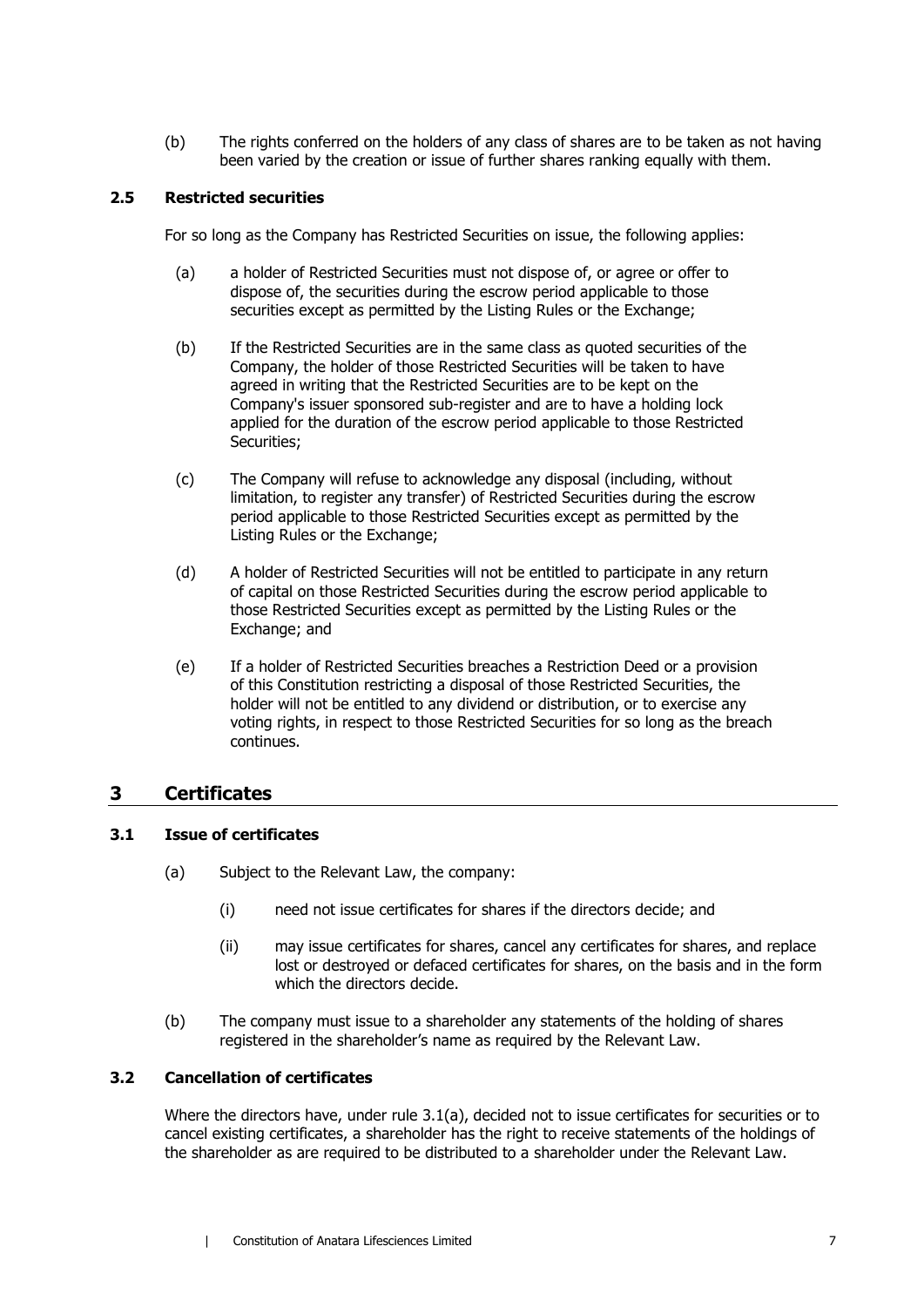## **4 Register**

#### <span id="page-14-1"></span>**4.1 Joint holders**

Where two or more persons are registered as the holders of a share, they are taken to hold the shares as joint tenants with benefits of survivorship subject to the following provisions:

- (a) the company is not bound to register more than three persons as the holders of the shares (except in the case of trustees, executors or administrators of a deceased shareholder);
- (b) the joint holders are jointly and severally liable for all payments which ought to be made in respect of the shares;
- (c) only the person whose name appears first in the register as one of the joint holders of the shares is entitled, if the company is required by the Relevant Law or this constitution to issue certificates for shares, to delivery of a certificate for the shares; and
- (d) any one of the joint holders may vote at any meeting of the company either personally, electronically, or by duly authorised representative, proxy or attorney, in respect of the shares as if that joint holder was solely entitled to the shares, and if more than one of the joint holders are present at any meeting personally or electronically or by duly authorised representative, proxy or attorney, the joint holder who is present whose name appears first in the register for the shares is entitled alone to vote in respect of the shares.

#### **4.2 Equitable and other claims**

The registered holder of a share may be treated as the absolute owner of that share by the company. The company is under no obligation to:

- (a) recognise a person as holding a share on trust, even if the company has notice of a trust; or
- (b) recognise, or be bound by, any equitable, contingent, future or partial claim to or interest in a share by any other person, except an absolute right of ownership in the registered holder, even if the company has notice of that claim or interest.

#### <span id="page-14-0"></span>**5 Calls on shares**

#### **5.1 Power to make calls**

The directors may:

- (a) make a call on a member for any money unpaid on the shares of that member which is not, by the terms of issue of those shares, made payable at fixed times;
- (b) require a call to be paid by instalments; and
- (c) revoke or postpone a call.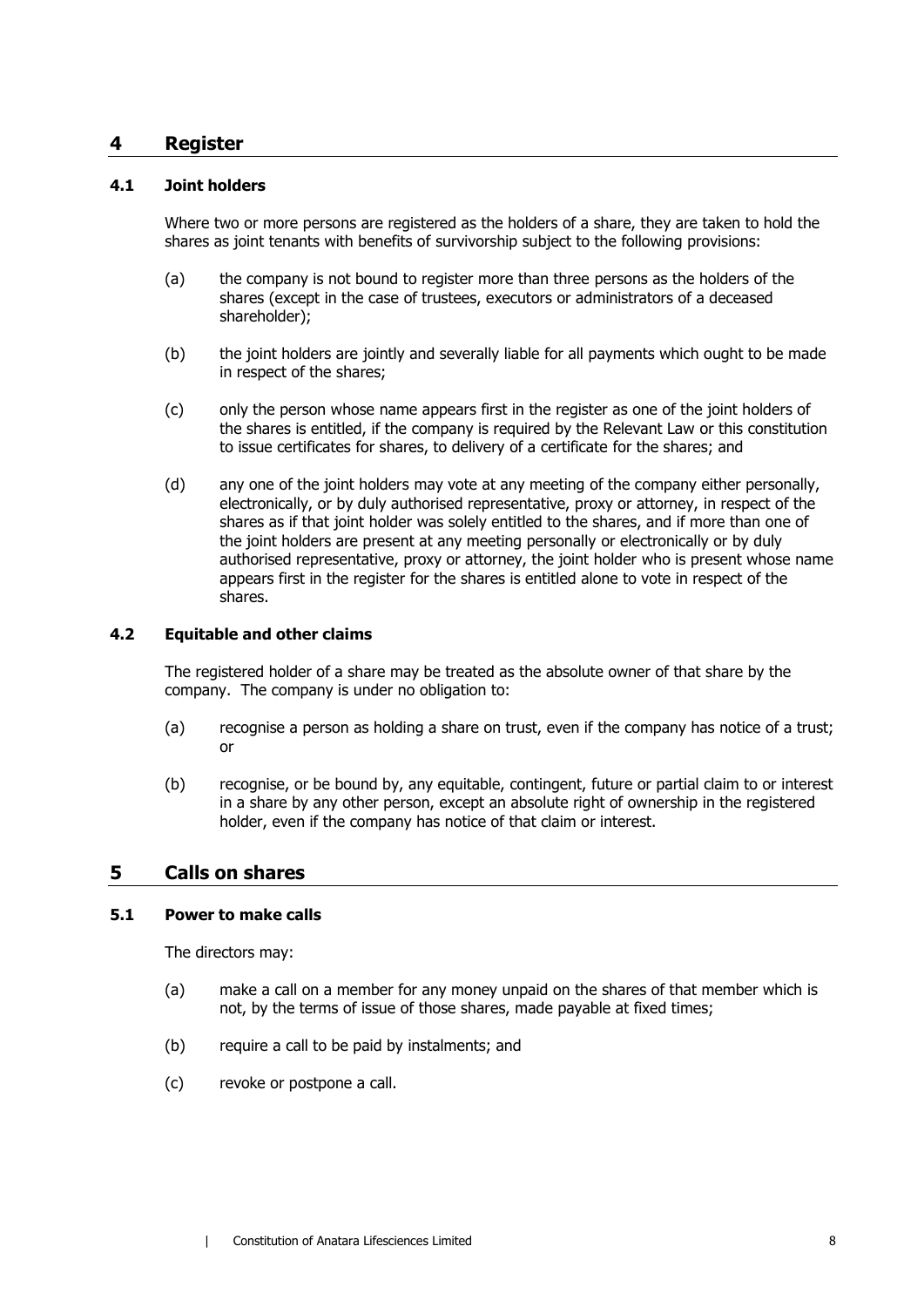#### **5.2 Time of calls**

A call is taken to have been made when the directors' resolution authorising the call is passed or on a later date fixed by the directors.

#### **5.3 Notice of calls**

The company must give notice of a call at least 30 Business Days (or any longer period required by the Listing Rules) before the amount called is due, specifying the time and place of payment.

#### **5.4 Payment of calls**

Each member must pay to the company, by the time and at the place specified, the amount called on the member's shares.

#### **5.5 Fixed instalments**

Subject to the notice requirements under the Listing Rules, any amount unpaid on a share that, by the terms of issue of the share, becomes payable on issue or at a fixed date is taken to be subject to a call duly made and is payable under the terms of issue of the share.

#### **5.6 Failure to pay**

- (a) If a member does not pay the amount due under a call in rule [5,](#page-14-0) by the time specified, the member must pay:
	- (i) interest on the unpaid amount from the date payment is due to the date payment is made, at a rate calculated under rule [10;](#page-19-0) and
	- (ii) any costs, expenses or damages the company incurs due to the failure to pay.
- (b) The directors may waive payment under this rule wholly or in part.

## **5.7 Proof of call**

In a proceeding to recover a call, or an amount payable due to the failure to pay or late payment of a call, proof that:

- (a) the name of the defendant is entered in the register of members as the holder or one of the holders of the share on which the call is claimed;
- (b) the resolution making the call is recorded in the minute book; and
- (c) notice of the call was given to the defendant complying with this constitution,

is conclusive evidence of the debt.

#### <span id="page-15-0"></span>**5.8 Payments in advance of calls**

The directors may:

- (a) accept from a member the whole or a part of the amount unpaid on a share even though no part of that amount has been called;
- (b) authorise payment by the company of interest on that amount, until the amount becomes payable, at a rate fixed by the directors; and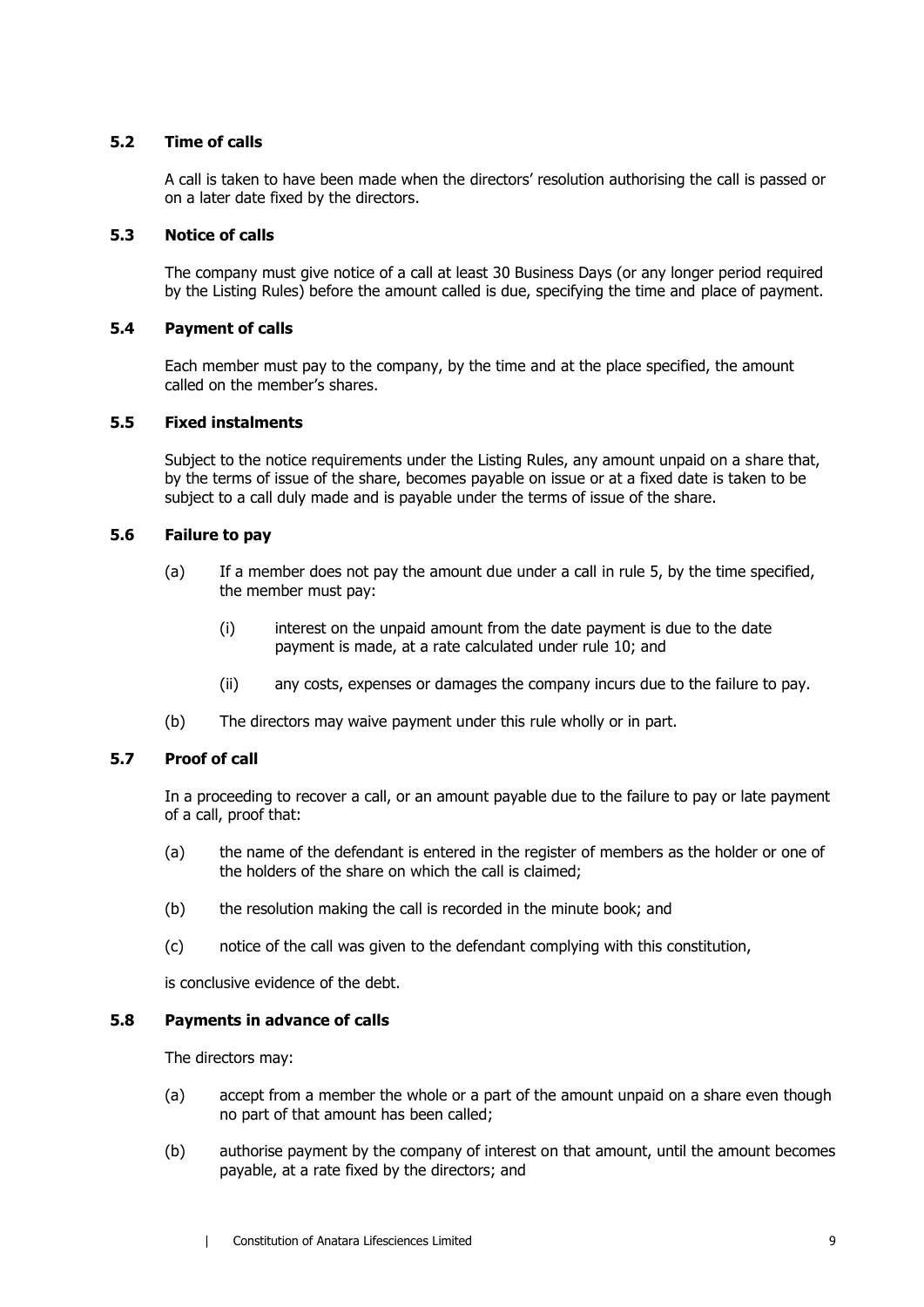(c) repay to a member any amount accepted under rule [5.8.](#page-15-0)

### **5.9 Waiver**

The directors may, to the extent the law permits, waive or compromise all or part of any payment due to the company under the terms of issue of a share or under rule [5.](#page-14-0)

## **6 Forfeiture of shares**

#### <span id="page-16-0"></span>**6.1 Forfeiture procedure**

Subject to the Relevant Law, the company may by directors' resolution forfeit a member's share if:

- (a) that member does not pay a call or other amount payable for that share on or before the date for its payment;
- (b) the company gives the member written notice:
	- (i) requiring the shareholder to pay that call or other amount; and
	- (ii) stating that the share is liable to be forfeited if the member does not pay to the company, at the place specified in the notice, the amount specified in the notice, within 14 days (or any longer period specified) after the date of the notice; and
- (c) that shareholder does not pay that amount under that notice.

## **6.2 Notice of forfeiture**

- (a) The company must:
	- (i) notify a person who held the forfeited share immediately before the forfeiture, of a resolution under rule [6.1](#page-16-0) relating to the forfeited share; and
	- (ii) enter the forfeiture and its date in the register of members.
- (b) Any failure to do so does not invalidate the forfeiture.

## **6.3 Effect of forfeiture**

- (a) A forfeiture under rule [6.1](#page-16-0) includes all dividends, interest and other amounts payable by the company on the forfeited share and not actually paid before the forfeiture.
- <span id="page-16-2"></span>(b) A forfeited share becomes the property of the company and the directors may:
	- (i) sell, reissue or otherwise dispose of the share as they think fit; and
	- (ii) in the case of reissue, or other disposal, with or without crediting as paid up any amount paid on the share by any former holder.
- <span id="page-16-1"></span>(c) A person whose shares have been forfeited ceases to be a member as to the forfeited shares, but must, if the directors decide, pay to the company:
	- (i) all calls and other amounts owing on the shares at the time of the forfeiture; and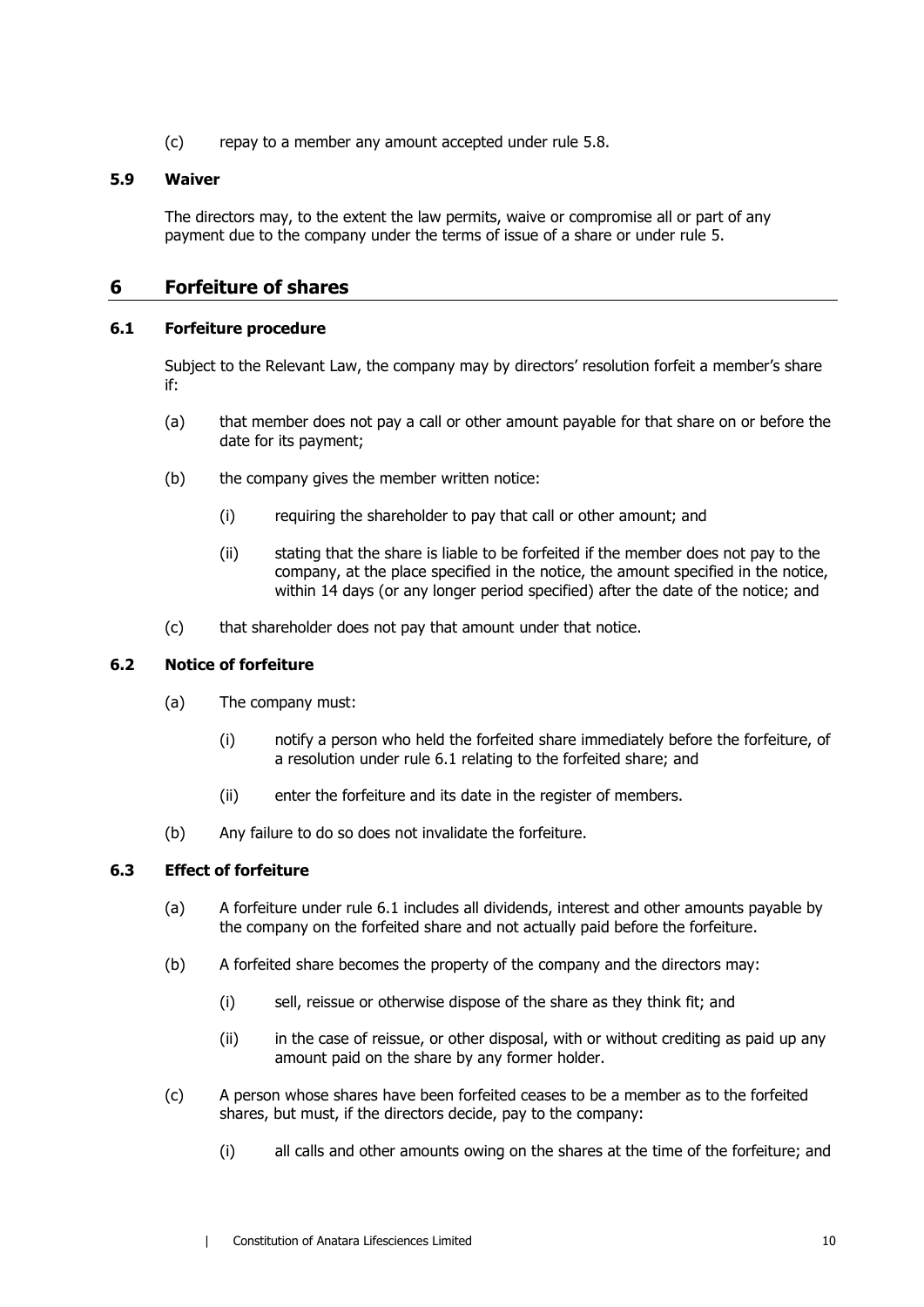- (ii) interest on the unpaid part of the amount payable under rule  $6.3(c)(i)$ , from the date of the forfeiture to the date of payment, at a rate calculated under rule [10.](#page-19-0)
- <span id="page-17-2"></span>(d) A forfeiture under rule [6.1](#page-16-0) extinguishes all interest in, and all claims against the company relating to, the forfeited share and, subject to rule [9\(j\),](#page-19-1) all other rights attached to the share.
- (e) The directors may:
	- (i) exempt a share from all or part of this rule;
	- (ii) waive or compromise all or part of any payment due to the company under this rule; and
	- (iii) before a forfeited share has been sold, reissued or otherwise disposed of, cancel the forfeiture on the conditions they decide.

## **7 Lien on shares**

#### <span id="page-17-0"></span>**7.1 Existence of lien**

Subject to the Relevant Law, the company has a first and paramount lien on each share for:

- (a) all due and unpaid calls and instalments for that share;
- (b) all money payable to the company by the member under an employee incentive scheme;
- (c) all money which the company is required by law to pay, and has paid, for that share;
- (d) reasonable interest on the amount due from the date it becomes due until payment; and
- (e) reasonable expenses of the company relating to the default on payment.

## **7.2 Lien on distributions**

A lien under rule [7.1](#page-17-0) extends to all distributions for that share, including dividends.

#### <span id="page-17-1"></span>**7.3 Sale under lien**

- (a) The directors may sell a share on which the company has a lien as they think fit where:
	- (i) an amount for which a lien exists under this rule is presently payable; and
	- (ii) the company has given the registered holder a written notice, at least 14 days before the date of the sale, stating and demanding payment of that amount.
- (b) The directors may do anything necessary or desirable under the Settlement Operating Rules to protect any lien, charge or other right to which the company is entitled under this constitution or a law.

## **7.4 Extinguishment of lien**

The company's lien over a member's shares is released (so far as it relates to amounts owing by the transferor or any predecessor in title) when the company registers a transfer of the shares without giving the transferee notice of its claim.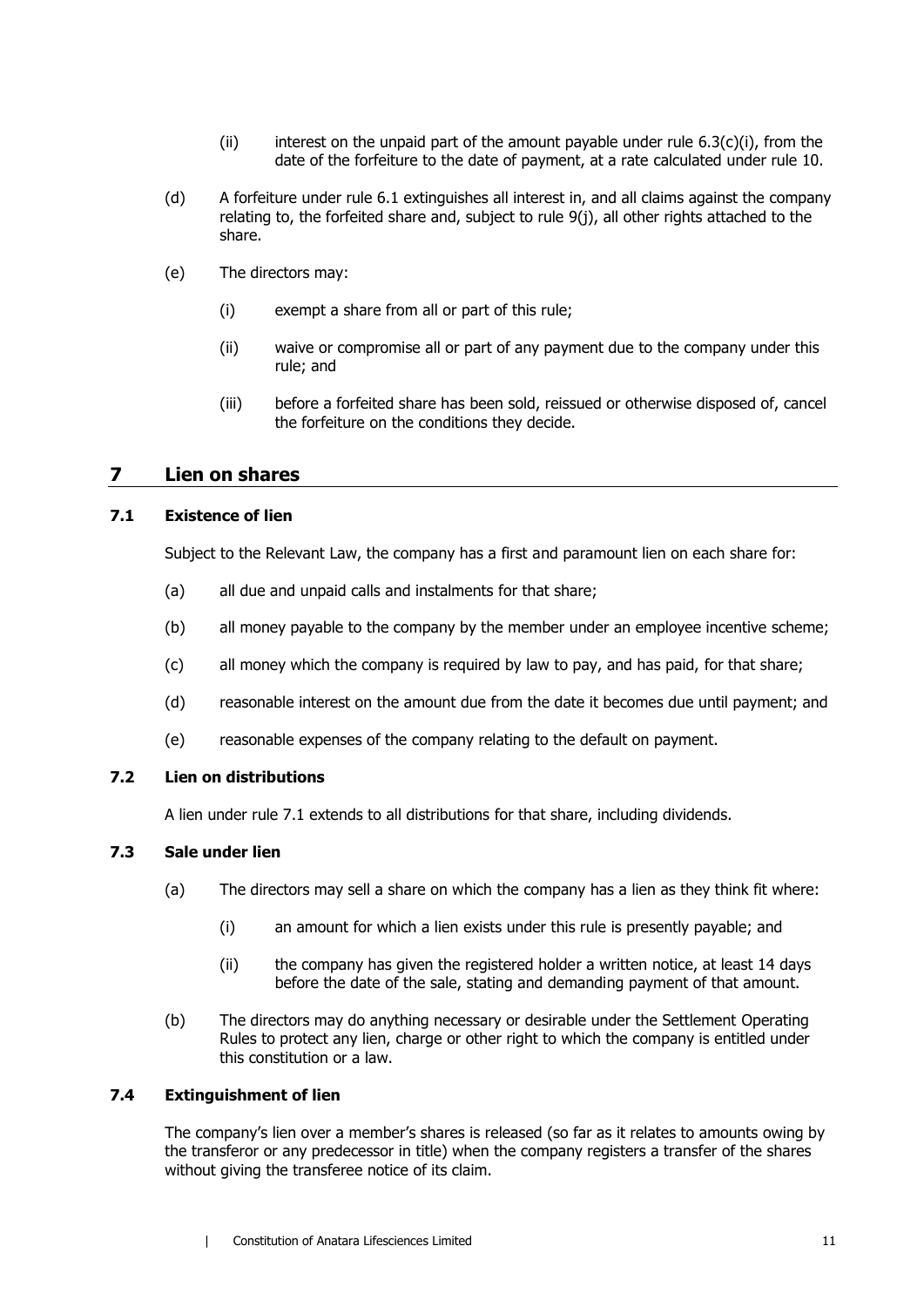#### **7.5 Company's right to recover payments**

If any law of any place imposes on the company the liability to make a payment for a member or a share held by that member, the member or, if the member is dead, the member's legal personal representative must:

- (a) indemnify the company against that liability;
- <span id="page-18-0"></span>(b) on demand reimburse the company for any payment made; and
- (c) pay interest on the unpaid part of the amount payable to the company under rule [7.5\(b\),](#page-18-0) from the date of demand until the date the company is reimbursed in full for that payment, at a rate calculated under rule [10.](#page-19-0)

#### **7.6 Exemption from lien**

The directors may:

- (a) exempt a share from all or part of this rule; and
- (b) waive or compromise all or part of any payment due to the company under this rule.

## **8 Surrender of shares**

The directors may accept a surrender of shares by way of compromise of a claim. Any shares surrendered may be sold or re-issued in the same manner as a forfeited share.

## **9 Sale, reissue or other disposal of shares by the company**

- (a) A reference in this rule to a sale of a share by the company is a reference to any sale, reissue or other disposal of a share under rule [6.3\(b\),](#page-16-2) rule [7.3](#page-17-1) or rule [13.](#page-22-0)
- (b) When the company sells a share, the directors may:
	- (i) receive the purchase money or consideration given for the share;
	- (ii) effect a transfer of the share or sign or appoint a person to sign, on behalf of the former holder, a transfer of the share; and
	- (iii) register as the holder of the share the person to whom the share is sold.
- (c) A person who the company sells shares to under this rule takes their title to the shares unaffected by any irregularity or invalidity about the sale. There is no need for the buyer to take any steps to investigate the regularity or validity of the sale, or to see how the purchase money or consideration on the sale is applied.
- (d) A sale of the share by the company is valid even if an event described in rule [14](#page-24-0) occurs to the member before the sale.
- (e) The only remedy of a person who suffers a loss because of a sale of a share by the company is a claim for damages against the company.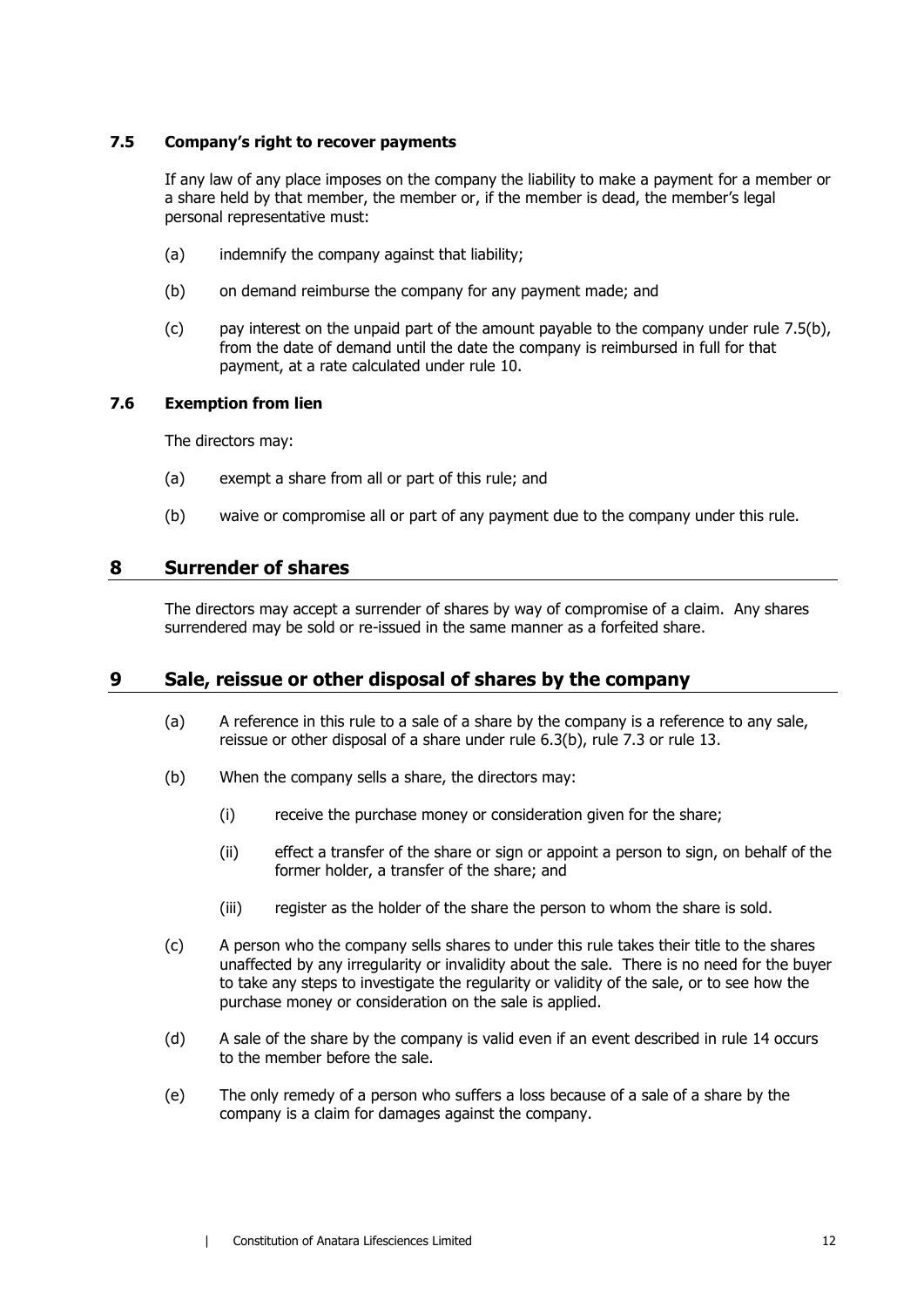- <span id="page-19-2"></span>(f) The proceeds received on the sale of a share by the company are applied:
	- (i) first, to the expenses of the sale;
	- (ii) secondly, to all amounts payable (whether presently or not) by the former holder to the company; and
	- (iii) finally, the balance is paid to the former holder on the former holder delivering to the company proof of title to the shares acceptable to the directors.
- (g) Rule  $9(f)(i)$  does not apply to the proceeds of sale arising from a notice under rule [13](#page-22-0) (the sale of an unmarketable parcel).
- (h) Any proceeds of a sale of a share by the company which have not been claimed or otherwise disposed of according to law may be invested by the directors or otherwise applied to the benefit of the company.
- (i) The company is not required to pay interest on money payable to a former holder under this rule.
- <span id="page-19-1"></span>(j) On completion of a sale, reissue or other disposal of a share under rule [6.3\(b\),](#page-16-2) the rights which attach to the share which were extinguished under rule [6.3\(d\)](#page-17-2) revive.
- (k) A written statement by a director or secretary of the company that a share in the company has been:
	- (i) duly forfeited under rule [6.1;](#page-16-0)
	- (ii) duly sold, reissued or otherwise disposed of under rule [6.3\(b\);](#page-16-2) or
	- (iii) duly sold under rule [7.3](#page-17-1) or rule [13,](#page-22-0)

on a date stated in the statement is conclusive evidence of the facts stated as against all persons claiming to be entitled to the share, and of the right of the company to forfeit, sell, reissue or otherwise dispose of the share.

## <span id="page-19-0"></span>**10 Interest and costs payable**

- (a) If an amount called or otherwise payable to the company for a share is not paid on or before the time for payment, the person who owes that money must pay:
	- (i) interest on the unpaid amount:
		- (A) at a rate fixed by the directors; or
		- (B) if no rate is fixed, at a rate per annum 2% higher than the rate prescribed for unpaid judgments in the Supreme Court of the state or territory in which the company is registered; and
	- (ii) all costs the company incurs due to the failure to pay or the late payment.
- (b) Interest accrues daily and interest and costs may be capitalised monthly or at any other intervals the directors decide.
- (c) The directors may waive payment of interest or costs wholly or in part.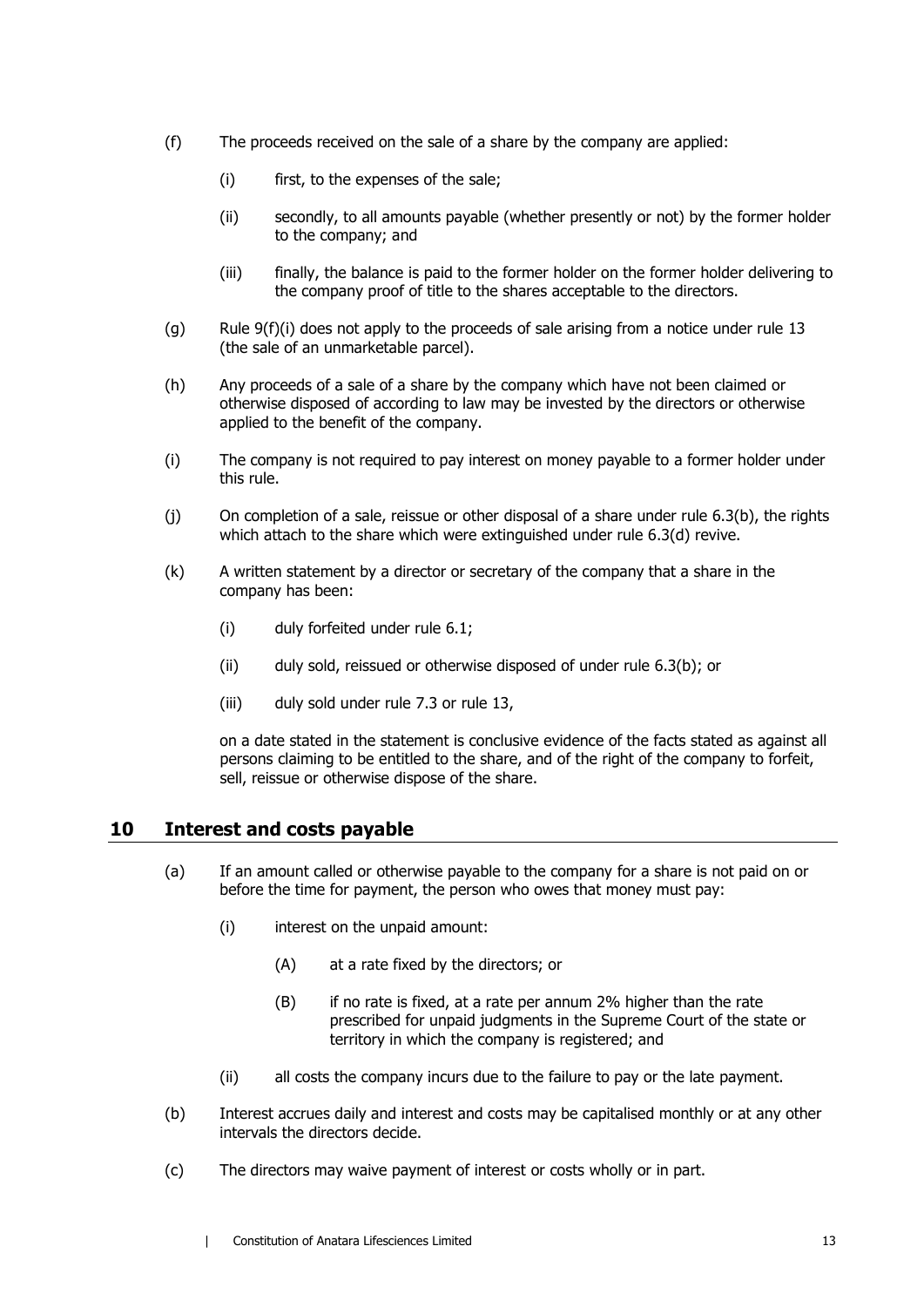## **11 Share plans**

#### <span id="page-20-0"></span>**11.1 Implementing share plans**

The directors may adopt and implement one or more of the following plans on the terms they think appropriate:

- (a) a re-investment plan under which any dividend or other cash payment for a share or convertible security may, at the election of the person entitled to it, be:
	- (i) retained by the company and applied in payment for fully paid shares issued under the plan: and
	- (ii) treated as having been paid to the person entitled and simultaneously repaid by that person to the company to be held by it and applied under the plan;
- (b) any other plan under which members or security holders may elect that dividends or other cash payments for shares or other securities:
	- (i) be satisfied by the issue of shares or other securities of the company or a related body corporate, or that issues of shares or other securities of the company or a related body corporate be made in place of dividends or other cash payments;
	- (ii) be paid out of a particular reserve or out of profits derived from a particular source; or
	- (iii) be forgone in consideration of another form of distribution from the company, another body corporate or a trust; or
- (c) a plan under which shares or other securities of the company or related body corporate may be issued or otherwise given for the benefit of employees or directors of the company or any of its related bodies corporate.

#### **11.2 Directors' powers and varying, suspending or terminating share plans**

The directors:

- (a) have all powers necessary or desirable to implement and carry out a plan referred to in rule [11.1](#page-20-0) (including a plan approved by members); and
- (b) may:
	- (i) vary the rules governing; or
	- (ii) suspend or terminate the operation of;

a plan referred to in rule [11.1](#page-20-0) (including a plan approved by members) as they think appropriate.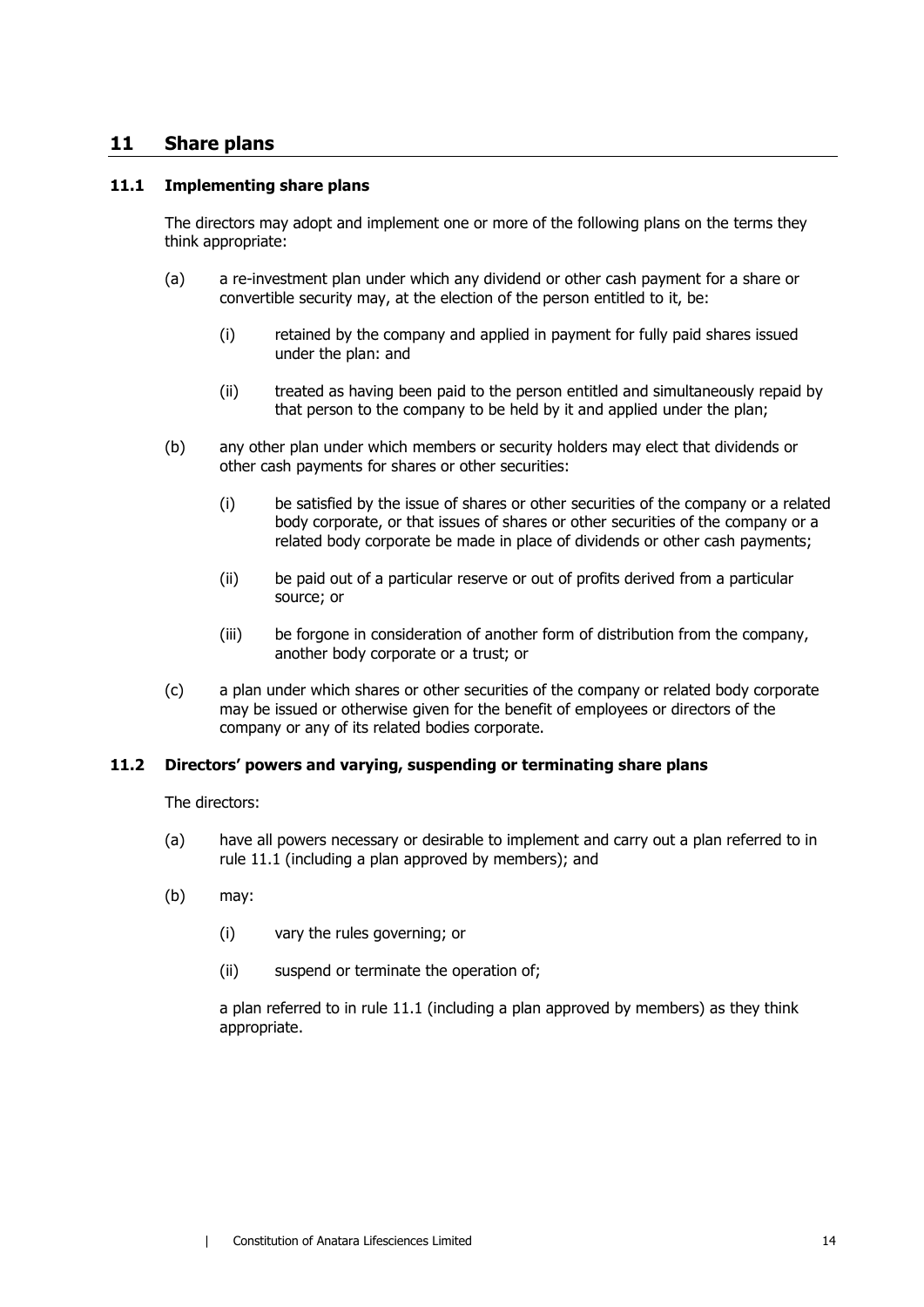## **12 Transfer of shares**

#### <span id="page-21-2"></span><span id="page-21-1"></span>**12.1 Computerised trading**

- (a) The directors may do anything they consider necessary or desirable and which is permitted under the Relevant Law to facilitate the involvement by the company in any computerised or electronic system established or recognised by the Relevant Law for the purposes of facilitating dealings in securities.
- (b) The company must comply with and give effect to the Listing Rules and the Settlement Operating Rules applying to a transfer of shares.

#### **12.2 Transferring shares**

- <span id="page-21-0"></span>(a) Subject to this constitution and to any restrictions attached to a member's shares, a member may transfer any of the member's shares by:
	- (i) a Proper ASTC Transfer;
	- (ii) a written transfer in any usual form or in any other form approved by the directors; or
	- (iii) any other method permitted by the Relevant Law and approved by the directors.
- <span id="page-21-4"></span>(b) A transfer referred to in rule  $12.2(a)(ii)$  must be:
	- (i) signed by or on behalf of both the transferor and the transferee unless the transfer relates only to fully paid shares and the directors have dispensed with a signature by the transferee or the transfer of the shares is effected by a document which is, or documents which together are, a sufficient transfer of those shares under the Corporations Act;
	- (ii) duly stamped, if required by law; and
	- (iii) left for registration at the company's registered office, or at any other place the directors decide, with any evidence the directors require to prove the transferor's title or right to the shares and the transferee's right to be registered as the owner of the shares.
- <span id="page-21-3"></span>(c) Subject to the powers vested in the directors under rules [12.3\(a\)](#page-22-1) and [12.4,](#page-22-2) where the company receives a transfer complying with rule [12.1,](#page-21-1) the company must register the transferee named in the transfer as the holder of the shares to which it relates.
- (d) A transferor of shares remains the holder of the shares until a Proper ASTC Transfer has been effected or the transferee's name is entered in the register of members as the holder of the shares.
- (e) Subject to the Listing Rules, the company may charge a fee for registering a transfer of shares.
- (f) The company may retain a registered transfer for any period the directors decide.
- (g) The directors may, to the extent the law permits, waive any of the requirements of rule [12.1](#page-21-1) and prescribe alternative requirements instead, to give effect to rule [12.1\(a\)](#page-21-2) or for another purpose.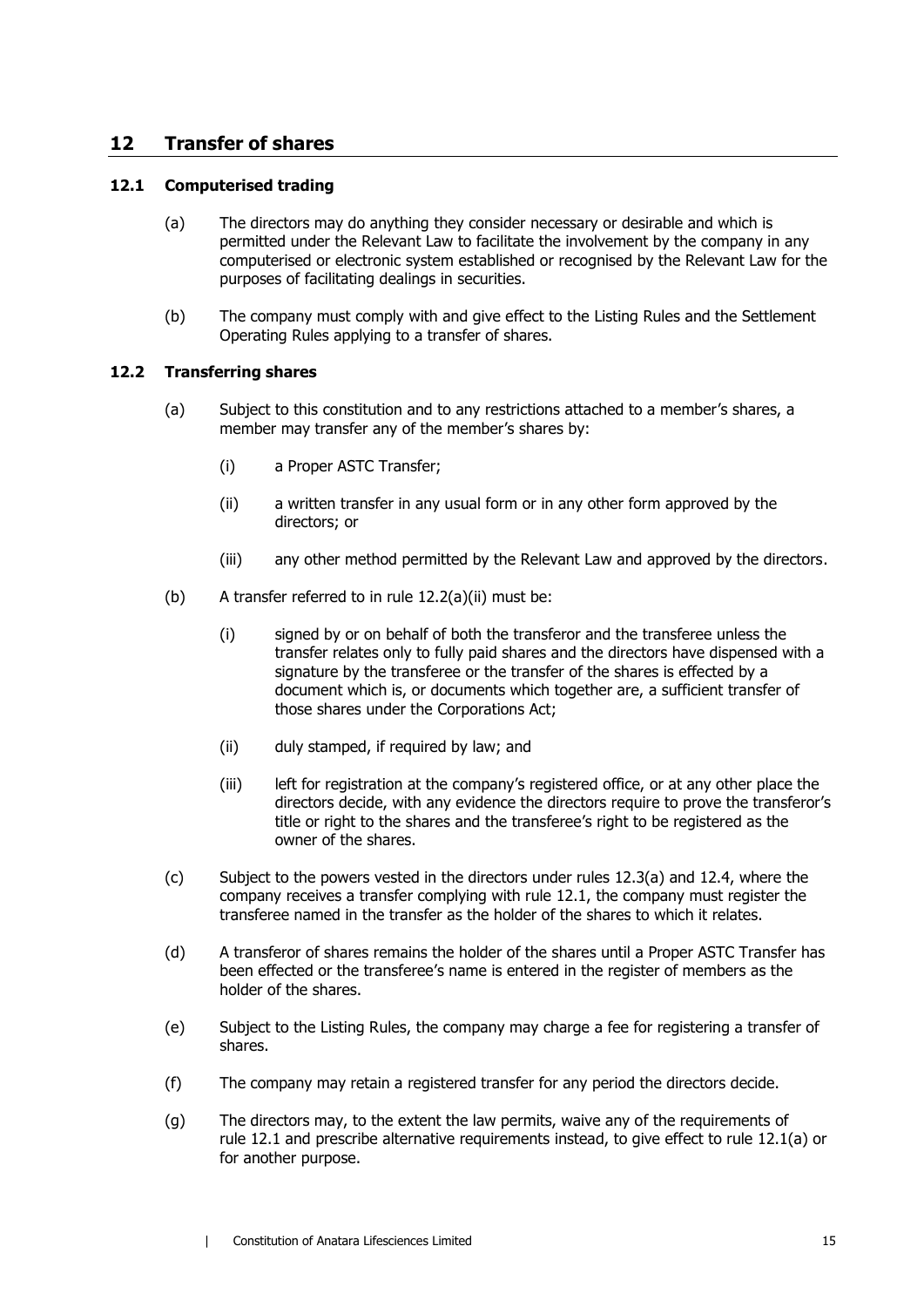#### <span id="page-22-3"></span><span id="page-22-1"></span>**12.3 Power to decline to register transfers**

- (a) The directors may decline to register, or prevent registration of, a transfer of shares or apply a holding lock to prevent a transfer under the Corporations Act or the Listing Rules where:
	- (i) the transfer is not in registrable form;
	- (ii) the company has a lien on any of the shares transferred;
	- (iii) registration of the transfer may breach a law of Australia;
	- (iv) the transfer is paper-based and registration of the transfer creates a new holding which, at the time the transfer is lodged, is less than a marketable parcel;
	- (v) the transfer is not permitted under the terms of an employee share plan; or
	- (vi) the company is otherwise permitted or required to do so under the Listing Rules or, except for a Proper ASTC Transfer, under the terms of issue of the shares.
- (b) If the directors decline to register a transfer, the company must give notice of the refusal as required by the Corporations Act and the Listing Rules. Failure to give that notice does not invalidate the decision of the directors to decline to register the transfer.
- (c) The directors may delegate their authority under rule [12.3](#page-22-3) to any person.

#### <span id="page-22-2"></span>**12.4 Power to suspend registration of transfers**

The directors may suspend the registration of transfers at any time, and for any period, permitted by the Settlement Operating Rules that they decide.

## <span id="page-22-0"></span>**13 Unmarketable parcels**

#### <span id="page-22-5"></span>**13.1 Power of sale**

- (a) The company may sell a share that is part of an unmarketable parcel if it does so under this rule. The company's power to sell lapses if a takeover (as defined in the Listing Rules) is announced after the directors give notice under rule [13.2](#page-22-4) and before the directors enter into an agreement to sell the share.
- (b) The directors may, before a sale is effected under this rule, revoke a notice given or suspend or terminate the operation of this rule either generally or in specific cases.
- (c) If a member is registered for more than one parcel of shares, the directors may treat the member as a separate member for each of those parcels so that this rule operates as if each parcel is held by different persons.

#### <span id="page-22-4"></span>**13.2 Notice of proposed sale**

- (a) Once in any 12 month period, the directors may decide to give written notice to a member who holds an unmarketable parcel. If they do so, the notice must:
	- (i) state that the company intends to sell the unmarketable parcel; and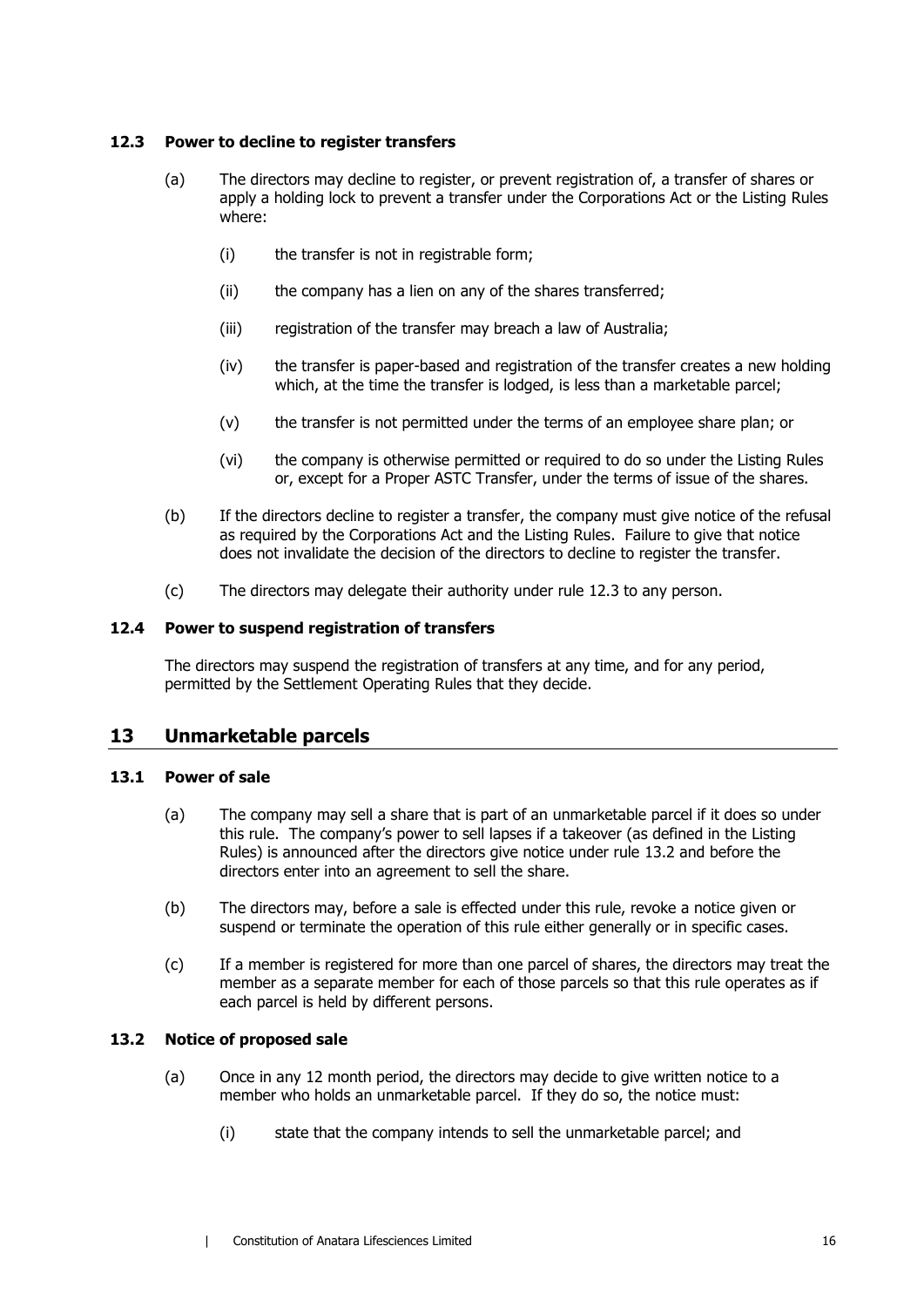- (ii) specify a date at least six weeks (or any lesser period permitted under the Corporations Act or the Listing Rules) after the notice is given by which the member may give the company written notice that the member wishes to retain the holding.
- (b) If the directors' power to sell lapses under rule [13.1\(a\),](#page-22-5) any notice given by the directors under this rule is taken never to have been given and the directors may give a new notice after the close of the offers made under the takeover.

#### **13.3 No sale where member gives notice**

The company must not sell an unmarketable parcel if, in response to a notice given by the company under this rule, the company receives written notice that the member wants to keep the unmarketable parcel.

#### **13.4 Terms of sale**

A sale of shares under this rule includes all dividends payable on and other rights attaching to them. The company must pay the costs of the sale. Otherwise, the directors may decide the manner, time and terms of sale.

#### **13.5 Share transfers**

For the purpose of giving effect to this rule, each director and each secretary has the power to initiate, sign or otherwise effect a transfer of a share as agent for a member who holds an unmarketable parcel.

#### **13.6 Application of proceeds**

The company must:

- (a) deduct any called amount for the shares sold under this rule from the proceeds of sale and pay the balance into a separate bank account it opens and maintains for that purpose only;
- (b) hold that balance in trust for the previous holder of the shares;
- (c) as soon as practical give written notice to the previous holder of the shares stating:
	- (i) what the balance is; and
	- (ii) that it is holding the balance for the previous holder of the shares while awaiting the previous members' instructions and return of the certificate (if any) for the shares sold or evidence of its loss or destruction;
- <span id="page-23-0"></span>(d) if the shares sold were certificated, not pay the proceeds of sale out of the trust account until it has received the certificate for them or evidence of its loss or destruction; and
- (e) subject to paragraph [13.6\(d\),](#page-23-0) deal with the amount in the account as the previous holder of the shares instructs.

#### **13.7 Protections for transferee**

The title of the new holder of a share sold under this rule is not affected by any irregularity in the sale. The sole remedy of any person previously interested in the share is damages which may be recovered only from the company.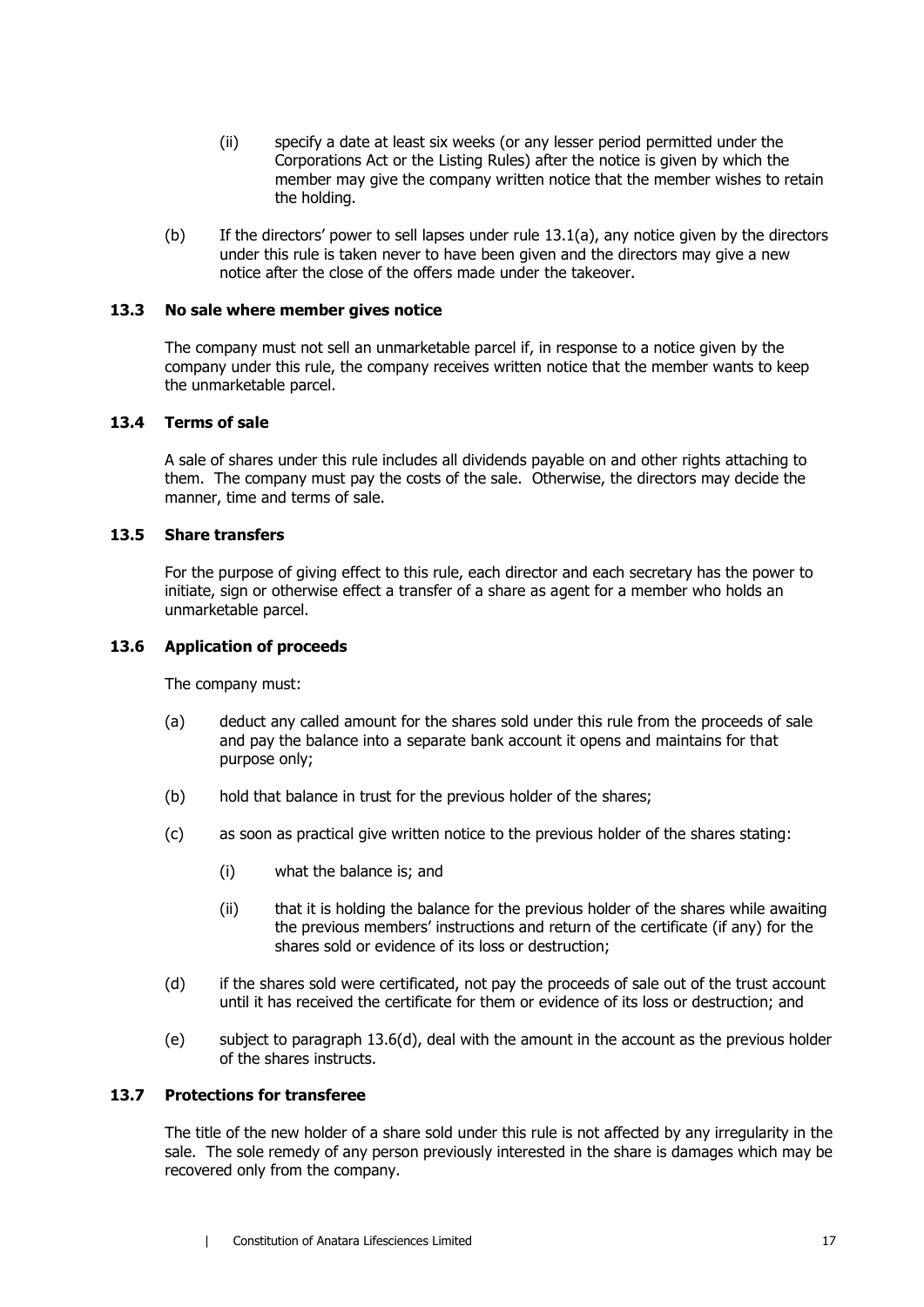## <span id="page-24-0"></span>**14 Transmission of shares**

#### **14.1 Death of joint holder**

If a member who owns shares jointly dies, the company recognises only the surviving joint holders as being entitled to the deceased member's interest in the shares. The estate of the deceased member is not released from any liability for the shares.

#### <span id="page-24-1"></span>**14.2 Death of sole holder**

- <span id="page-24-2"></span>(a) If a member who does not own shares jointly dies, the company recognises only the personal representative of a deceased member as being entitled to the deceased member's interest in the shares. If the personal representative gives the directors the information they reasonably require to establish the representative's entitlement to be registered as holder of the shares:
	- (i) the personal representative may:
		- (A) by giving a written and signed notice to the company, elect to be registered as the holder of the shares; or
		- (B) by giving a completed transfer form to the company, transfer the shares to another person; and
	- (ii) the personal representative is entitled, whether or not registered as the holder of shares, to the same rights as the deceased member.
- <span id="page-24-3"></span>(b) On receiving an election under rule [14.2](#page-24-1)[\(a\)\(i\)\(A\),](#page-24-2) the company must register the personal representative as the holder of the shares. A transfer under rule  $14.2(a)(i)(B)$  $14.2(a)(i)(B)$  is subject to the rules that apply to transfers generally.

#### **14.3 Other transmission events**

If a person entitled to shares because of:

- (a) the bankruptcy of a member;
- (b) the mental incapacity of a member; or
- (c) the insolvency of a member,

gives the directors the information they reasonably require to establish the person's entitlement to be registered as holder of the shares, the person may:

- (d) by giving a written and signed notice to the company, elect to be registered as the holder of the shares; or
- (e) by giving a completed transfer form to the company, transfer the shares to another person,

subject to any law which regulates the relevant event.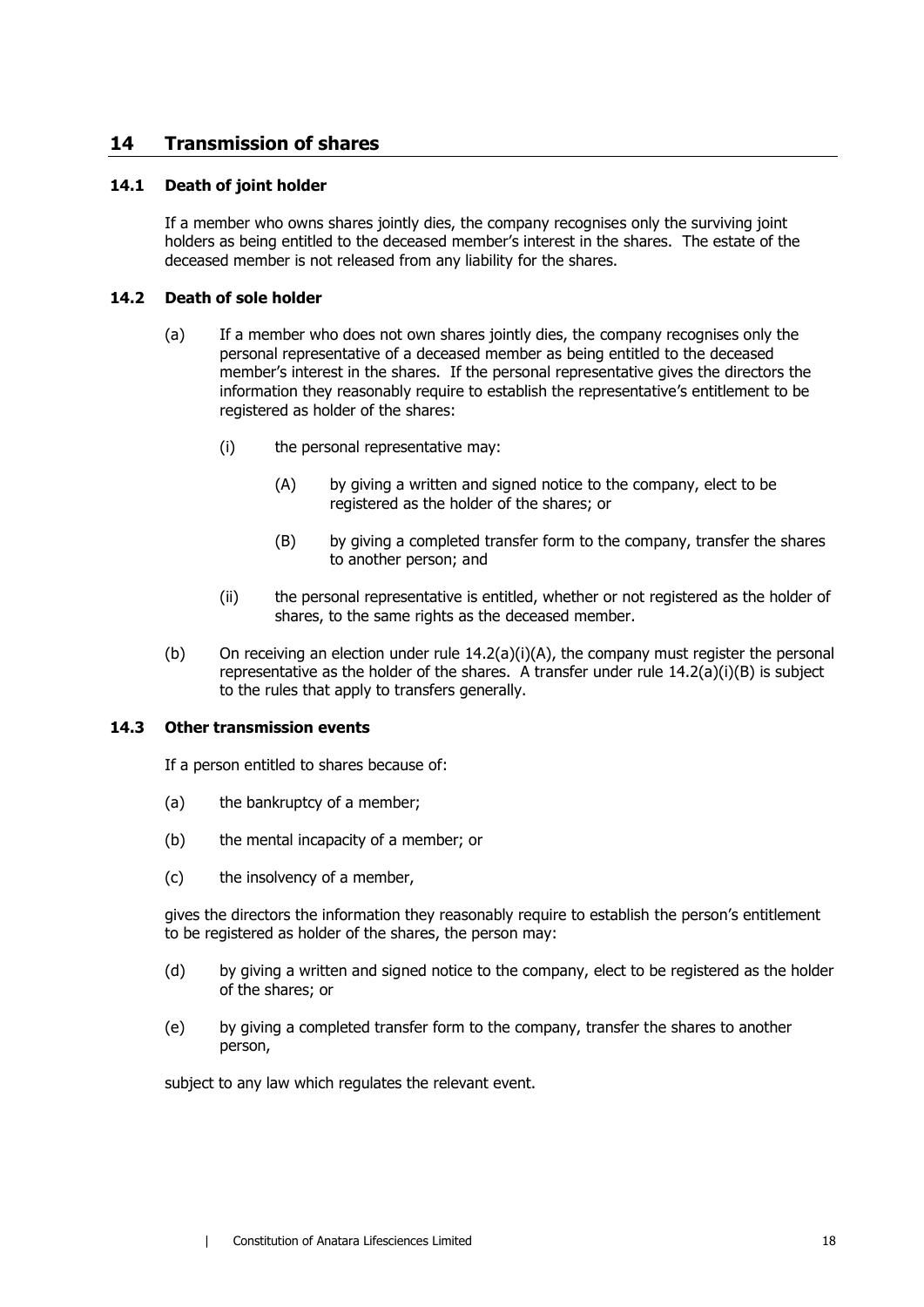#### **14.4 Other rules**

- (a) The directors may register a transfer of shares signed by a member before an event set out in this rule occurs even though the company has notice of the relevant event.
- (b) The provisions of this constitution about the right to transfer shares and the registration of share transfers apply, so far as they can and with any necessary changes, to a notice or transfer under this rule as if the relevant event had not occurred and the notice or transfer were signed or effected by the registered holder of the share.
- (c) Where two or more persons are jointly entitled to a share because of an event described in this rule they are, on being registered as the holders of the share, taken to hold the share as joint tenants and rule [4.1](#page-14-1) applies to them.

## <span id="page-25-4"></span>**15 Proportional takeover bids**

#### <span id="page-25-2"></span>**15.1 Definitions**

In this rule:

| <b>Term</b>                          | <b>Definition</b>                                                                                                                                                                                                                        |
|--------------------------------------|------------------------------------------------------------------------------------------------------------------------------------------------------------------------------------------------------------------------------------------|
| <b>Approving Resolution</b>          | means a resolution to approve the Proportional<br>Takeover Bid passed in accordance with rule 15.3.                                                                                                                                      |
| <b>Approving Resolution Deadline</b> | means the day that is 14 days before the last day of<br>the bid period, during which the offers under the<br>Proportional Takeover Bid remain open or a later day<br>allowed by the Australian Securities and Investments<br>Commission. |
| <b>Proportional Takeover Bid</b>     | means a takeover bid that is made or purports to be<br>made under section $618(1)(b)$ Corporations Act for<br>securities included in a class of securities in the<br>company.                                                            |
| <b>Relevant Class</b>                | means the class of securities in the company in respect<br>of which offers are made under the<br>Proportional Takeover Bid.                                                                                                              |

#### <span id="page-25-3"></span>**15.2 Transfers not to be registered**

Despite rules [12.2\(c\)](#page-21-3) and [12.3,](#page-22-3) a transfer giving effect to a contract resulting from the acceptance of an offer made under a Proportional Takeover Bid must not be registered unless an Approving Resolution has been passed or is taken to have been passed under rule [15.3.](#page-25-0)

#### <span id="page-25-1"></span><span id="page-25-0"></span>**15.3 Approving Resolution**

- (a) Where offers have been made under a Proportional Takeover Bid, the directors must, before the Approving Resolution Deadline:
	- (i) convene a meeting of the persons entitled to vote on the Approving Resolution for the purpose of approving the Proportional Takeover Bid; and
	- (ii) ensure that the resolution is voted on under rule [15.3.](#page-25-0)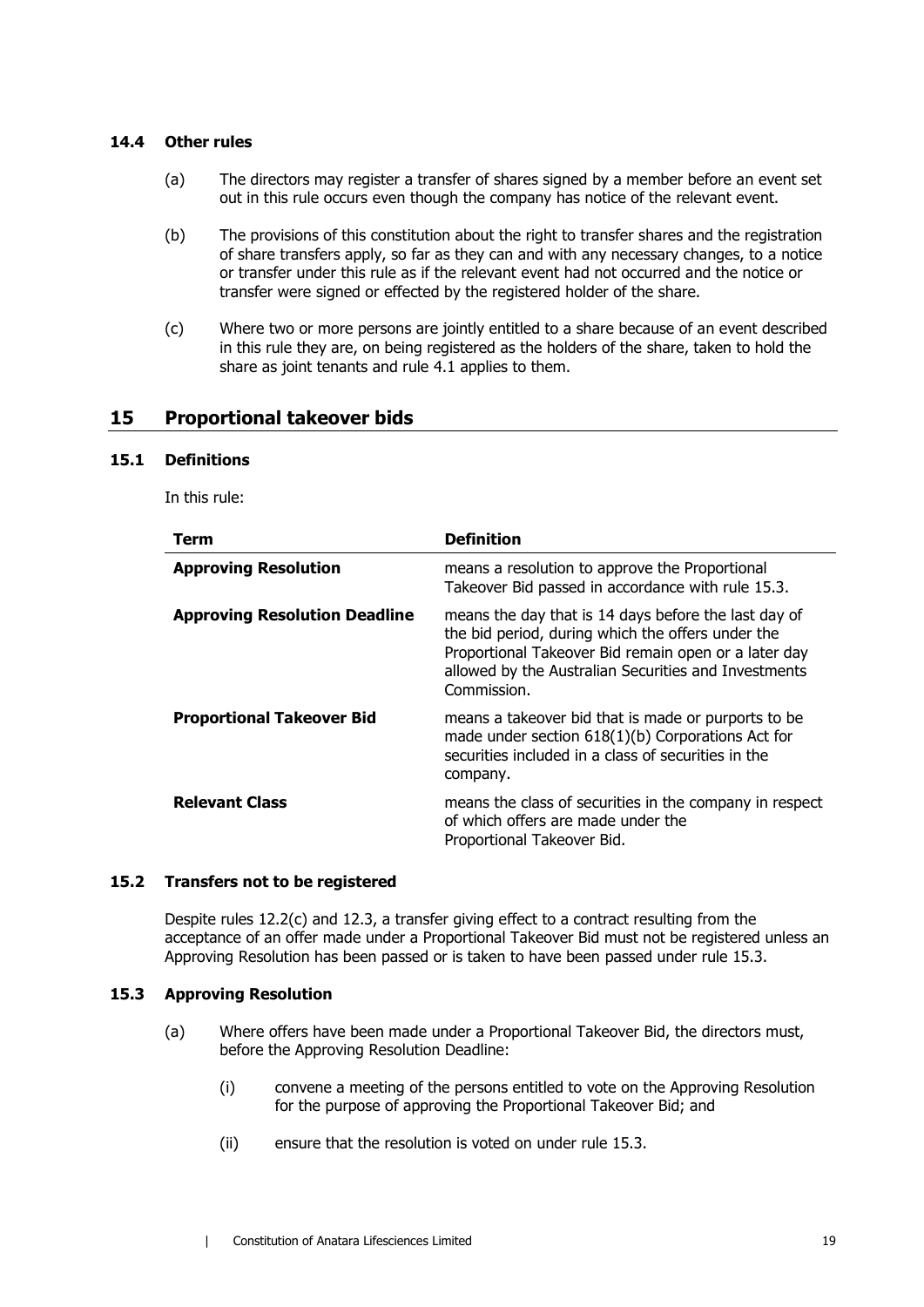- (b) The provisions of this constitution about general meetings apply, modified as the circumstances require, to a meeting that is convened under rule [15.3\(a\),](#page-25-1) as if that meeting were a general meeting of the company.
- <span id="page-26-0"></span>(c) The bidder under a Proportional Takeover Bid and any associates of the bidder are not entitled to vote on the Approving Resolution and if they do vote, their votes must not be counted.
- (d) Subject to rule [15.3\(c\),](#page-26-0) a person who, as at the end of the day on which the first offer under the Proportional Takeover Bid was made, held securities of the Relevant Class, is entitled to vote on the Approving Resolution for the Proportional Takeover Bid.
- (e) An Approving Resolution that has been voted on is taken to have been passed if the proportion that the number of votes in favour of the resolution bears to the total number of votes on the resolution is greater than 50%, and otherwise is taken to have been rejected.
- (f) If an Approving Resolution has not been voted on under rule [15.3](#page-25-0) as at the end of the day before the Approving Resolution Deadline, an Approving Resolution is taken to have been passed under rule [15.3](#page-25-0) on the Approving Resolution Deadline.

#### **15.4 Sunset**

Rules [15.1,](#page-25-2) [15.2](#page-25-3) and [15.3](#page-25-0) cease to have effect on the third anniversary of the later of the date of adoption or last renewal of rule [15](#page-25-4) under the Corporations Act.

## **16 General meetings**

#### **16.1 Calling general meetings**

A general meeting (including the AGM), which may be held electronically and from more than one location, may only be called:

- (a) by a directors' resolution; or
- (b) as otherwise provided in the Corporations Act.

#### <span id="page-26-1"></span>**16.2 Postponing or cancelling a meeting**

- (a) The directors may, by notice to the Exchange:
	- (i) postpone a meeting of members;
	- (ii) cancel a meeting of members; or
	- (iii) change the place for a general meeting,

<span id="page-26-2"></span>if they consider that the meeting has become unnecessary, or the venue would be unreasonable or impractical or a change is necessary in the interests of conducting the meeting efficiently.

(b) A meeting which is not called by a directors' resolution and is called under a members' requisition under the Corporations Act may not be postponed or cancelled without the prior written consent of the persons who called or requisitioned the meeting.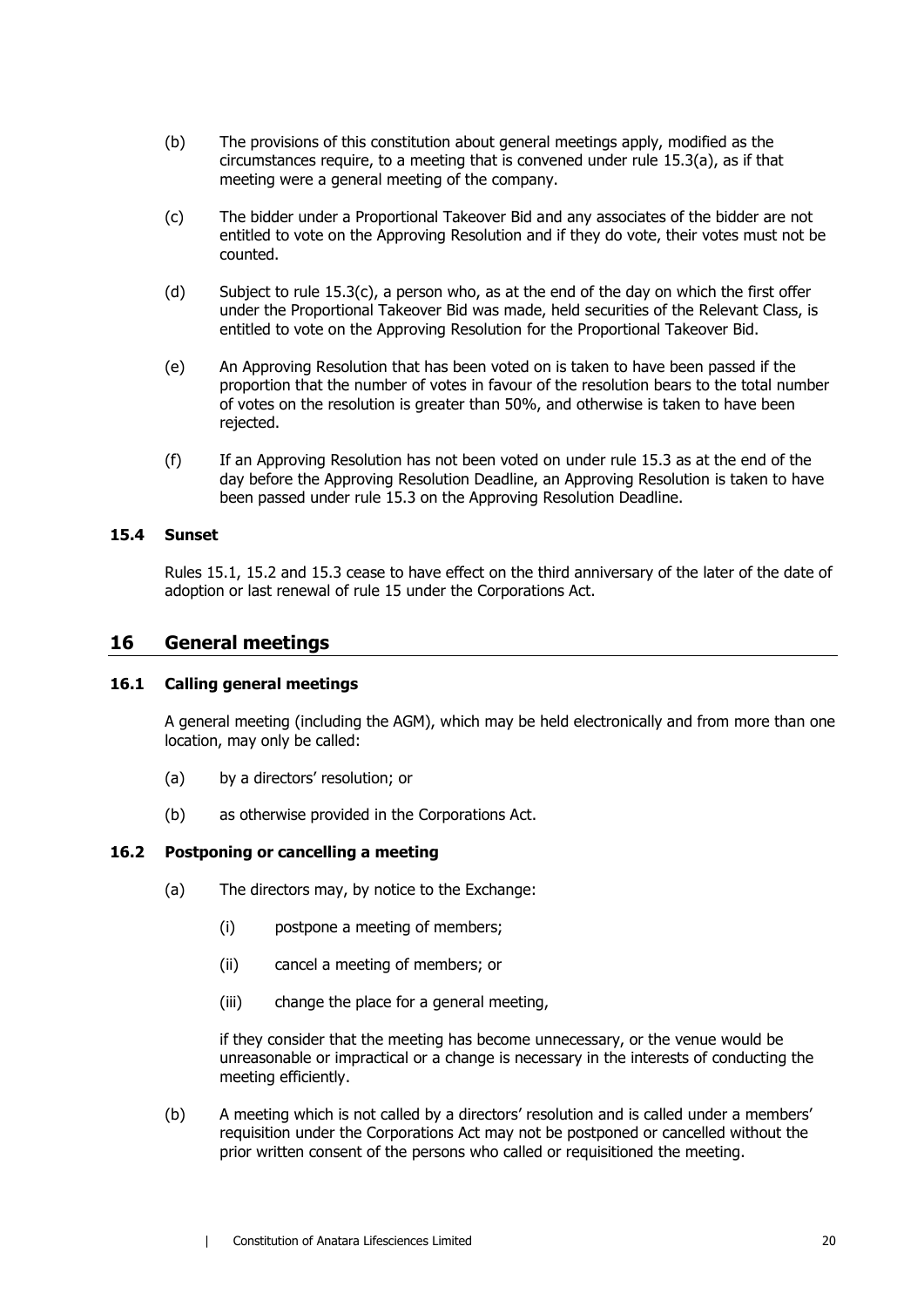#### **16.3 Notice of general meetings**

- (a) Notice of a general meeting must be given to each person who at the time of giving the notice:
	- (i) is a member, director or auditor of the company; or
	- (ii) is entitled to a share because of an event described in rule [14](#page-24-0) and has satisfied the directors of his or her right to be registered as the holder of, or to transfer, the shares.
- (b) The directors may decide the content of a notice of a general meeting, but they must state the general nature of the business to be transacted at the meeting and any other matters required by the Corporations Act.
- (c) Unless the Corporations Act provides otherwise:
	- (i) no business may be transacted at a general meeting unless the general nature of the business is stated in the notice calling the meeting; and
	- (ii) except with the approval of the directors or the chairman, no person may move any amendment to a proposed resolution the terms of which are set out in the notice calling the meeting or to a document which relates to that resolution and a copy of which has been made available to members to inspect or obtain.
- (d) A person may waive notice of any general meeting by written notice to the company.

#### **16.4 Non-receipt of notice**

- (a) Subject to the Corporations Act, the:
	- (i) non-receipt of a notice of any general meeting by; or
	- (ii) accidental omission to give notice to,

any person entitled to notice does not invalidate anything done (including the passing of a resolution) at that meeting.

- (b) A person's attendance at a general meeting waives any objection that person may have to:
	- (i) a failure to give notice, or the giving of a defective notice, of the meeting unless the person at the beginning of the meeting objects to the holding of the meeting; and
	- (ii) the consideration of a particular matter at the meeting which is not within the business referred to in the notice of the meeting, unless the person objects to considering the matter when it is presented.

#### **16.5 Admission to general meetings**

- (a) The chairman of a general meeting may refuse admission to, or require to leave and remain out of, the meeting any person:
	- (i) in possession of a pictorial-recording or sound-recording device;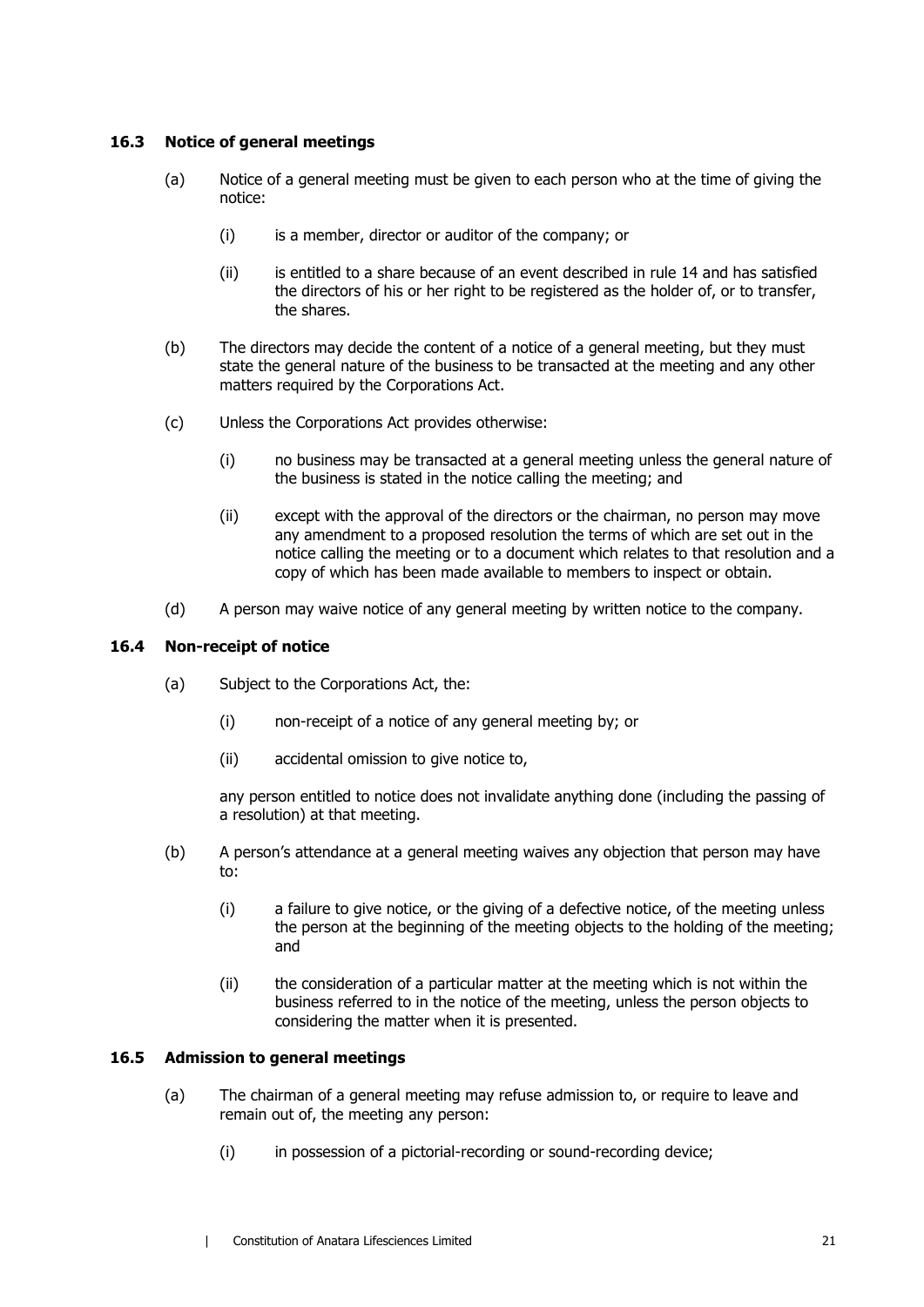- (ii) in possession of a placard or banner;
- (iii) in possession of an article considered by the chairman to be dangerous, offensive or liable to cause disruption;
- (iv) who refuses to produce or permit examination of any article, or the contents of any article, in the person's possession;
- (v) who behaves or threatens to behave in a dangerous, offensive or disruptive way; or
- (vi) who is not entitled to receive notice of the meeting.
- (b) The chairman may delegate the powers conferred by this rule to any person.
- (c) A person, whether a member or not, requested by the directors or the chairman to attend a general meeting is entitled to be present (in person or electronically) and, at the request of the chairman, to speak at the meeting.

#### <span id="page-28-1"></span>**16.6 Multiple venues**

- (a) If the chairman of a general meeting considers that there is not enough room for the members who wish to attend the meeting, they may arrange for any person whom they consider cannot be seated in the main meeting room to observe or attend the general meeting in a separate room. Even if the members present in the separate room are not able to participate in the conduct of the meeting, the meeting is nevertheless treated as validly held in the main room.
- <span id="page-28-0"></span>(b) If a separate meeting place (including an electronic platform) is linked to the main place of a general meeting by an instantaneous audio-visual communication device which, by itself or in conjunction with other arrangements:
	- (i) gives the general body of members in the separate meeting place a reasonable opportunity to participate in proceedings in the main place;
	- (ii) enables the chairman to be aware of proceedings in the other place; and
	- (iii) enables the members in the separate meeting place to vote on a show of hands or on a poll,

a member present at the separate meeting place (including an electronic platform) is taken to be present at the general meeting and entitled to exercise all rights as if he or she was present at the main place.

- (c) If, before or during the meeting, any technical difficulty occurs where one or more of the matters set out in rule [16.6\(b\)](#page-28-0) is not satisfied, the chairman may:
	- (i) adjourn the meeting until the difficulty is remedied; or
	- (ii) continue to hold the meeting in the main place (and any other place which is linked under rule [16.6\(b\)\)](#page-28-0) and transact business, and no member may object to the meeting being held or continuing.
- (d) Nothing in rule [16.6](#page-28-1) or rule [16.10](#page-30-0) is to be taken to limit the powers conferred on the chairman by law.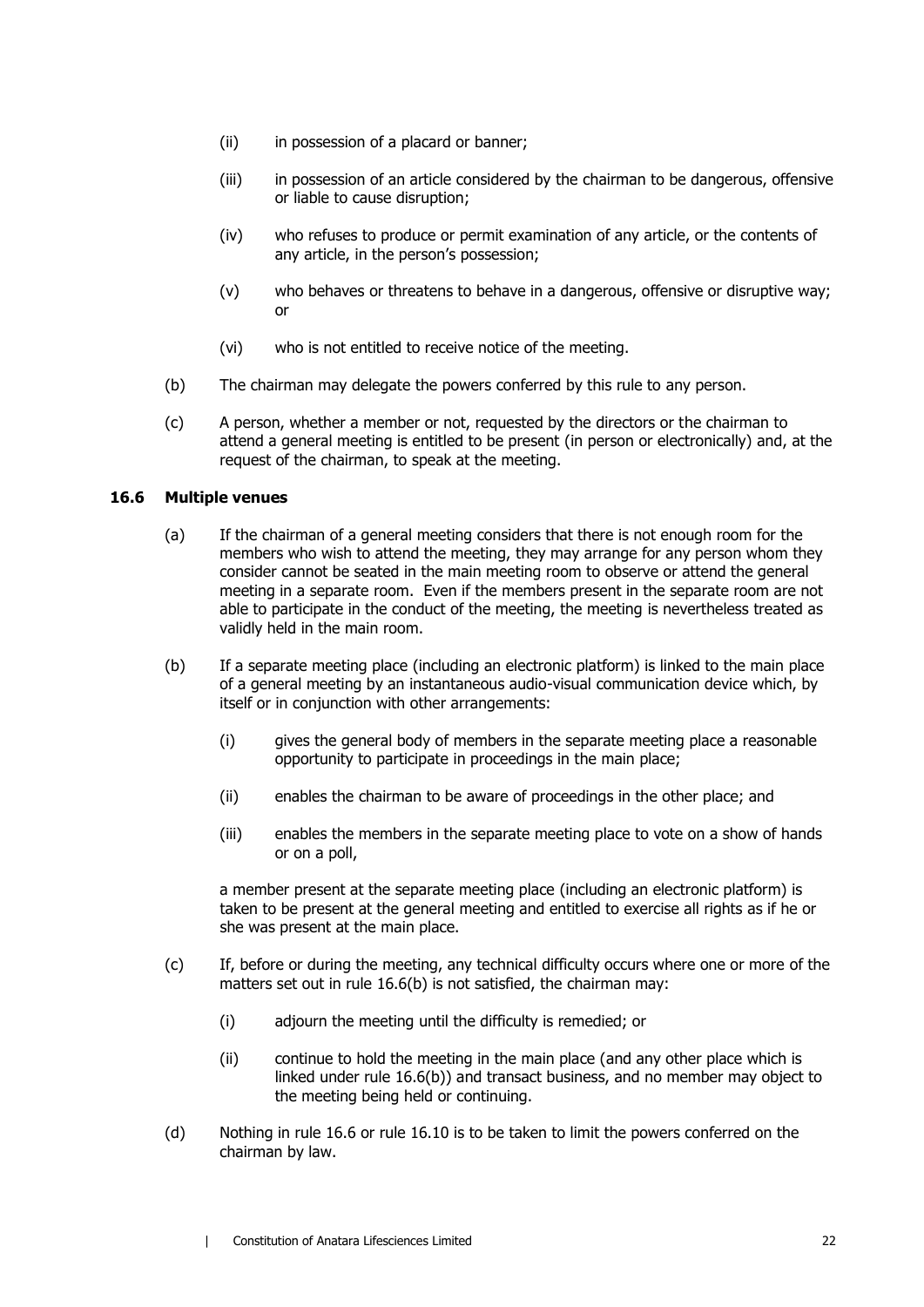#### **16.7 Quorum at general meetings**

- (a) No business may be transacted at a general meeting, except the election of a chairman and the adjournment of the meeting, unless a quorum of members is present when the meeting proceeds to business.
- (b) A quorum is two or more members present (in person and/or electronically or by proxy) at the meeting and entitled to vote on a resolution at the meeting.
- (c) If a quorum is not present (in person and/or electronically or by proxy) within 30 minutes after the time appointed for the general meeting:
	- (i) where the meeting was called at the request of members, the meeting must be dissolved; or
	- (ii) in any other case:
		- (A) the meeting stands adjourned to the day, and at the time and place, the directors present decide; or
		- (B) if they do not make a decision, to the same day in the next week at the same time and place.
- (d) At an adjourned meeting, if a quorum is not present (in person and/or electronically or by proxy) within 30 minutes after the time appointed for the meeting, the meeting must be dissolved.

#### **16.8 Chairman of general meetings**

- (a) The chairman of the board is entitled to take the chair at every general meeting.
- (b) If at any general meeting:
	- (i) the chairman of the board is not present (in person or electronically) at the specified time for holding the meeting; or
	- (ii) the chairman of the board is present (in person or electronically) but is unwilling to act as chairman of the meeting,

the deputy chairman of the board is entitled to take the chair at the meeting.

- (c) If at any general meeting:
	- (i) there is no chairman of the board or deputy chairman of the board;
	- (ii) the chairman of the board and deputy chairman of the board are not present (in person or electronically) at the specified time for holding the meeting; or
	- (iii) the chairman of the board and the deputy chairman of the board are present (in person or electronically) but each is unwilling to act as chairman of the meeting,

the directors present may choose another director as chairman of the meeting and if no director is present (in person or electronically) or if each of the directors present are unwilling to act as chairman of the meeting, a member chosen by the members present (in person or electronically) is entitled to take the chair at the meeting.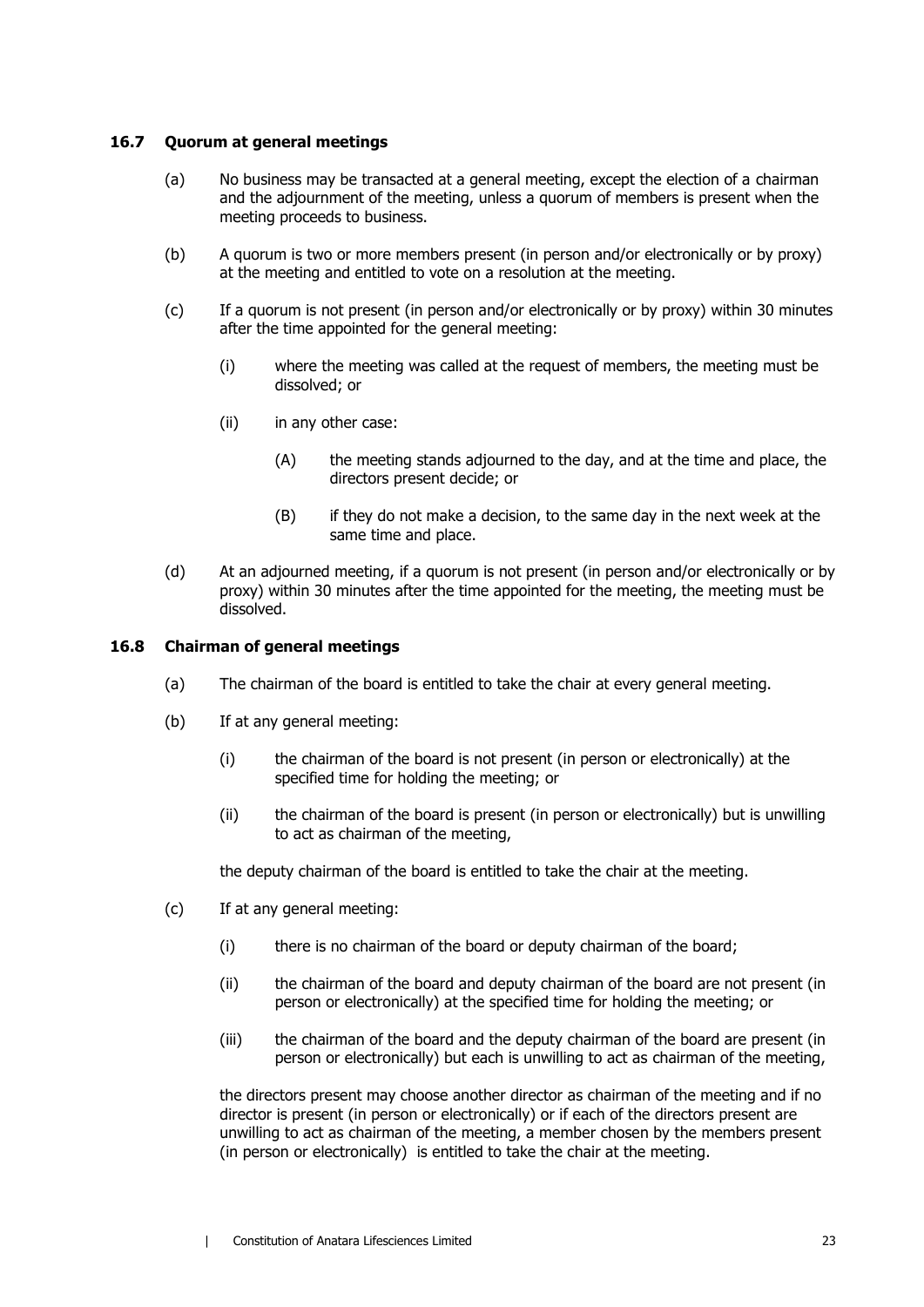#### **16.9 Acting chairman**

- (a) A chairman of a general meeting may, for any item of business or discrete part of the meeting, vacate the chair in favour of another person nominated by him or her (**Acting Chairman**).
- (b) Where an instrument of proxy appoints the chairman as proxy for part of the proceedings for which an Acting Chairman has been nominated, the instrument of proxy is taken to be in favour of the Acting Chairman for the relevant part of the proceedings.

#### <span id="page-30-0"></span>**16.10 Conduct at general meetings**

The chairman of a general meeting:

- (a) has charge of the general conduct of the meeting and the procedures to be adopted at the meeting;
- (b) may require the adoption of any procedure which is in the chairman's opinion necessary or desirable for proper and orderly debate or discussion and the proper and orderly casting or recording of votes at the general meeting; and
- (c) may, having regard where necessary to the Corporations Act, terminate discussion or debate on any matter whenever the chairman considers it necessary or desirable for the proper conduct of the meeting,

and a decision by the chairman under this rule is final.

### <span id="page-30-2"></span><span id="page-30-1"></span>**16.11 Adjournment and postponement by the chairman**

- (a) Despite rules [16.2\(a\)](#page-26-1) and [16.2\(b\),](#page-26-2) where the chairman considers that:
	- (i) there is not enough room for the number of members who wish to attend the meeting; or
	- (ii) a postponement is necessary in light of the behaviour of persons present (in person or electronically) or for any other reason so that the business of the meeting can be properly carried out,

the chairman may postpone the meeting before it has started, whether or not a quorum is present in person, by proxy or electronically.

- (b) A postponement under rule  $16.11(a)$  is to another time, which may be on the same day as the meeting, and may be to another place (and the new time and place is taken to be the time and place for the meeting as if specified in the notice which called the meeting originally).
- <span id="page-30-3"></span>(c) The chairman may at any time during the course of the meeting:
	- (i) adjourn the meeting or any business, motion, question or resolution being considered or remaining to be considered by the meeting either to a later time at the same meeting or to an adjourned meeting; and
	- (ii) for the purpose of allowing any poll to be taken or determined, suspend the proceedings of the meeting for any period or periods he or she decides without effecting an adjournment. No business may be transacted and no discussion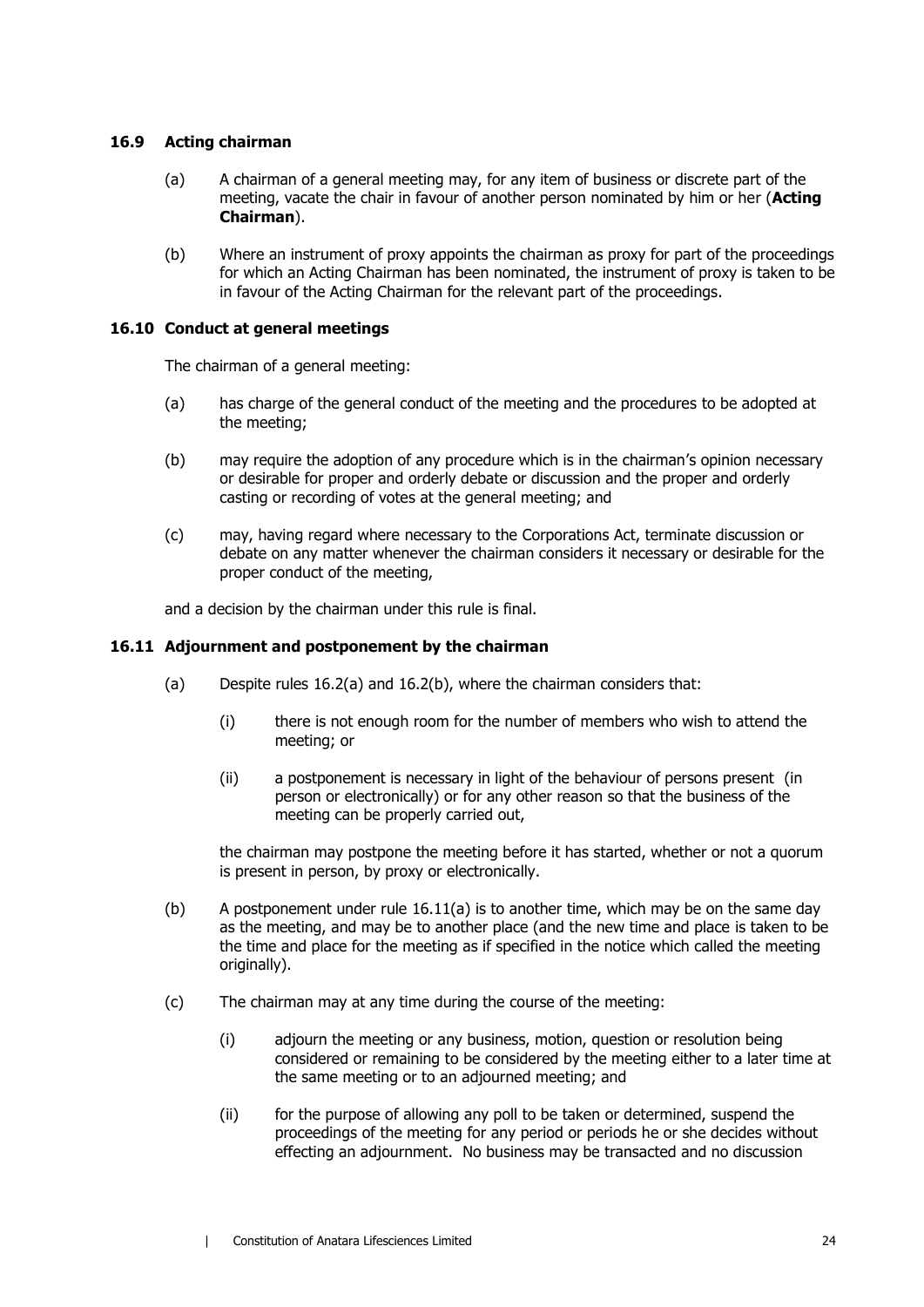may take place during any suspension of proceedings unless the chairman otherwise allows.

- (d) The chairman's rights under rules  $16.11(a)$  $16.11(a)$  and  $16.11(c)$  $16.11(c)$  are exclusive and, unless the chairman requires otherwise, no vote may be taken or demanded by the members present (in person and electronically) about any postponement, adjournment or suspension of proceedings.
- (e) Only unfinished business may be transacted at a meeting resumed after an adjournment.
- (f) Where a meeting is postponed or adjourned under rule [16.11,](#page-30-2) notice of the postponed or adjourned meeting must be given to the Exchange, but, except as provided by rule [16.11\(h\),](#page-31-0) need not be given to any other person.
- (g) Where a meeting is postponed or adjourned, the directors may, by notice to the Exchange, postpone, cancel or change the place of the postponed or adjourned meeting.
- <span id="page-31-0"></span>(h) Where a meeting is postponed or adjourned for 30 days or more, notice of the postponed or adjourned meeting must be given as in the case of the original meeting.

#### **16.12 Decisions at general meetings**

- (a) Except where a resolution requires a special majority, questions arising at a general meeting must be decided by a majority of votes cast by the members present (in person, by proxy or electronically) at the meeting. A decision made in this way is for all purposes, a decision of the members.
- (b) If the votes are equal on a proposed resolution, the chairman of the meeting has a casting vote, in addition to any deliberative vote.
- (c) A resolution put to the vote of a general meeting must be decided on a show of hands unless a poll is demanded or required to comply with the requirements of the Listing Rules:
	- (i) before the show of hands is taken;
	- (ii) before the result of the show of hands is declared; or
	- (iii) immediately after the result of the show of hands is declared.

#### **16.13 When poll may be demanded**

- (a) A poll must be demanded by the chairman where a poll is required to comply with the requirements of the Listing Rules.
- (b) No poll may be demanded on the election of a chairman of a meeting. Otherwise, a poll may be demanded by:
	- (i) the chairman;
	- (ii) at least five members entitled to vote on the resolution; or
	- (iii) by members with at least 5% of the votes that may be cast on the resolution on a poll.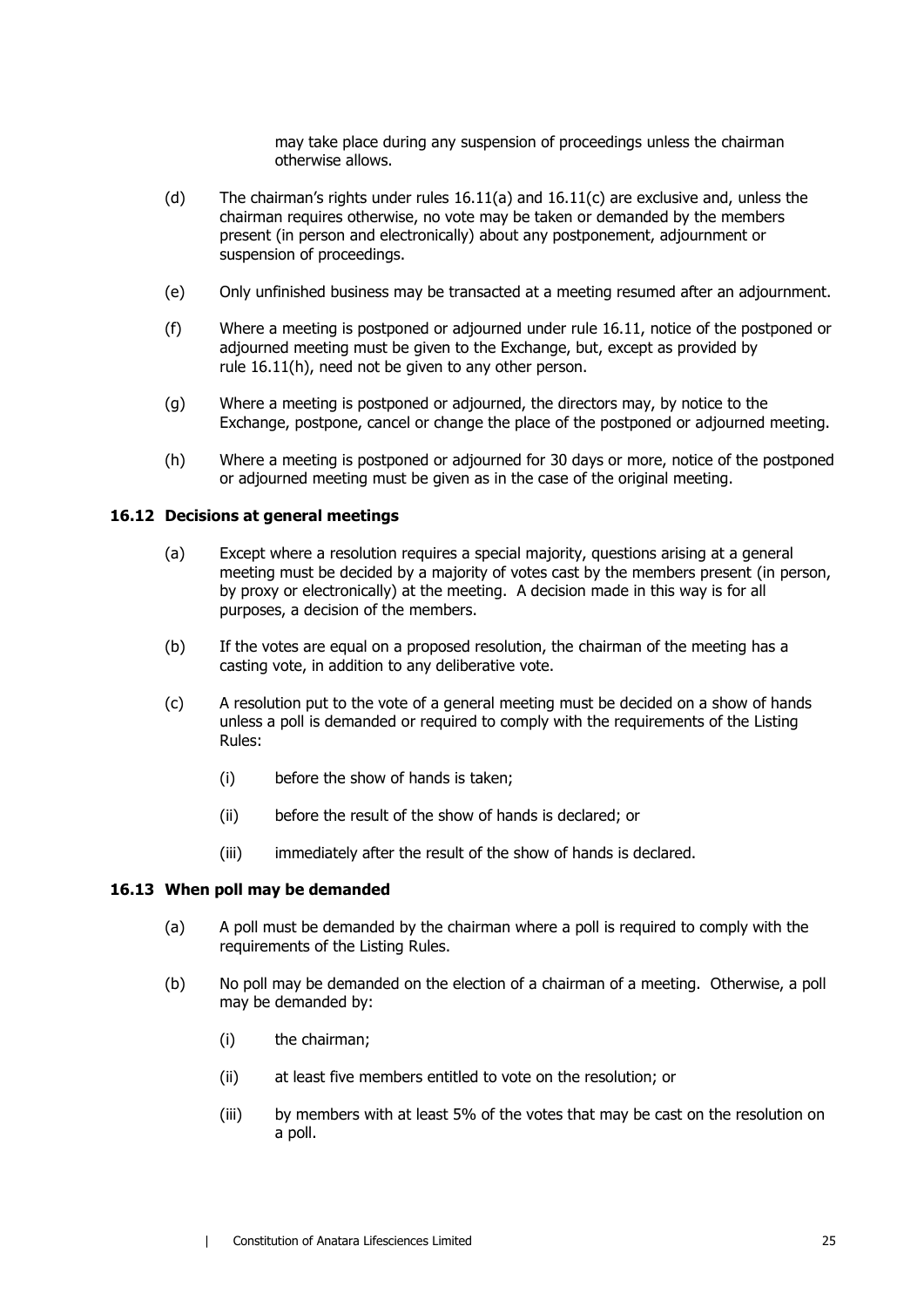- (c) A demand or requirement for a poll does not prevent a general meeting continuing to transact any business except the question on which the poll is demanded or required.
- (d) Unless a poll is duly demanded or required to comply with the requirements of the Listing Rules, a declaration by the chairman of a general meeting that a resolution has on a show of hands been carried or carried unanimously, or carried by a particular majority, or lost, and an entry to that effect in the company's minute book is conclusive evidence of the fact without proof of the number or proportion of the votes recorded for or against the resolution.
- (e) If a poll is duly demanded at a general meeting, it must be taken in the way and either at once or after an interval or adjournment as the chairman of the meeting directs. The result of the poll as declared by the chairman is the resolution of the meeting at which the poll was demanded.
- (f) The demand for a poll may be withdrawn with the chairman's consent.
- (g) Despite anything to the contrary in this constitution, the directors may decide that, at any general meeting or class meeting, a member who is entitled to attend and vote on a resolution at that meeting is entitled to a direct vote for that resolution. A 'direct vote' includes a vote delivered to the company by post, fax or other electronic means approved by the directors. The directors may prescribe regulations, rules and procedures for direct voting, including specifying the form, method and timing of giving a direct vote at a meeting for the vote to be valid.

#### **16.14 Voting rights**

- (a) Subject to this constitution and to any rights or restrictions attached to any shares or class of shares, at a general meeting:
	- (i) on a show of hands, each member present in person has one vote, for the avoidance of doubt, each member present electronically will have one vote that will be submitted through any such platform that the company deems appropriate for electronic meetings;
	- (ii) where a member has appointed two persons as proxies for that member, neither proxy may vote on a show of hands;
	- (iii) where a person is entitled to vote by virtue of rule [17.1](#page-34-0) in more than one capacity, that person is entitled only to one vote on a show of hands;
	- (iv) if the person appointed as proxy has two or more appointments that specify different ways to vote on a resolution, the proxy must not vote on a show of hands; and
	- (v) on a poll, each member present in person, by proxy or electronically:
		- (A) has one vote for each fully paid share held; and
		- (B) has for each share which is not fully paid a fraction of a vote equivalent to the proportion which the amount paid up, but not credited as paid up, on that share bears to the total of the amounts paid and payable (excluding amounts credited) on that share.
- (b) The parent or guardian of an infant member may vote at any general meeting upon providing any evidence of the relationship or of the appointment of the guardian as the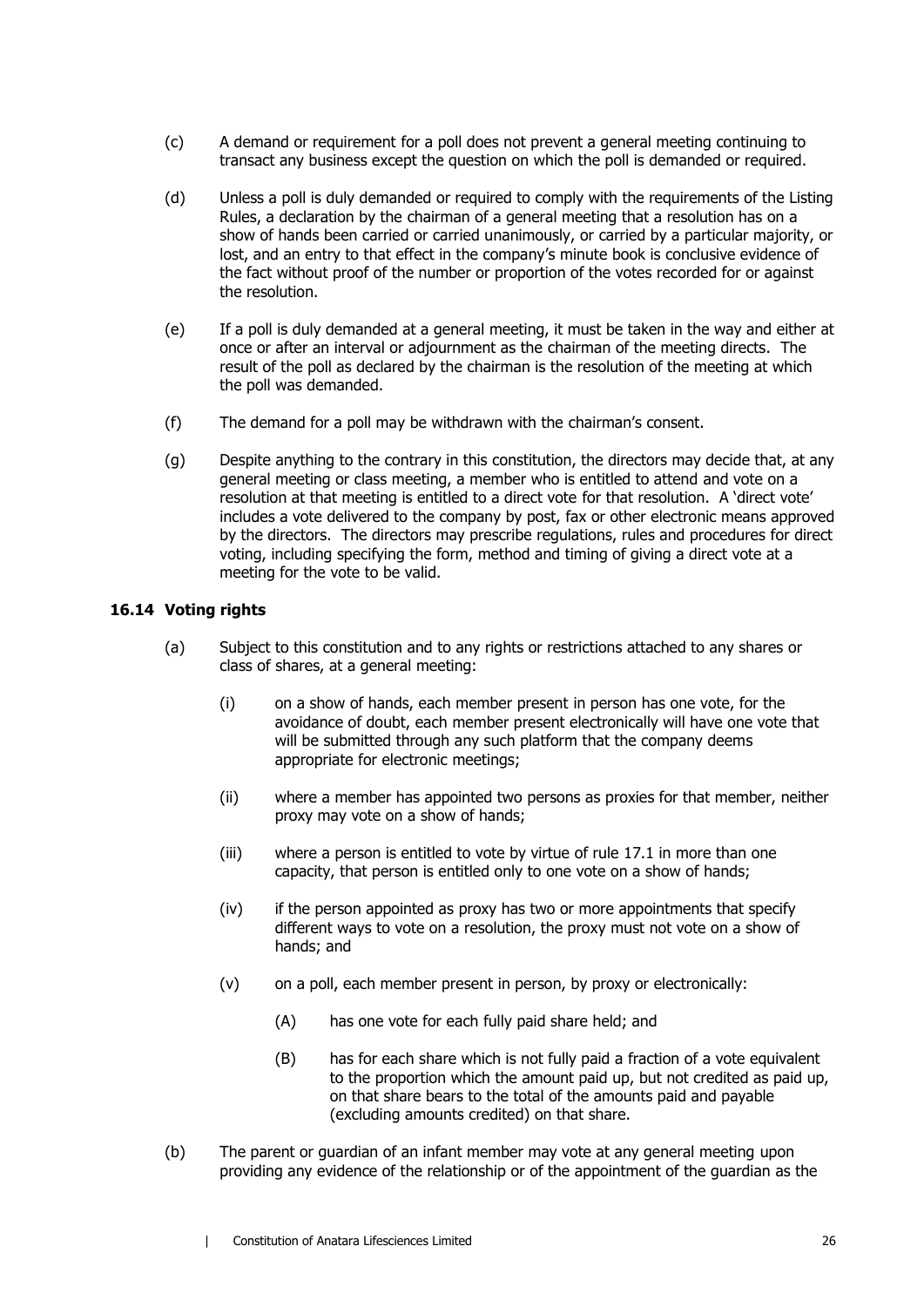directors may require and any vote so tendered by a parent or guardian of an infant member must be accepted to the exclusion of the vote of the infant member.

- (c) A person entitled to a share because of an event described in rule [14](#page-24-0) may vote at a general meeting for that share in the same way as if that person were the registered holder of the share if, at least 48 hours before the meeting (or any shorter time as the directors determine), the directors:
	- (i) admitted that person's right to vote at that meeting for the share; or
	- (ii) were satisfied of that person's right to be registered as the holder of, or to transfer, the share.

Any vote duly tendered by that person must be accepted and the vote of the registered holder of those shares must not be counted.

- (d) Where a member holds a share on which a call or other amount payable to the company has not been duly paid:
	- (i) that member is only entitled to be present (either in person or electronically) at a general meeting and vote if that member holds, as at the Record Time, other shares on which no money is then due and payable; and
	- (ii) on a poll, that member is not entitled to vote for that share but may vote for any shares that member holds, as at the Record Time, on which no money is then due and payable.
- <span id="page-33-0"></span>(e) A member is not entitled to vote on a resolution if, under the Corporations Act or the Listing Rules, the notice which called the meeting specified that:
	- (i) the member must not vote or must abstain from voting on the resolution; or
	- (ii) a vote on the resolution by the member must be disregarded for any purposes.
- (f) If the member referred to in rule  $16.14(e)$  or a person acting as proxy, attorney or Representative of that member does tender a vote on that resolution, their vote must not be counted.
- <span id="page-33-1"></span>(g) An objection to the validity of a vote tendered at a general meeting must be:
	- (i) raised before or immediately after the result of the vote is declared; and
	- (ii) referred to the chairman of the meeting, whose decision is final.
- (h) A vote tendered, but not disallowed by the chairman of a meeting under rule  $16.14(q)$ , is valid for all purposes, even if it would not otherwise have been valid.
- (i) The chairman may decide any difficulty or dispute which arises as to the number of votes which may be cast by or on behalf of any member and the decision of the chairman is final.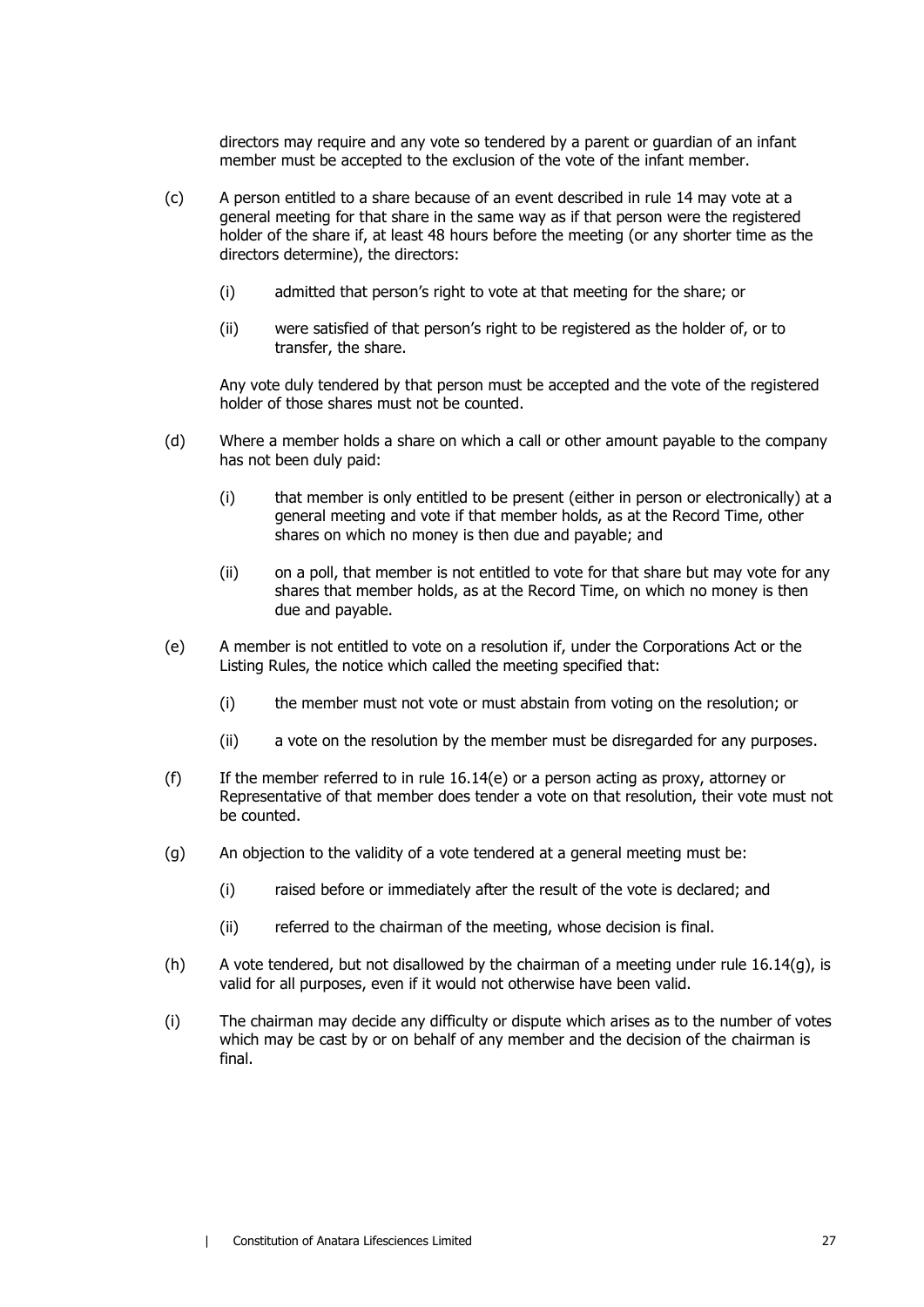#### **16.15 Representation at general meetings**

- (a) Subject to this constitution, each member entitled to vote at a general meeting may vote:
	- (i) in person (including electronically through any such platform that is provided by the company) or, where a member is a body corporate, by its Representative;
	- (ii) by not more than two proxies; or
	- (iii) by not more than two attorneys.
- (b) A proxy, attorney or Representative may, but need not, be a member of the company and can vote in person or electronically.

#### **16.16 Class meetings**

The provisions of this constitution about general meetings apply, with necessary changes, to separate class meetings as if they were general meetings.

## **17 Proxies, attorneys and representatives**

#### <span id="page-34-0"></span>**17.1 Appointment instruments**

- (a) An instrument appointing a proxy is valid if it is under the Corporations Act or in any form approved by the directors.
- (b) For the purposes of rule [17.1,](#page-34-0) a proxy appointment received at an electronic address specified in the notice of general meeting for the receipt of proxy appointment or otherwise received by the company under the Corporations Act is taken to have been signed if the appointment:
	- (i) includes or is accompanied by a personal identification code allocated by the company to the member making the appointment;
	- (ii) has been authorised by the member in another manner approved by the directors and specified in or with the notice of meeting; or
	- (iii) is otherwise authenticated under the Corporations Act.
- (c) A vote given under an instrument appointing a proxy or attorney is valid despite the transfer of the share for which the instrument was given if the transfer is not registered by the time at which the instrument appointing the proxy or attorney is required to be received under rule [17.1\(h\).](#page-35-0)
- (d) Unless the instrument or resolution appointing a proxy, attorney or Representative provides otherwise, the proxy, attorney or Representative has the same rights to speak, demand a poll, join in demanding a poll or act generally at the meeting as the member would have had if the member was present whether in person or electronically.
- <span id="page-34-1"></span>(e) Unless otherwise provided in the appointment of a proxy, attorney or Representative, an appointment is taken to confer authority:
	- (i) even though the instrument may refer to specific resolutions and may direct the proxy, attorney or Representative how to vote on those resolutions, to do any of the acts specified in rule [17.1\(f\);](#page-35-1) and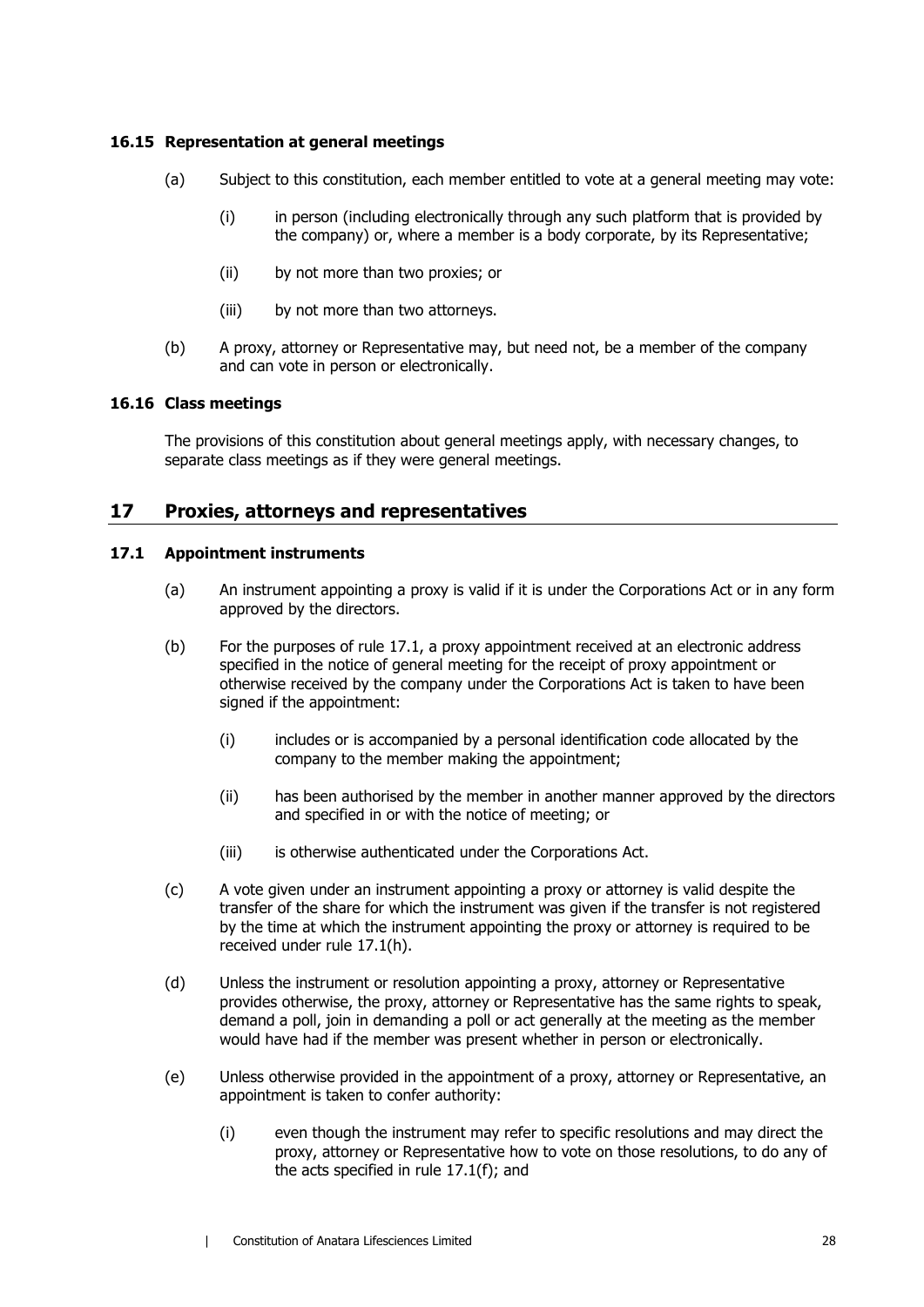- (ii) even though the instrument may refer to a specific meeting to be held at a specified time or venue, where the meeting is rescheduled or adjourned to another time or changed to another venue, to attend and vote at the rescheduled or adjourned meeting or at the new venue.
- <span id="page-35-1"></span>(f) The acts referred to in rule  $17.1(e)(i)$  are:
	- (i) to vote on any amendment moved to the proposed resolutions and on any motion that the proposed resolutions not be put or any similar motion;
	- (ii) to vote on any procedural motion, including any motion to elect the chairman, to vacate the chair or to adjourn the meeting; and
	- (iii) to act generally at the meeting.
- (g) A proxy form issued by the company must allow for the insertion of the name of the person to be primarily appointed as proxy and may provide that, in circumstances and on conditions specified in the form that are not inconsistent with this constitution, the chairman of the relevant meeting (or another person specified in the form) is appointed as proxy.
- <span id="page-35-3"></span><span id="page-35-0"></span>(h) A proxy or attorney may not vote at a general meeting or adjourned or postponed meeting or on a poll unless the instrument appointing the proxy or attorney, and the authority under which the instrument is signed or a certified copy of the authority, are received by the company:
	- (i) at least 48 hours (or, in the case of an adjournment or postponement of a meeting, including an adjourned meeting, any lesser time that the directors or the chairman of the meeting decides) before the time for holding the meeting or adjourned or postponed meeting or taking the poll, as applicable; or
	- (ii) where rule [17.1\(j\)](#page-35-2) applies, any shorter period before the time for holding the meeting or adjourned or postponed meeting or taking the poll, as applicable, as the company determines in its discretion.

<span id="page-35-4"></span>A document is received by the company under rule [17.1\(h\)](#page-35-0) when it is received under the Corporations Act, and to the extent permitted by the Corporations Act, if the document is produced or the transmission of the document is otherwise verified to the company in the way specified in the notice of meeting.

- <span id="page-35-5"></span>(i) The company is entitled to clarify with a member any instruction on an appointment of proxy or attorney which is received by the company within a period referred to in rule [17.1\(h\)\(i\)](#page-35-3) or [17.1\(h\)\(ii\)](#page-35-4) as applicable by written or verbal communication. The company, at its discretion, is entitled to amend the contents of any appointment of proxy or attorney to reflect any clarification in instruction and the member at that time is taken to have appointed the company as its attorney for this purpose.
- <span id="page-35-2"></span>(j) Where an instrument appointing a proxy or attorney has been received by the company within the period specified in rule [17.1\(h\)\(i\)](#page-35-3) and the company considers that the instrument has not been duly signed, the company, in its discretion, may:
	- (i) return the instrument appointing the proxy or attorney to the appointing member; and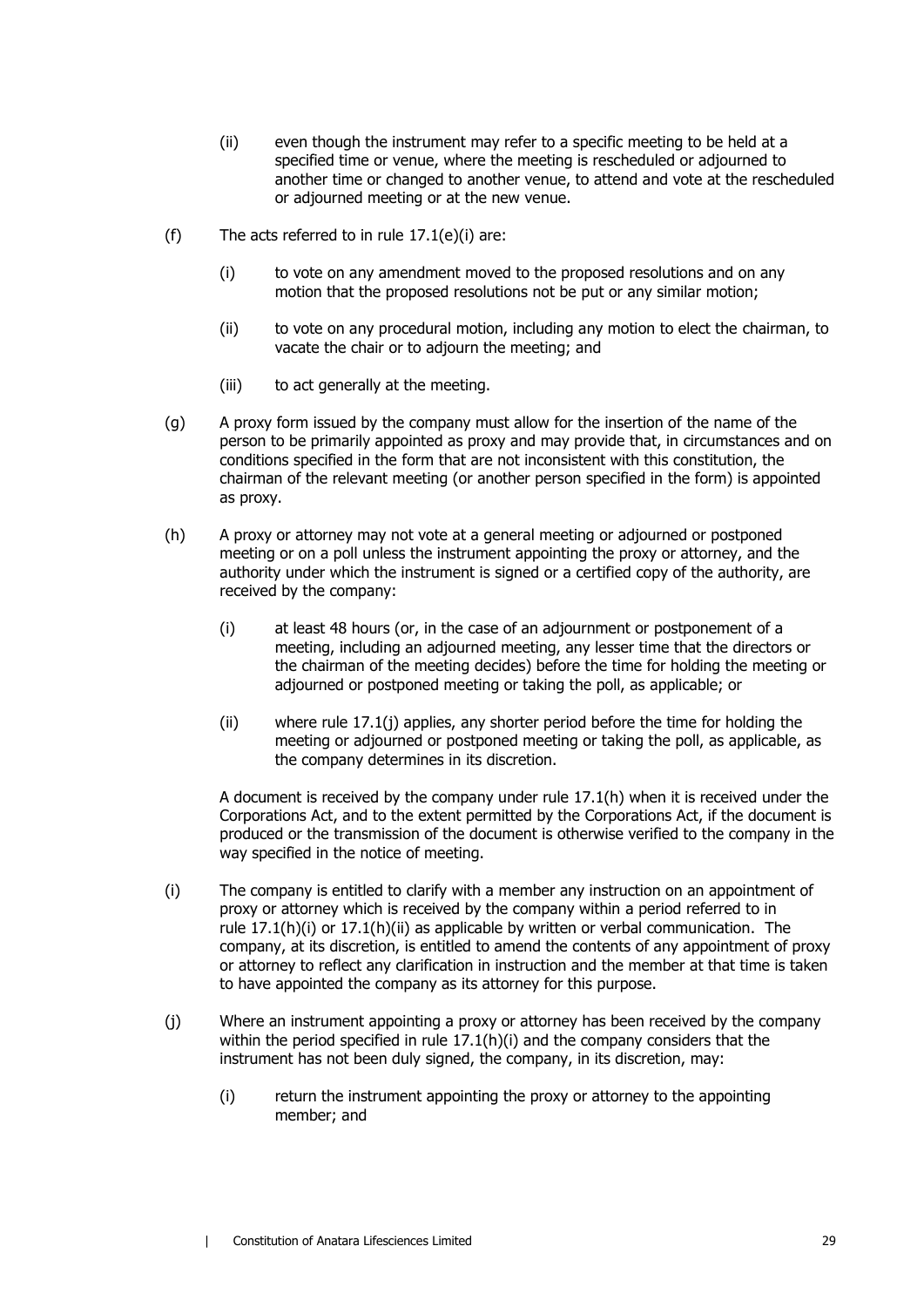- (ii) request that the member duly sign the appointment and return it to the company within the period determined by the company under rule [17.1\(h\)\(ii\)](#page-35-4) and notified to the member.
- (k) An instrument appointing a proxy or attorney which is received by the company under rule 17.1(i) is taken to have been validly received by the company.
- (l) The appointment of a proxy or attorney is not revoked by the appointer attending and taking part in the general meeting, but if the appointer votes on a resolution, the proxy or attorney is not entitled to vote, and must not vote, as the appointer's proxy or attorney on the resolution.

#### **17.2 More than two current proxies**

Where a member appoints two proxies or attorneys to vote at the same general meeting:

- (a) if the appointment does not specify the proportion or number of the member's votes each proxy or attorney may exercise, each proxy or attorney may exercise half the member's votes;
- (b) on a show of hands, neither proxy or attorney may vote if more than one proxy or attorney attends; and
- (c) on a poll, each proxy or attorney may only exercise votes for those shares or voting rights the proxy or attorney represents.

#### **17.3 Revocation and postponement of the appointment**

- (a) Unless written notice of the matter has been received at the company's registered office (or at another place specified for lodging an appointment of a proxy or attorney for the meeting) at least 48 hours (or, in the case of an adjournment or postponement of a meeting, any lesser time that the directors or the chairman of the meeting decide) before the time for holding a meeting, adjourned meeting or poll, a vote cast by a proxy or attorney is valid even if, before the vote is cast:
	- (i) an event described in rule [14](#page-24-0) occurs to the member;
	- (ii) the member revokes the appointment of the proxy or attorney or revokes the authority under which a third party appointed the proxy or attorney; or
	- (iii) the member has issued a clarifying instruction under rule [17.1\(i\).](#page-35-5)
- (b) Where authority is given to a proxy, attorney or Representative for a meeting to be held on or before a specified date or at a specified place and that meeting is postponed to a later date or the meeting place is changed, the authority is taken to include authority to act at the rescheduled meeting unless the member granting the authority gives the company notice to the contrary under rule [17.1\(h\).](#page-35-0)

#### <span id="page-36-0"></span>**17.4 Chairman may make a determination**

- (a) The chairman of a meeting may:
	- (i) permit a person claiming to be a Representative to exercise the powers of a Representative, even if the person is unable to establish to the chairman's satisfaction that he or she has been validly appointed; or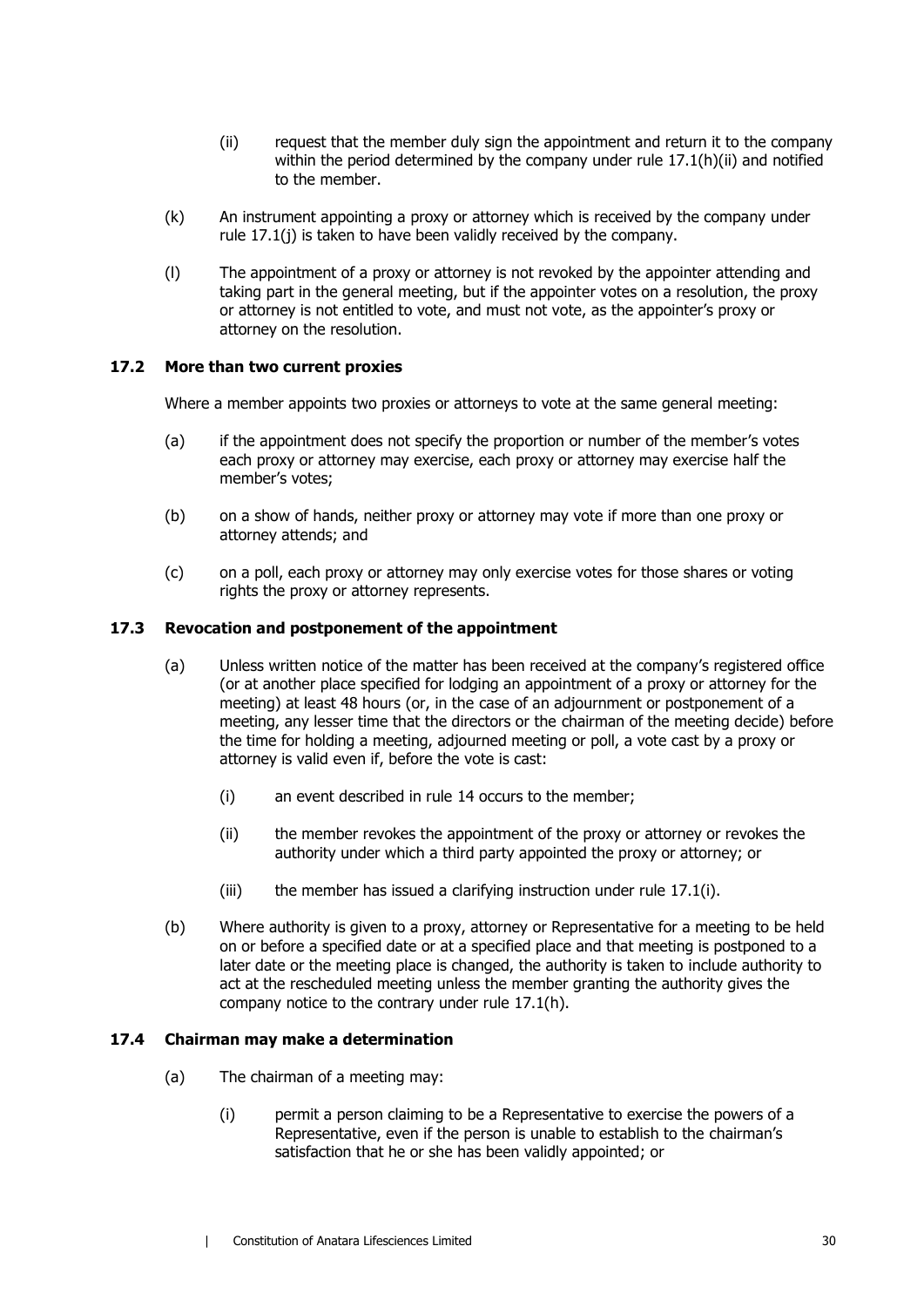- (ii) permit the person to exercise those powers on the condition that, if required by the company, he or she produce evidence of the appointment within the time set by the chairman.
- (b) The chairman of a meeting may require a person acting as a proxy, attorney or Representative to establish to the chairman's satisfaction that the person is the person duly appointed to act. If the person fails to satisfy the requirement, the chairman may exclude the person from attending or voting at the meeting.
- (c) The chairman may delegate his or her powers under rule [17.4](#page-36-0) to any person.

## **18 Direct voting**

#### **18.1 Directors may decide direct voting to apply**

- (a) The directors may determine that members may cast votes to which they are entitled on any or all of the resolutions (including special resolutions) proposed to be considered at, and specified in the notice convening, a meeting of members, by direct vote.
- (b) If the directors decide that votes may be cast by direct vote, the directors may make the regulations they consider appropriate for the casting of direct votes.

#### **18.2 Direct votes only counted on a poll**

- (a) Direct votes are not counted if a resolution is decided on a show of hands.
- (b) Subject to rules [18.3](#page-37-0) and [18.4,](#page-38-1) if a poll is held on a resolution, votes cast by direct vote by a member entitled to vote on the resolution are taken to have been cast on the poll as if the member had cast the votes on the poll at the meeting, and the votes of the member are to be counted accordingly.
- (c) A direct vote received by the company on a resolution is taken to be a direct vote on that resolution as amended, if the chairman of the meeting decides this is appropriate.
- (d) Receipt of a direct vote from a member has the effect of revoking (or, in the case of a standing appointment, suspending) the appointment of a proxy, attorney or representative made by the member under an instrument received by the company before the direct vote was received.

#### <span id="page-37-0"></span>**18.3 Withdrawal of direct vote**

- (a) A direct vote received by the company:
	- (i) may be withdrawn by the member by written notice received by the company before the time appointed for the commencement of the meeting (or in the case of any adjournment, the resumption of the meeting); and
	- (ii) is automatically withdrawn if:
		- (A) the member attends the meeting in person or electronically (including, in the case of a body corporate, by representative);
		- (B) the company receives from the member a further direct vote or direct votes (in which case the most recent direct vote is, subject to this rule, counted in lieu of the prior direct vote); or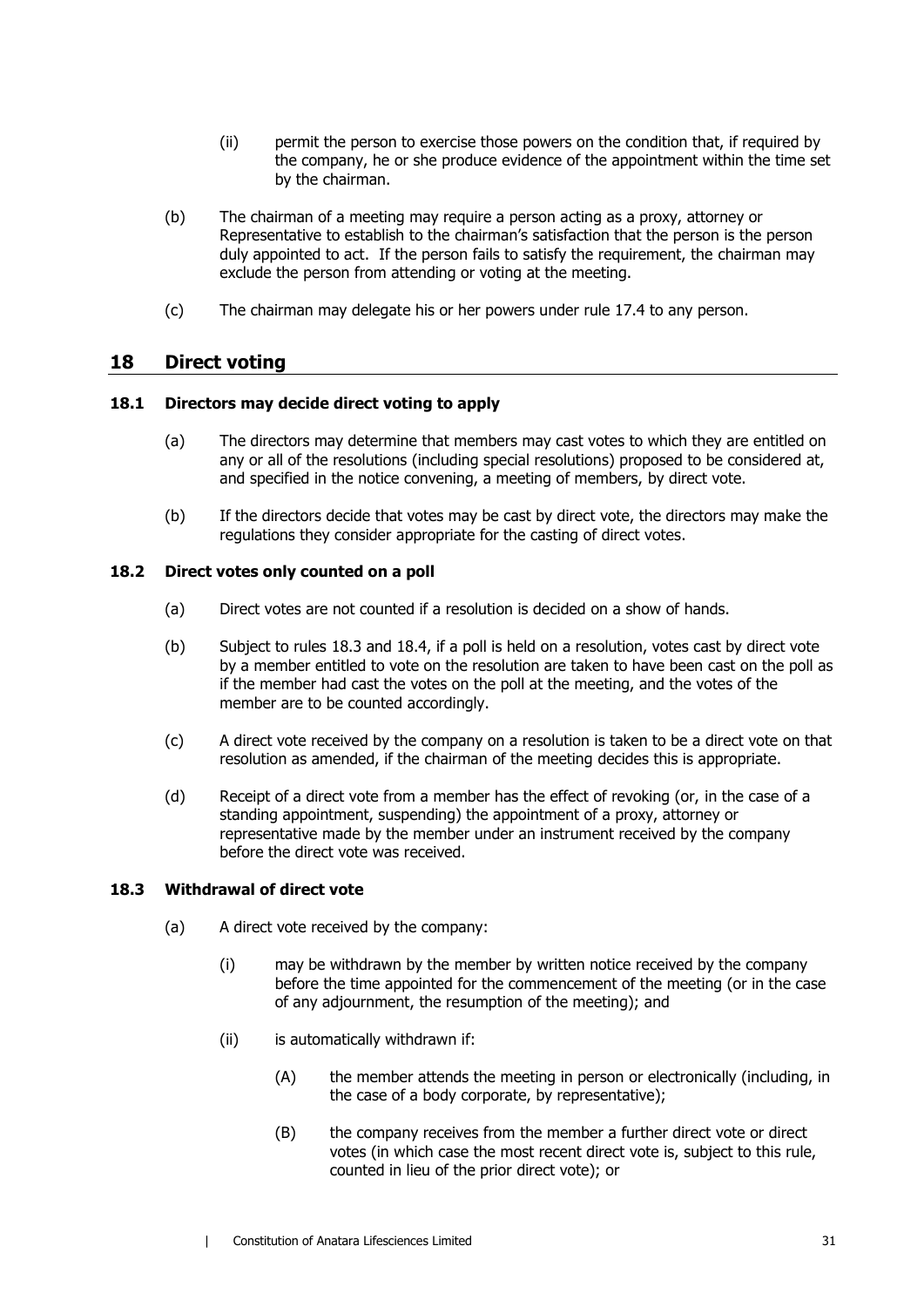- (C) the company receives, after the member's direct vote is received, an instrument under which a proxy, attorney or representative is appointed to act for the member at the meeting under rule [17.1\(h\).](#page-35-0)
- (b) A direct vote withdrawn under this rule is not counted.

#### <span id="page-38-1"></span>**18.4 Vote not affected by death, etc. of a member**

A direct vote received by the company is valid even if, before the meeting, the member:

- (a) dies or becomes mentally incapacitated;
- (b) become bankrupt or an insolvent under administration or is wound up; or
- (c) where the direct vote is cast on behalf of the member by an attorney, revokes the appointment of the attorney or the authority under which the appointment was made by a third party,

unless the company has received written notice of the matter before the start or resumption of the meeting at which the vote is cast.

## **19 Directors**

#### **19.1 Number of directors**

The minimum number of directors is three. The maximum number of directors is 12 unless the company in general meeting resolves otherwise. The directors may set a maximum number of directors less than current maximum in accordance with the Relevant Law. The directors must not determine a maximum which is less than the number of directors in office at the time the determination takes effect.

#### <span id="page-38-2"></span><span id="page-38-0"></span>**19.2 Power to appoint directors**

- (a) The directors may appoint any individual to be a director, either as an addition to the existing directors or to fill a casual vacancy, but so that the total number of directors does not exceed the maximum number fixed under this constitution.
- <span id="page-38-3"></span>(b) A director appointed under rule [19.2,](#page-38-2) who is not a managing director, holds office until the conclusion of the next AGM following his or her appointment.

#### <span id="page-38-5"></span>**19.3 Retirement of directors**

- (a) Where required by the Corporations Act or Listing Rules to do so, the company must hold an election of directors each year. If there would otherwise not be a vacancy on the board, and no director is required to retire under rules [19.2\(b\)](#page-38-3) or [19.3\(b\),](#page-38-4) then the director who has been longest in office since last being elected must retire.
- <span id="page-38-4"></span>(b) No director who is not a managing director may hold office without re-election beyond the third AGM following the meeting at which the director was last elected or re-elected.
- (c) If there is more than one managing director, only one of them, nominated by the directors, is entitled not to be subject to vacation of office under rule [19.2\(b\)](#page-38-3) or retirement under rule [19.3.](#page-38-5)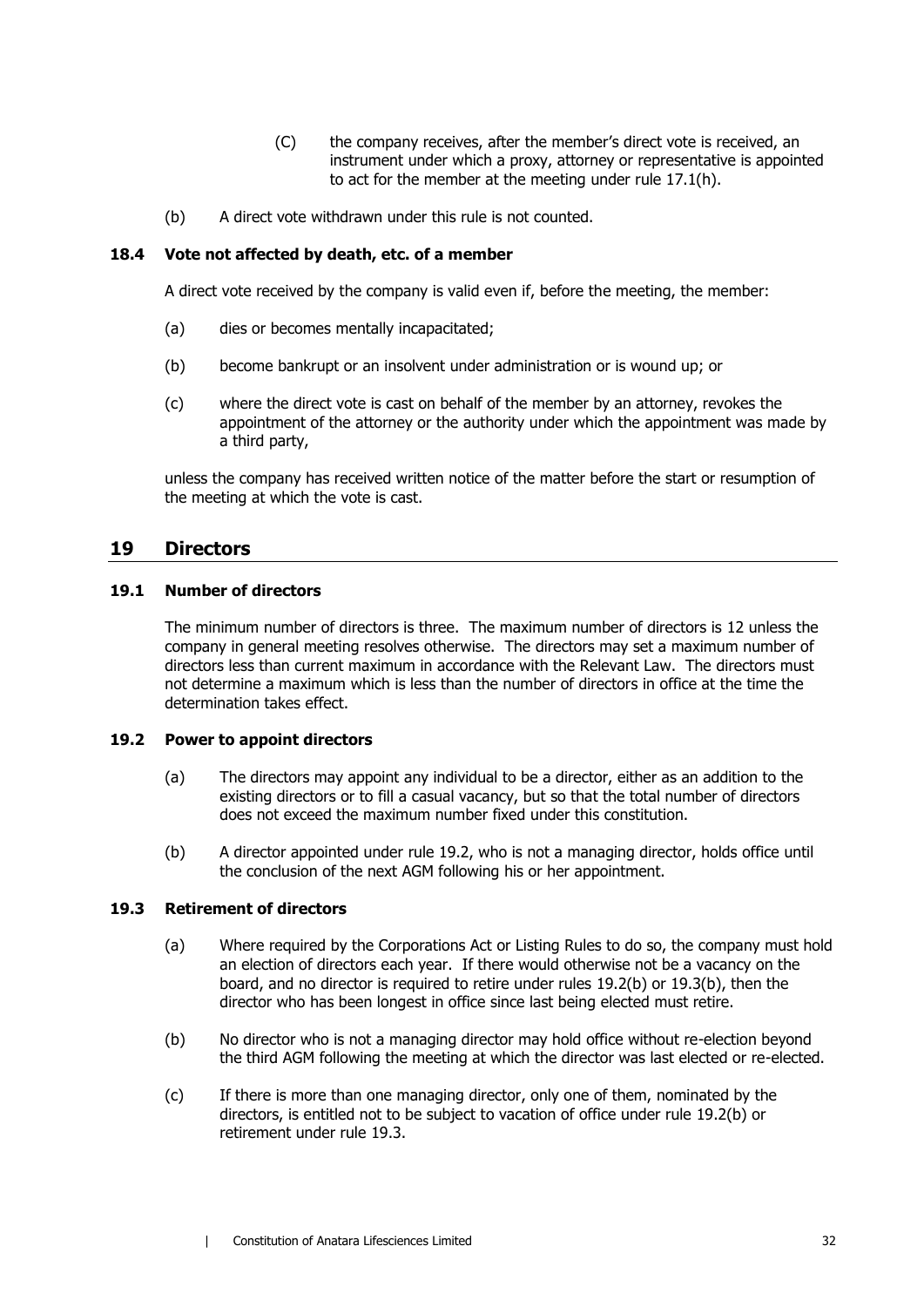- (d) The directors to retire under rule 19.3 are those directors or director longest in office since last being elected. As bet[ween d](#page-38-5)irectors who were elected on the same day the directors to retire are (in default of agreement between them) determined by ballot. The length of time a director has been in office is calculated from the director's last election or appointment.
- (e) The directors to retire under rule [19.3](#page-38-5) (both as to number and identity) is decided having regard to the composition of the board of directors at the date of the notice calling the AGM. A director is not required to retire and is not relieved from retiring because of a change in the number or identity of the directors after the date of the notice but before the meeting closes.
- (f) The company may by resolution at an AGM fill an office vacated by a director under rules [19.2\(b\)](#page-38-3) or [19.3](#page-38-5) by electing or re-electing an eligible person to that office.
- (g) The retirement of a director from office under this constitution and the re-election of a director or the election of another person to that office (as the case may be) takes effect at the conclusion of the meeting at which the retirement and re-election or election occurs.
- <span id="page-39-0"></span>(h) A person is eligible for election to the office of a director at a general meeting only if:
	- (i) the person is in office as a director immediately before that meeting;
	- (ii) the person has been nominated by the directors for election at that meeting; or
	- (iii) where a person, or some member intending to nominate the person, has given written notice signed by the nominee giving consent to the nomination and signifying either candidature for the office or the intention of the member to nominate the nominee.
- (i) To be a valid notice under rule [19.3\(h\)\(iii\),](#page-39-0) the notice is required to be left at the company's registered office not less than the period permitted by the Relevant Law, before the meeting.
- (j) A partner, employer or employee of an auditor of the company may not be appointed or elected as a director.

#### **19.4 Vacating office**

In addition to the circumstances prescribed by the Corporations Act and this constitution, the office of a director becomes vacant if the director:

- (a) becomes an insolvent under administration, suspends payment generally to creditors or compounds with or assigns the director's estate for the benefit of creditors;
- (b) becomes a person of unsound mind or a person who is a patient under laws relating to mental health or whose estate is administered under laws about mental health;
- (c) is absent from meetings of the directors during a period of three consecutive calendar months without leave of absence from the directors where the directors have not, within 14 days of having been served by the secretary with a notice giving particulars of the absence, resolved that leave of absence be granted;
- (d) resigns office by written notice to the company;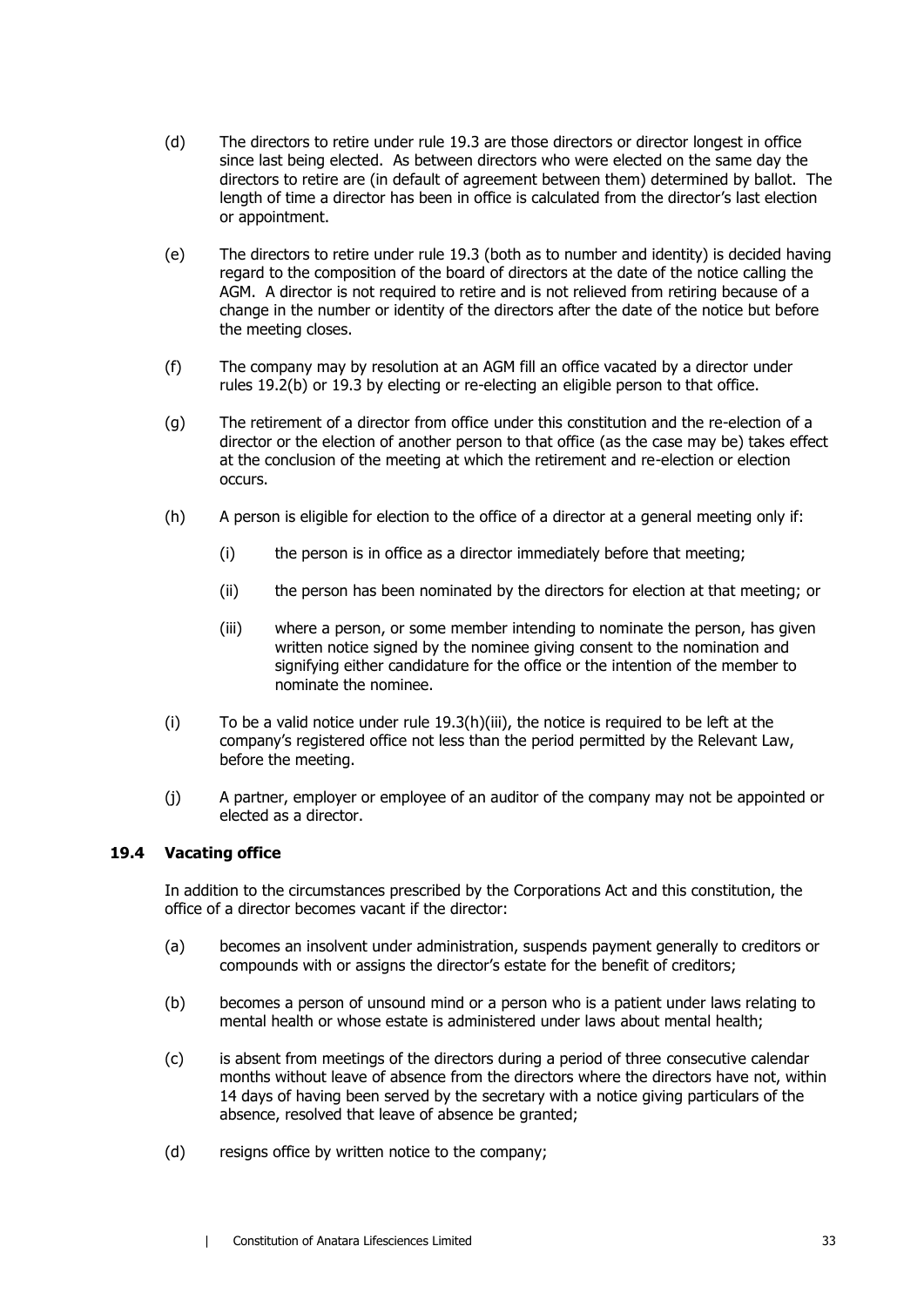- (e) is removed from office under the Corporations Act;
- (f) is prohibited from being a director by reason of the operation of the Corporations Act; or
- (g) is convicted on indictment of an offence and the directors do not within one month after that conviction resolve to confirm the director's appointment or election (as the case may be) to the office of director.

#### <span id="page-40-0"></span>**19.5 Remuneration**

- (a) Each director is entitled to remuneration from the company for his or her services as a director as the directors decide but the total amount given to all directors for their services as directors must not exceed in aggregate in any financial year the amount fixed by the company in general meeting.
- (b) When calculating a director's remuneration for the purposes of rule [19.5\(a\),](#page-40-0) any amount paid by the company or related body corporate:
	- (i) to a superannuation, retirement or pension fund for a director so that the company is not liable to pay the superannuation guarantee charge or similar statutory charge is to be included; and
	- (ii) for any insurance premium paid or agreed to be paid for a director under rule [24.4](#page-49-0) is to be excluded.
- (c) Remuneration under rule [19.5\(a\)](#page-40-0) may be given in the manner that the directors decide, including by way of non cash benefit, such as a contribution to a superannuation fund.
- (d) The remuneration under rule [19.5\(a\)](#page-40-0) is taken to accrue from day to day.
- (e) The remuneration of a director (who is not a managing director or an executive director) must not include a commission on, or a percentage of, profits or operating revenue.
- (f) The directors are entitled to be paid all travelling and other expenses they incur in attending to the company's affairs, including attending and returning from general meetings of the company or meetings of the directors or of committees of the directors.
- <span id="page-40-1"></span>(g) Any director who devotes special attention to the business of the company, or who otherwise performs services which in the opinion of the directors are outside the scope of the ordinary duties of a director, or who at the request of the directors engages in any journey on the business of the company, may be paid extra remuneration as determined by the directors. Any amount paid does not form part of the aggregate remuneration permitted under rule [19.5\(a\).](#page-40-0)
- (h) If a director is also an officer of the company or of a related body corporate in a capacity other than director, any remuneration that director may receive for acting as that officer may be either in addition to or instead of that director's remuneration under rule [19.5\(a\).](#page-40-0)
- (i) The company may, subject to the Relevant Law, pay, provide or make any payment or other benefit to a director, a director of a related body corporate of the company or any other person in connection with that person's or someone else's retirement, resignation from or loss of office, or death while in office.
- (j) The directors may establish or support, or assist in the establishment or support, of funds and trusts to provide pension, retirement, superannuation or similar payments or benefits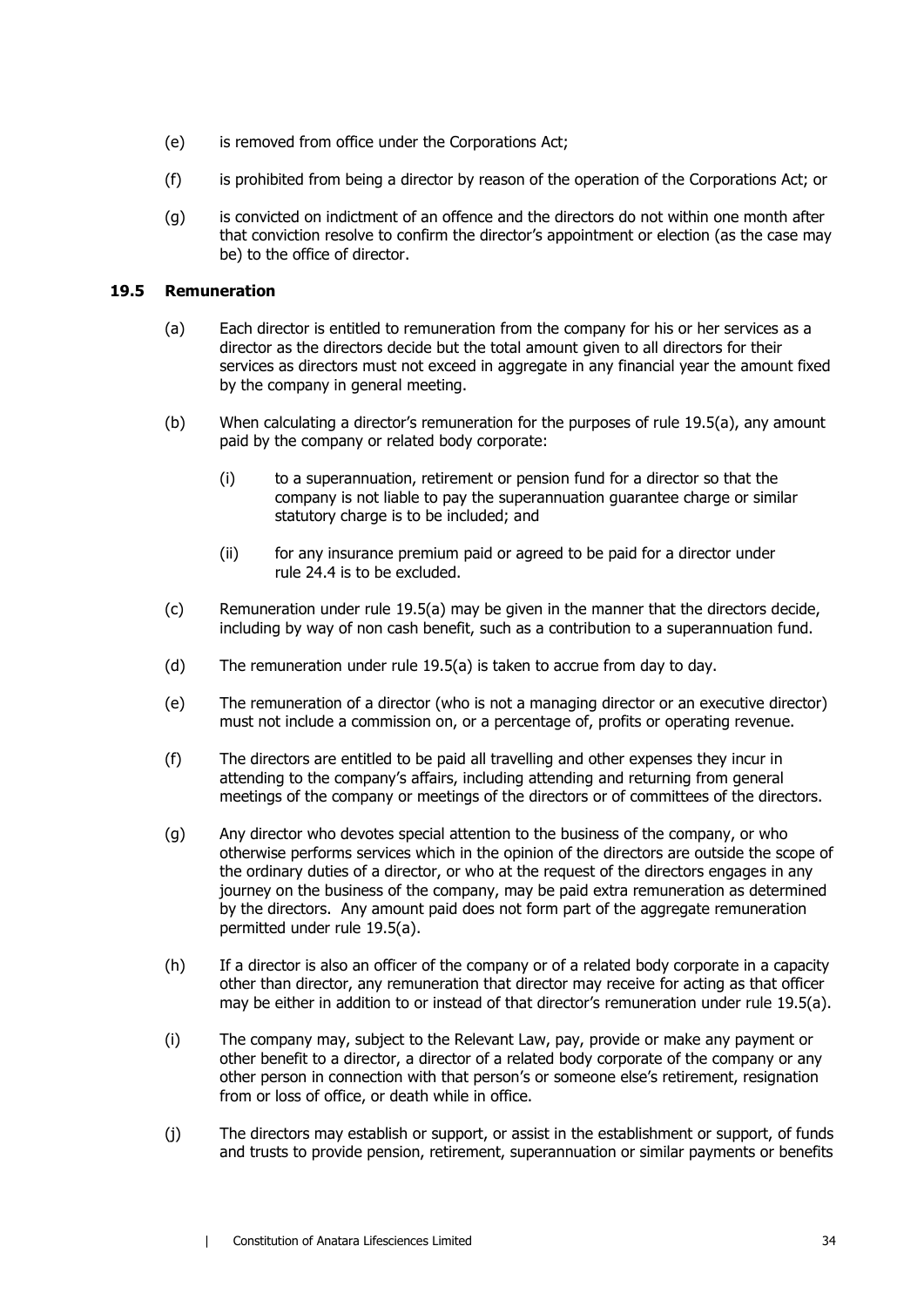to or for the directors or former directors and grant pensions and allowances to those persons or their dependants either by periodic payment or a lump sum.

#### **19.6 Director need not be a member**

- (a) A director is not required to hold any shares in the company to qualify for appointment.
- (b) A director is entitled to attend and speak at general meetings and at meetings of the holders of a class of shares, even if he or she is not a member or a holder of shares in the relevant class.

#### <span id="page-41-2"></span>**19.7 Directors interests**

- (a) A director is not disqualified by reason only of being a director (or the fiduciary obligations arising from that office) from:
	- (i) holding an office (except auditor) or place of profit or employment in the company or a related body corporate of the company;
	- (ii) holding an office or place of profit or employment in any other company, body corporate, trust or entity promoted by the company or in which it has interest;
	- (iii) being a member, creditor or otherwise being interested in any body corporate (including the company), partnership or entity, except as auditor of the company;
	- (iv) entering into any agreement or arrangement with the company; or
	- (v) acting in a professional capacity (or being a member of a firm which acts in a professional capacity) for the company, except as auditor of the company.
- <span id="page-41-1"></span>(b) Each director must comply with the Relevant Law on the disclosure of the director's interests.
- <span id="page-41-0"></span>(c) The directors may make regulations requiring the disclosure of interests that a director, and any person taken by the directors to be related to or associated with the director, may have in any matter concerning the company or a related body corporate. Any regulations made under this constitution bind all directors.
- (d) No act, transaction, agreement, instrument, resolution or other thing is invalid or voidable only because a person fails to comply with any regulation made under rule [19.7\(c\).](#page-41-0)
- (e) A director who has a material personal interest in a matter that is being considered by the directors must not be present at a meeting while the matter is being considered nor vote on the matter, except where permitted by the Corporations Act.
- (f) If a director has an interest in a matter, then subject to rules [19.7\(c\),](#page-41-0) [19.7\(g\)](#page-42-0) and the constitution:
	- (i) that director may be counted in a quorum at the board meeting that considers the matter that relates to the interest provided that director is entitled to vote on at least one of the resolutions to be proposed at the meeting;
	- (ii) that director may participate in and vote on matters that relate to the interest;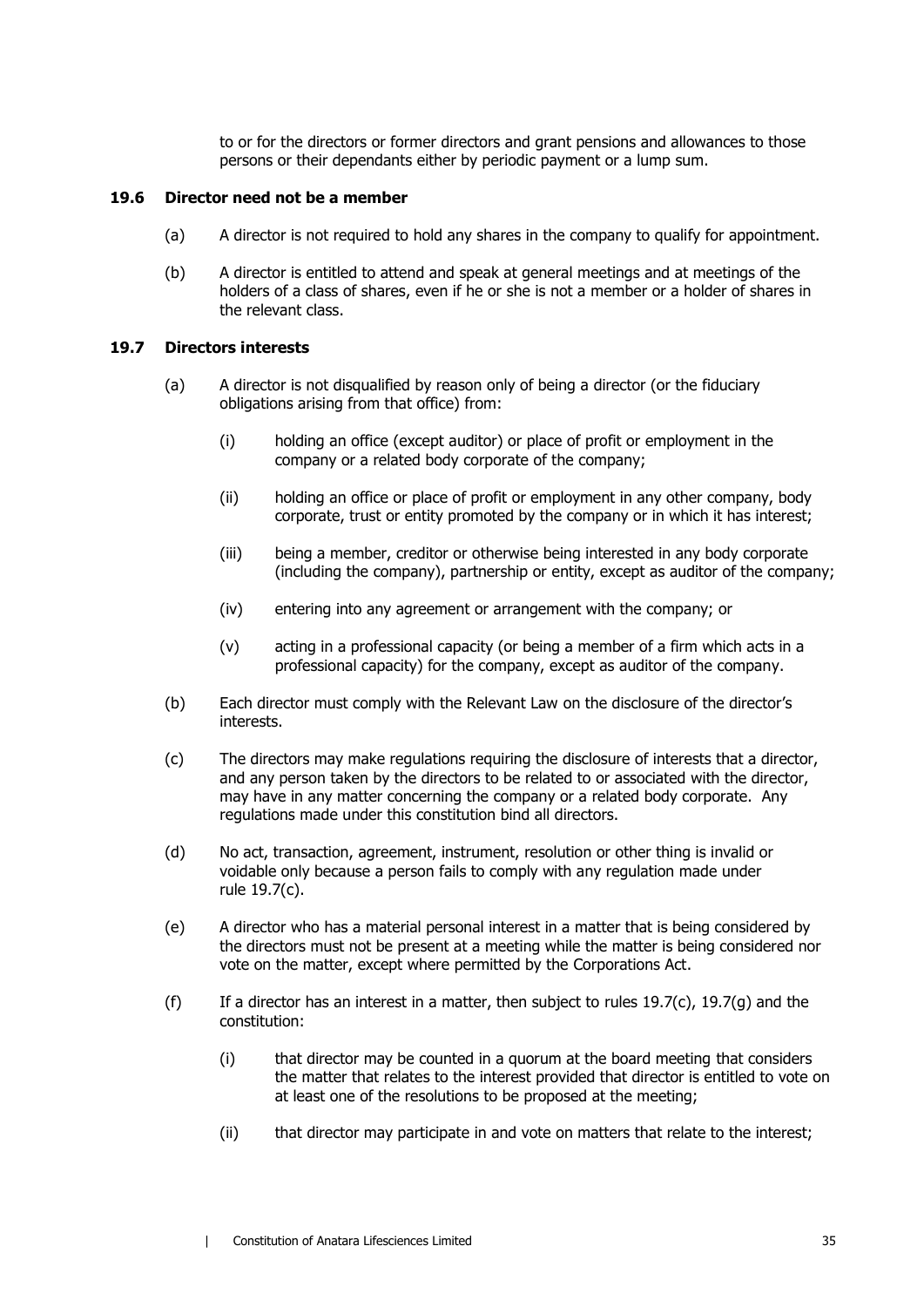- (iii) the company can proceed with any transaction that relates to the interest and the director may participate in the execution of any relevant document by or on behalf of the company;
- <span id="page-42-1"></span>(iv) the director may retain the benefits under the transaction that relates to the interest even though the director has the interest; and
- (v) the company cannot avoid any transaction that relates to the interest merely because of the existence of the interest.
- <span id="page-42-0"></span>(g) If an interest of a director is required to be disclosed under rule [19.7\(b\),](#page-41-1) rule [19.7\(f\)\(iv\)](#page-42-1) applies only if the interest is disclosed before the transaction is entered into.
- (h) A contract or arrangement entered into by or on behalf of the company in which a director is in any way interested is not invalid or voidable merely because the director holds office as a director or because of the fiduciary obligations arising from that office.
- (i) A director who is interested in any arrangement involving the company is not liable to account to the company for any profit realised under the arrangement merely because the director holds office as a director or because of the fiduciary obligations arising from that office, if the director complies with the disclosure requirements applicable to the director under rule [19.7\(a\)](#page-41-2) and under the Corporations Act about that interest.
- (j) A director who is interested in any contract or arrangement may, despite that interest, witness the fixing of the company seal to any document evidencing or otherwise connected with that contract or arrangement.

## **20 Powers and duties of directors**

#### **20.1 General powers**

The directors are responsible for managing the business of the company and may exercise all powers and do all things that are within the company's power and are not expressly required by the Corporations Act or this constitution to be exercised by the company in a general meeting.

#### **20.2 Power to borrow and give security**

- (a) The directors may exercise all the powers of the company:
	- (i) to borrow or raise money in any other way;
	- (ii) to charge any of the company's property or business or any of its uncalled capital; and
	- (iii) to issue debentures or give any security for a debt, liability or obligation of the company or of any other person.
- (b) Debentures or other securities may be issued on the terms and at prices decided by the directors, including bearing interest or not, with rights to subscribe for, or exchange into, shares or other securities in the company or a related body corporate or with special privileges as to redemption, participating in share issues, attending and voting at general meetings and appointing directors.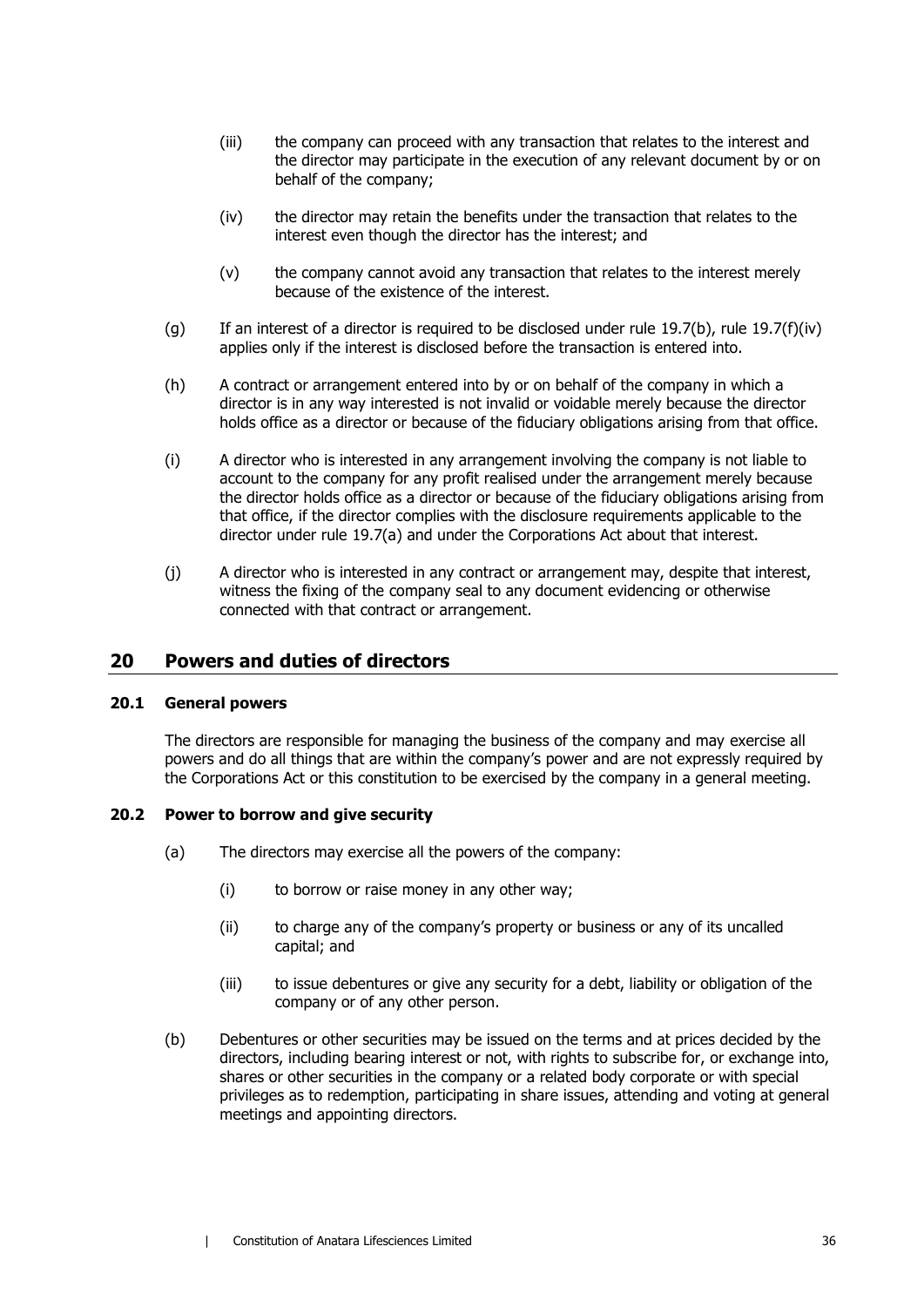(c) The directors may decide how cheques, promissory notes, banker's drafts, bills of exchange or other negotiable instruments must be signed, drawn, accepted, endorsed or otherwise executed, as applicable, by or on behalf of the company.

#### **20.3 Powers of appointment**

The directors may:

- (a) appoint or employ any person as an officer, agent or attorney of the company for the purposes, with the powers, discretions and duties (including powers, discretions and duties vested in or exercisable by the directors), for any period and on any other conditions they decide;
- (b) authorise an officer, agent or attorney to delegate any of the powers, discretions and duties vested in the officer, agent or attorney; and
- (c) remove or dismiss any officer, agent or attorney of the company at any time, with or without cause.

## **21 Proceedings of directors meetings**

#### **21.1 Meetings of directors**

- (a) The directors may meet together to attend to business and adjourn and otherwise regulate their meetings as they decide.
- (b) The contemporaneous linking together by telephone or other electronic means of a sufficient number of directors to constitute a quorum, constitutes a meeting of the directors. All the provisions in this constitution relating to meetings of the directors apply, as far as they can and with any necessary changes, to meetings of the directors by telephone or other electronic means.
- (c) A meeting by telephone or other electronic means is to be taken to be held at the place where the chairman of the meeting is or at any other place the chairman of the meeting decides on, if at least one of the directors involved was at that place for the duration of the meeting.
- (d) A director taking part in a meeting by telephone or other electronic means is to be taken to be present in person at the meeting.
- (e) If, before or during the meeting, any technical difficulty occurs where one or more directors cease to participate, the chairman may adjourn the meeting until the difficulty is remedied or may, where a quorum of directors remains present, continue with the meeting.

#### **21.2 Calling meetings of directors**

- (a) A director may, whenever the director thinks fit, call a meeting of the directors.
- (b) A secretary must, if requested by a director, call a meeting of the directors.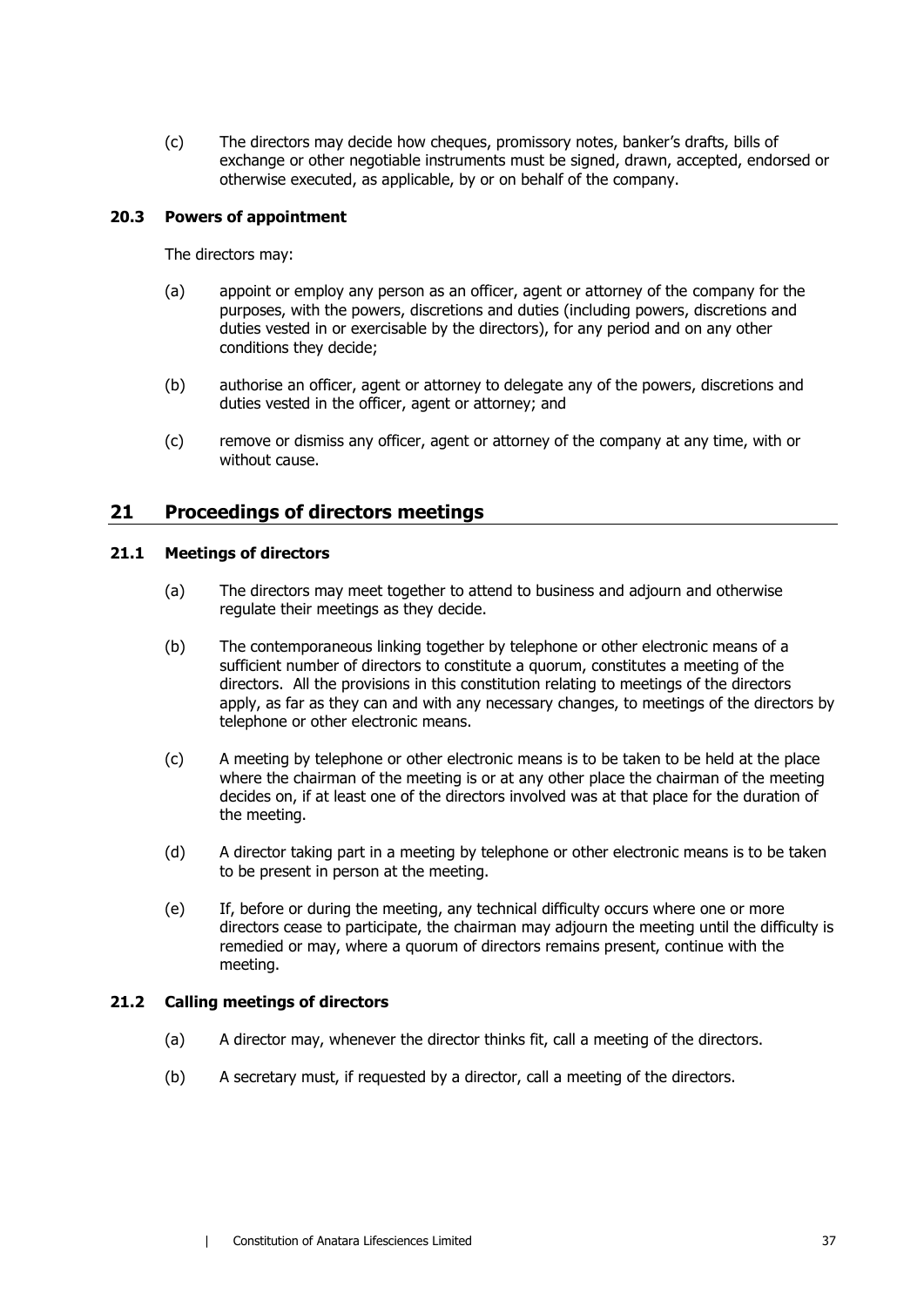#### **21.3 Notice of meetings of directors**

- (a) Notice of a meeting of directors must be given to each person who is, at the time the notice is given:
	- (i) a director, except a director on leave of absence approved by the directors; or
	- (ii) an alternate director appointed under rule [22](#page-46-0) by a director on leave of absence approved by the directors.
- (b) A notice of a meeting of directors:
	- (i) must specify the time and place of the meeting;
	- (ii) need not state the nature of the business to be transacted at the meeting;
	- (iii) may, if necessary, be given immediately before the meeting;
	- (iv) may be given in person or by post or by telephone, fax or other electronic means; and
	- (v) is taken to have been given to an alternate director if it is given to the director who appointed that alternate director.
- (c) A director or alternate director may waive notice of a meeting of directors by giving notice to that effect in person or by post or by telephone, fax or other electronic means.
- (d) Failure to give a director or alternate director notice of a meeting of directors does not invalidate anything done or any resolution passed at the meeting if:
	- (i) the failure occurred by accident or inadvertent error; or
	- (ii) the director or alternate director attended the meeting or waived notice of the meeting (whether before or after the meeting).
- (e) A person who attends a meeting of directors waives any objection that person may have to a failure to give notice of the meeting.

#### **21.4 Quorum at meetings of directors**

- (a) No business may be transacted at a meeting of directors unless a quorum of directors is present at the time the business is dealt with.
- (b) Unless the directors decide otherwise, two directors present in person or electronically constitute a quorum.
- (c) If there is a vacancy in the office of a director, the remaining directors may act. But, if their number is not sufficient to constitute a quorum, they may act only in an emergency or to increase the number of directors to a number sufficient to constitute a quorum or to call a general meeting of the company.

#### **21.5 Chairman and deputy chairman of directors**

- (a) The directors may elect, for any period they decide:
	- (i) a director to the office of chairman of directors; and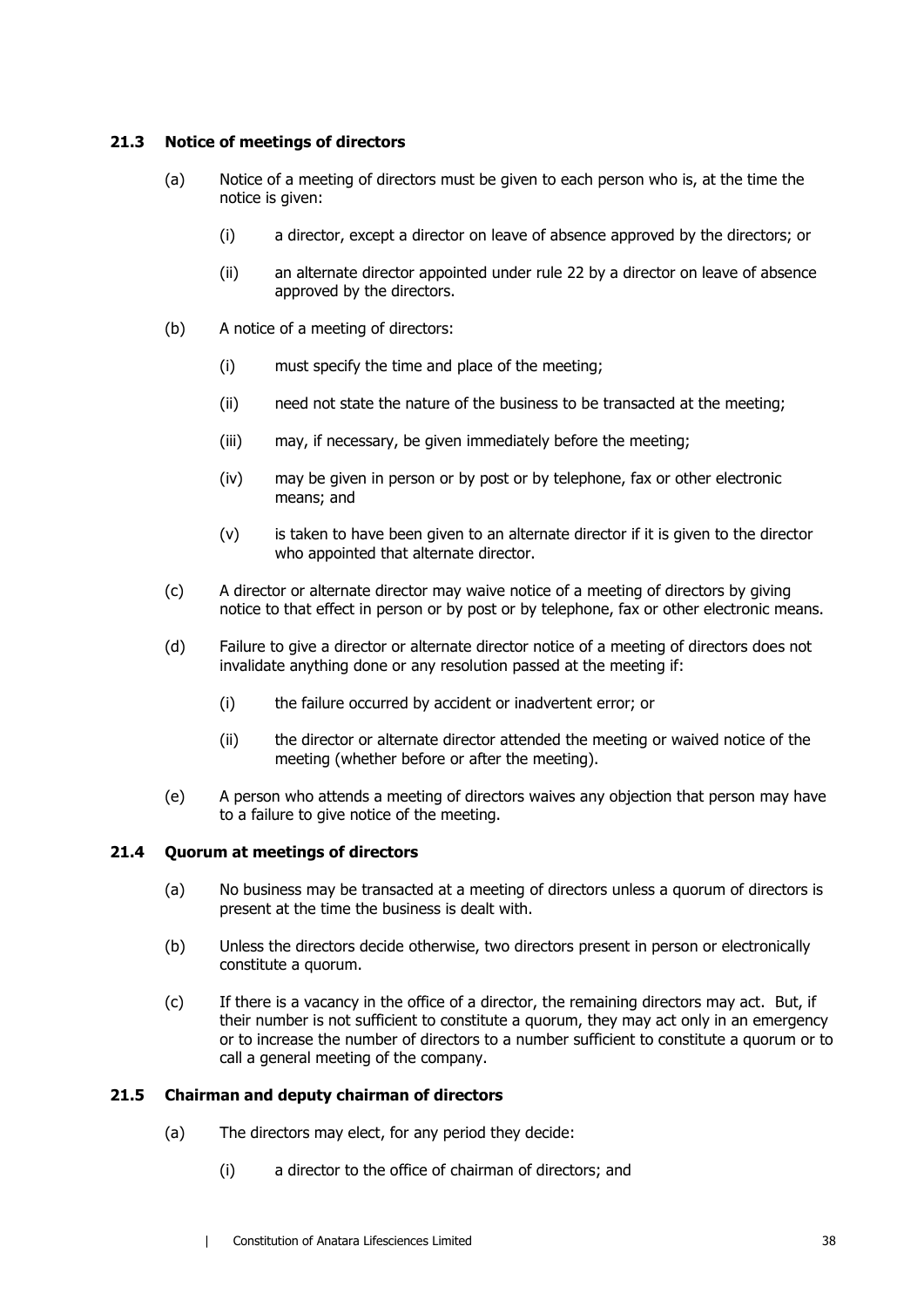- (ii) may elect one or more directors to the office of deputy chairman of directors.
- (b) The office of chairman of directors or deputy chairman of directors may, if the directors so resolve, be treated as an extra service or special exertion performed by the director holding that office for the purposes of rule [19.5\(g\).](#page-40-1)
- (c) The chairman of directors is entitled (if present within ten minutes after the time appointed for the meeting and willing to act) to preside as chairman at a meeting of directors.
- (d) If at a meeting of directors:
	- (i) there is no chairman of directors;
	- (ii) the chairman of directors is not present within ten minutes after the time appointed for the holding of the meeting; or
	- (iii) the chairman of directors is present within that time but is not willing or declines to act as chairman of the meeting,

the deputy chairman if any, if then present and willing to act, is entitled to be chairman of the meeting or if the deputy chairman is not present or is unwilling or declines to act as chairman of the meeting, the directors present must elect one of themselves to chair the meeting.

#### **21.6 Decisions of directors**

- (a) The directors, at a meeting at which a quorum is present, may exercise any authorities, powers and discretions vested in or exercisable by the directors under this constitution.
- (b) Questions arising at a meeting of directors must be decided by a majority of votes cast by the directors present and entitled to vote on the matter.
- (c) Subject to rule [21.6\(d\),](#page-45-0) if the votes are equal on a proposed resolution, the chairman of the meeting has a casting vote, in addition to his or her deliberative vote.
- <span id="page-45-0"></span>(d) Where only two directors are present or entitled to vote at a meeting of directors and the votes are equal on a proposed resolution:
	- (i) the chairman of the meeting does not have a second or casting vote; and
	- (ii) the proposed resolution is taken as lost.

#### **21.7 Written resolutions**

- (a) A resolution in writing of which notice has been given to all directors and which is signed or consented to by all of the directors entitled to vote on the resolution is as valid and effectual as if it had been passed at a meeting of the directors duly called and constituted and may consist of several documents in the same form, each signed or consented to be one or more of the directors.
- (b) A director may consent to a resolution by:
	- (i) signing the document containing the resolution (or a copy of that document);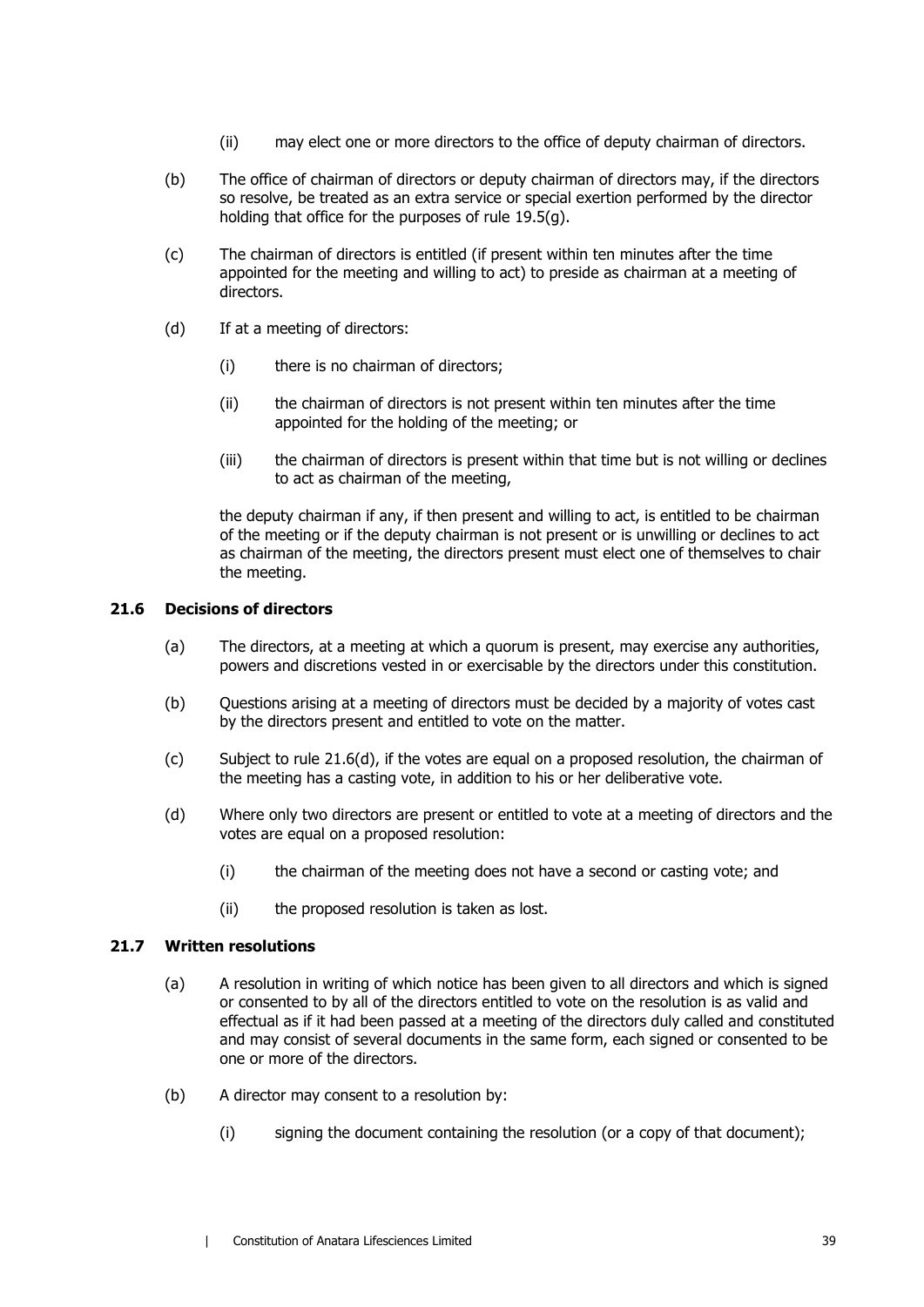- (ii) giving to the company a written notice (including by fax or other electronic means) addressed to the secretary or to the chairman of directors signifying assent to the resolution and either setting out its terms or otherwise clearly identifying them; or
- (iii) telephoning the secretary or the chairman of directors and signifying assent to the resolution and clearly identifying its terms.

## <span id="page-46-0"></span>**22 Alternate directors**

#### **22.1 Director may appoint alternate director**

- (a) A director may, with the approval of a majority of the other directors, appoint a person to be the director's alternate director for any period the director decides.
- (b) The appointment must be in writing and signed, and takes effect immediately upon the company receiving written notice of the appointment.
- (c) An alternate director may, but need not, be a member or a director of the company.
- (d) One person may act as alternate director to more than one director.

#### **22.2 Conditions of office of alternate director**

- (a) In the absence of the appointer, an alternate director:
	- (i) may exercise any powers (except the power to appoint an alternate director) that the appointer may exercise;
	- (ii) if the appointer does not attend a meeting of directors, attend and vote in place of and on behalf of the appointer;
	- (iii) is entitled to a separate vote for each director the alternate director represents in addition to any vote the alternate director may have as a director in his or her own right; and
	- (iv) when acting as a director, is responsible to the company for his or her own acts and defaults and is not to be taken to be the agent of the director by whom he or she was appointed.
- (b) The office of an alternate director is vacated if and when the appointer vacates office as a director.
- (c) The appointment of an alternate director may be terminated or suspended at any time by the appointer or by a majority of the other directors.
- (d) The termination or suspension of an appointment of an alternate director, must be in writing and signed and takes effect only when the company has received written notice of the termination or suspension.
- (e) An alternate director is not to be taken into account in determining the minimum or maximum number of directors allowed or the rotation of directors under this constitution.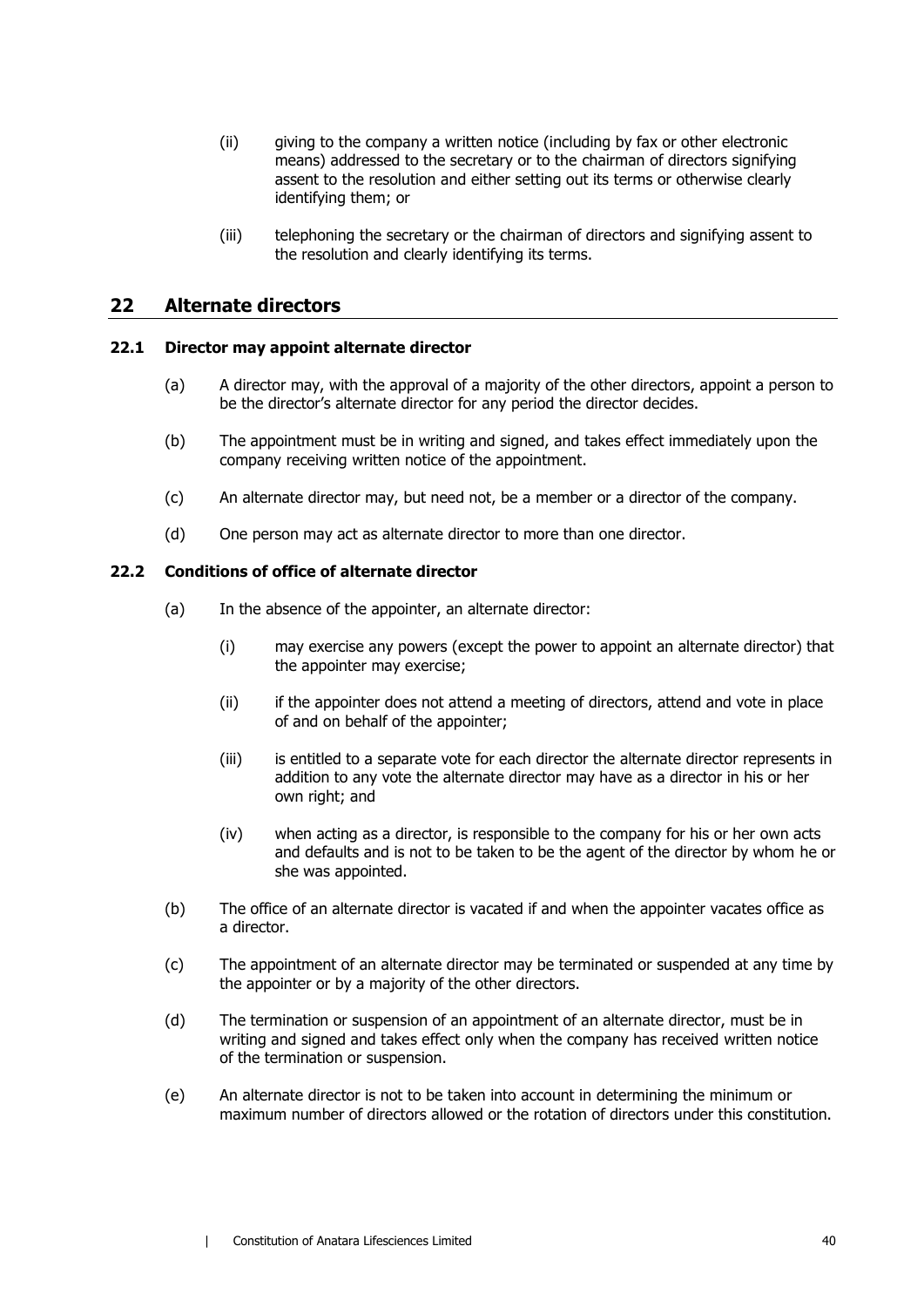- (f) In determining whether a quorum is present at a meeting of directors, an alternate director who attends the meeting is to be counted as a director for each director on whose behalf the alternate director is attending the meeting.
- (g) An alternate director is not entitled to receive any remuneration as a director from the company except from out of the remuneration of the director appointing the alternate director but is entitled to travelling, hotel and other expenses reasonably incurred for the purpose of attending any meeting of directors at which the appointer is not present.

#### <span id="page-47-0"></span>**22.3 Committees of directors**

- (a) The directors may delegate their powers to a committee of directors.
- (b) The committee must exercise the powers delegated in accordance with any directions of the directors.
- (c) The provisions of this constitution applying to meetings and resolutions of directors apply, so far as they can and with any necessary changes, to meetings and resolutions of a committee of directors, except to the extent they are contrary to any direction given under rule [22.3\(b\).](#page-47-0)
- (d) Membership of a committee of directors may, if the directors so resolve, be treated as an extra service or special exertion performed by the directors for the purposes of rule [19.5\(g\).](#page-40-1)

#### **22.4 Delegation to a director**

- (a) The directors may delegate any of their powers to one director.
- (b) A director to whom any powers have been so delegated must exercise the powers delegated in accordance with any directions of the directors.
- (c) The acceptance of a delegation of powers by a director may, if the directors so resolve, be treated as an extra service or special exertion performed by the delegate for the purposes of rule [19.5\(g\).](#page-40-1)

#### **22.5 Validity of acts**

- (a) All acts done at any meeting of the directors or by a committee or by any person acting as a director are, notwithstanding that it is afterwards discovered:
	- (i) that there was some defect in the appointment of any of the directors; or
	- (ii) the committee or the person acting as a director or that any of them were disqualified,

valid as if every person had been duly appointed and was qualified and continued to be a director or a member of the committee (as the case may be).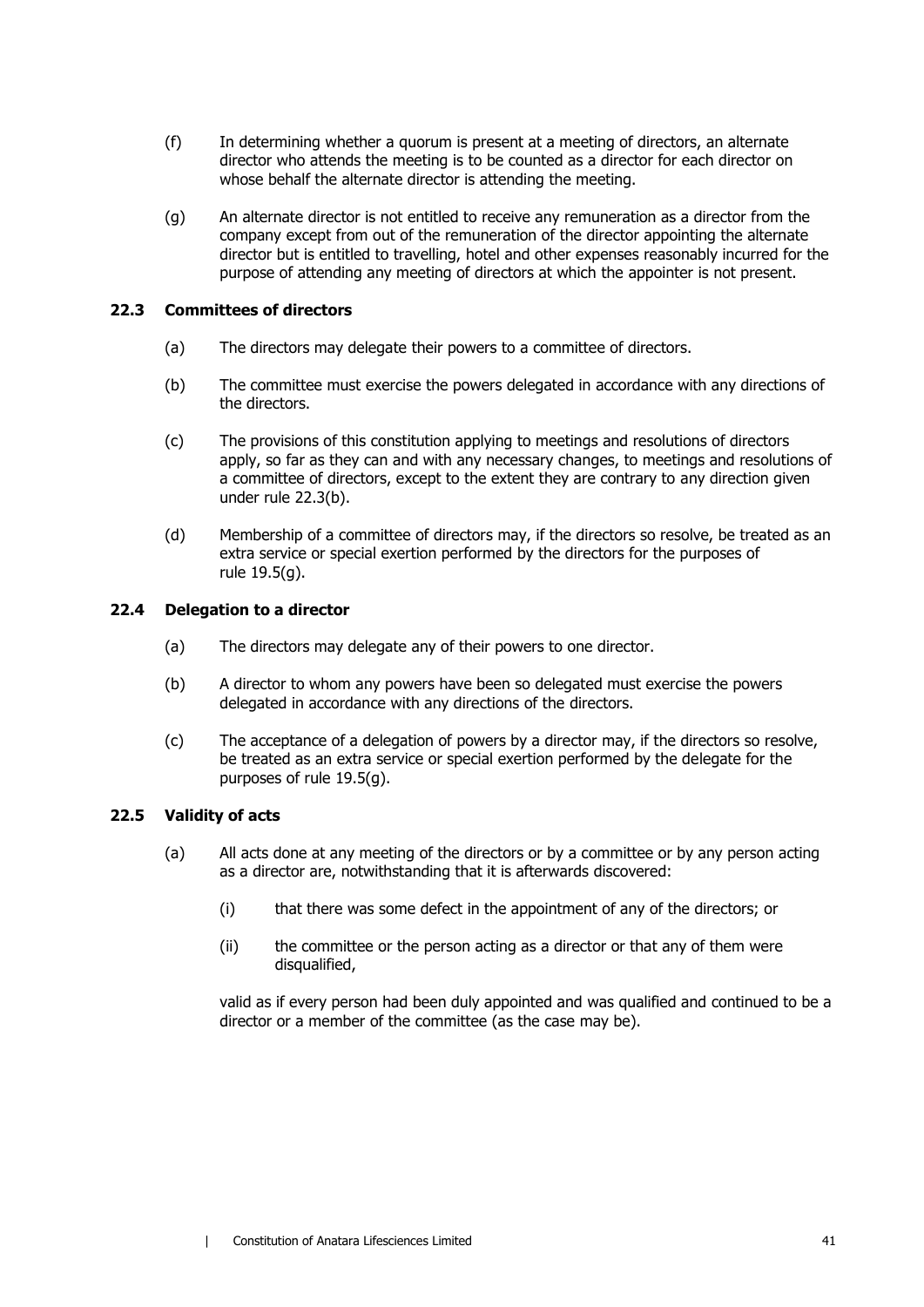## **23 Executive officers**

#### **23.1 Managing directors and executive directors**

- (a) The directors may appoint an employee to the office of managing director or executive director, to hold office as director for the period determined at the time of the appointment but not to exceed the term of employment of the employee.
- (b) The directors may, subject to the terms of any employment contract between the relevant director and the company or a subsidiary, at any time remove or dismiss the managing director or an executive director from employment with the company, in which case the appointment of that person as a director automatically ceases.

#### **23.2 Secretary**

- (a) The company must have at least one secretary appointed by the directors.
- (b) The directors may suspend or remove a secretary from that office.

#### <span id="page-48-1"></span><span id="page-48-0"></span>**23.3 Provisions applicable to all executive officers**

- (a) A reference in rule [23.3](#page-48-0) to an executive officer is a reference to a managing director, deputy managing director, executive director, associate director, secretary or assistant secretary appointed under this rule.
- (b) The appointment of an executive officer may be for a period, at the remuneration and on the conditions the directors decide.
- (c) The remuneration payable by the company to an executive officer must not include a commission on, or percentage of, operating revenue.
- (d) The directors may:
	- (i) delegate to an executive officer any powers, discretions and duties they decide;
	- (ii) withdraw, suspend or vary any of the powers, discretions and duties given to an executive officer; and
	- (iii) authorise the executive officer to delegate any of the powers, discretions and duties given to the executive officer.
- (e) An act done by a person acting as an executive officer is not invalidated by:
	- (i) a defect in the person's appointment as an executive officer;
	- (ii) the person being disqualified to be an executive officer; or
	- (iii) the person having vacated office,

if the person did not know that circumstance when the act was done.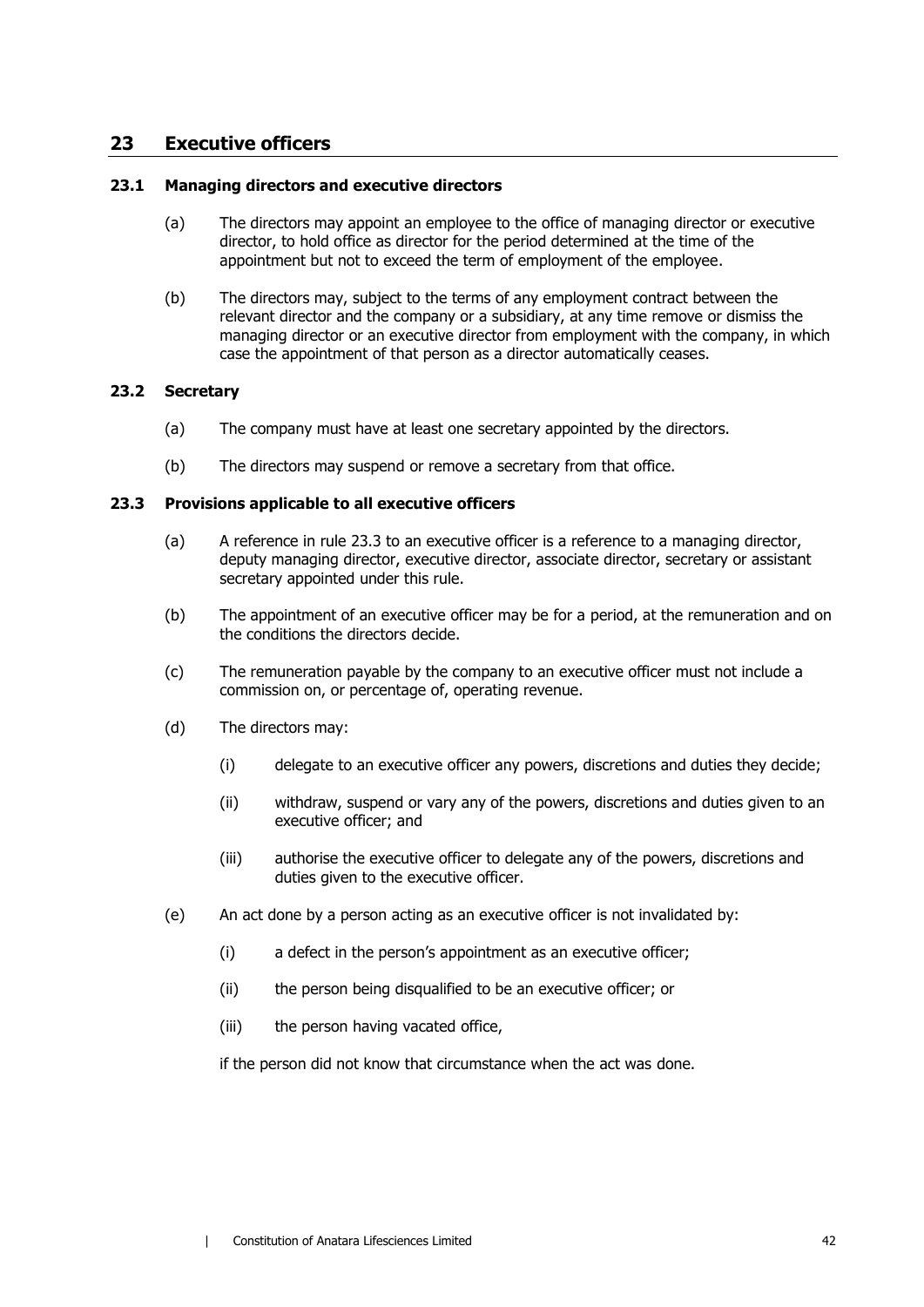## **24 Indemnity and insurance**

#### **24.1 Officer's right of indemnity**

Rules [24.2](#page-49-1) and [24.4](#page-49-0) apply:

- (a) to each person who is or has been a director, alternate director or executive officer (within the meaning of rule [23.3\(a\)\)](#page-48-1) of the company;
- (b) to any other officers or former officers of the company or of its related bodies corporate as the directors in each case determine; and
- (c) if the directors so determine, to any auditor or former auditor of the company or of its related bodies corporate,

(each an **Officer** for the purposes of this rule).

#### <span id="page-49-1"></span>**24.2 Indemnity**

The company must indemnify each Officer on a full indemnity basis and to the full extent permitted by law against all losses, liabilities, costs, charges and expenses (**Liabilities**) incurred by the Officer as an officer of the company or of a related body corporate.

#### **24.3 Scope of indemnity**

The indemnity in rule [24.2:](#page-49-1)

- (a) does not operate in respect of any Liability of the Officer to the extent that Liability is covered by insurance;
- (b) is enforceable without the Officer having to first incur any expense or make any payment; and
- (c) is a continuing obligation and is enforceable by the Officer even though the Officer may have ceased to be an officer or auditor of the company or its related bodies corporate.

#### <span id="page-49-0"></span>**24.4 Insurance**

The company may, to the extent the law permits:

- (a) purchase and maintain insurance; or
- (b) pay or agree to pay a premium for insurance,

for each Officer against any Liability incurred by the Officer as an officer or auditor of the company or of a related body corporate including, but not limited to:

- (c) costs and expenses in defending any proceedings, whether civil or criminal, whatever their outcome; or
- (d) a Liability arising from negligence or other conduct.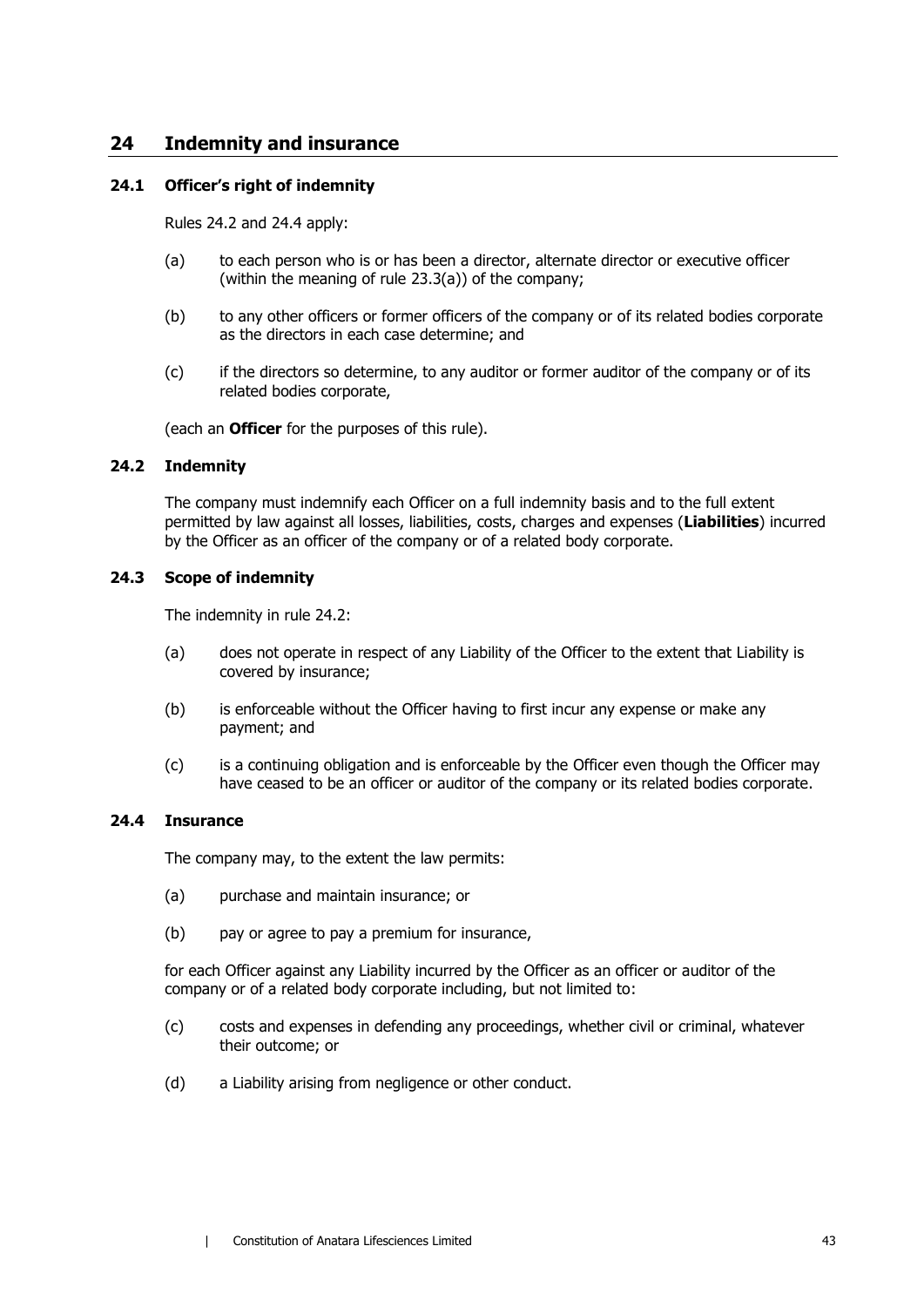#### **24.5 Savings**

Nothing in rule [24.2](#page-49-1) or [24.4:](#page-49-0)

- (a) affects any other right or remedy that a person to whom those rules apply may have in respect of any Liability referred to in those rules;
- (b) limits the capacity of the company to indemnify or provide or pay for insurance for any person to whom those rules do not apply; or
- (c) limits or diminishes the terms of any indemnity conferred or agreement to indemnify entered into before the adoption of this constitution.

#### **24.6 Contract**

The company may enter into an agreement with any Officer to give effect to the rights conferred by this rule or the exercise of a discretion under this rule on any terms as the directors think fit which are not inconsistent with this rule.

#### **25 Dividends**

#### **25.1 Payment of dividends**

The directors may:

- (a) pay any interim and final dividends that, in their judgment, the financial position of the company justifies;
- (b) rescind a decision to pay a dividend if they decide, before the payment date, that the company's financial position no longer justifies the payment; and
- (c) pay any dividend required to be paid under the terms of issue of a share.

#### **25.2 Reserves and profits carried forward**

- (a) The directors may:
	- (i) set aside out of the company's profits any reserves or provisions they decide;
	- (ii) appropriate to the company's profits any amount previously set aside as a reserve or provision; or
	- (iii) carry forward any profits remaining that they consider should not be distributed as dividends or capitalised, without transferring those profits to a reserve or provision.
- (b) Setting aside an amount as a reserve or provision does not require the directors to keep the amount separate from the company's other assets or prevent the amount being used in the company's business or being invested as the directors decide.

#### **25.3 Apportionment of dividends**

Subject to the terms of issue of any shares or class of shares, dividends must be paid equally on all shares, except partly paid shares, which have an entitlement only to that part of the dividend which is in proportion to the amount paid (not credited) on the share to the total amounts paid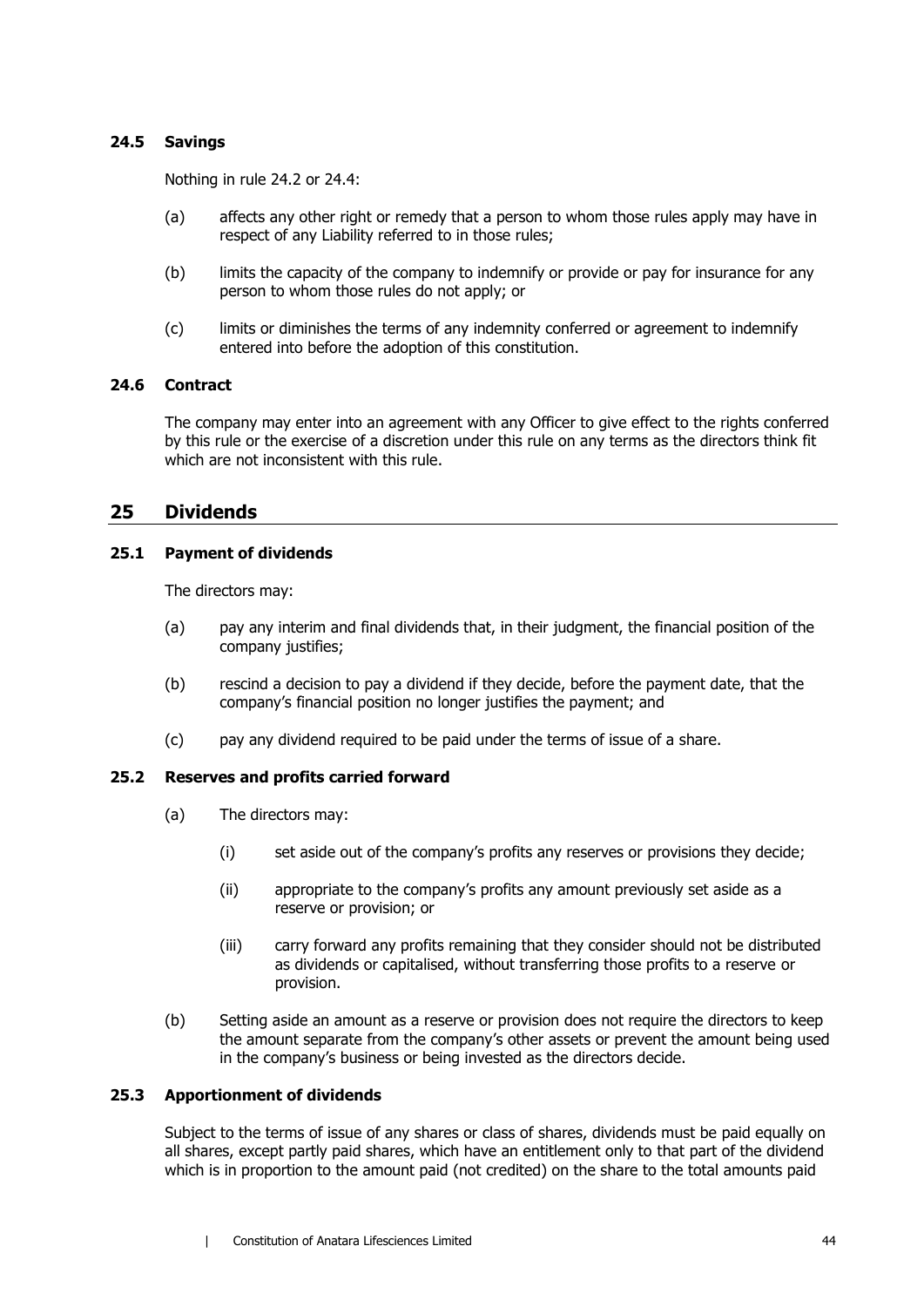and payable (excluding amounts credited). An amount paid in advance of a call under rule [5.8](#page-15-0) is taken as not having been paid until it becomes payable.

#### **25.4 Record date**

Subject to the Settlement Operating Rules:

- (a) the directors may fix a record date for a dividend, with or without suspending the registration of transfers from that date under rule [12.4;](#page-22-2) and
- (b) a dividend must be paid to the person who is registered, or entitled under rule [12.2\(c\)](#page-21-3) to be registered, as the holder of the share:
	- (i) where the directors have fixed a record date for the dividend, on that date; or
	- (ii) where the directors have not fixed a record date for that dividend, on the date fixed for payment of the dividend,

and a transfer of a share that is not registered, or left with the company for registration under rule [12.2\(b\),](#page-21-4) on or before that date is not effective, as against the company, to pass any right to the dividend.

#### **25.5 No interest**

Interest is not payable by the company on any dividend.

#### <span id="page-51-0"></span>**25.6 Method of payment**

- <span id="page-51-1"></span>(a) The directors may pay dividends by:
	- (i) cheque sent to the address of the member shown in the register of members, or for joint holders, the first listed name and address;
	- (ii) by any electronic or other means approved by the directors directly to an account (of a type approved by the directors) nominated in writing by the member or the joint holders; or
	- (iii) any other method the directors may decide.
- (b) Different methods of payment may apply to different members or groups of members (such as overseas members).
- (c) A cheque sent under rule  $25.6(a)(i)$ :
	- (i) may be made payable to bearer or to the order of the member to whom it is sent or any other person the member directs; and
	- (ii) is sent at the member's risk.
- <span id="page-51-2"></span>(d) If the directors decide to pay dividends by electronic means under rule  $25.6(a)(ii)$ , but:
	- (i) no account is nominated by the member; or
	- (ii) an electronic transfer into a nominated account is rejected or refunded,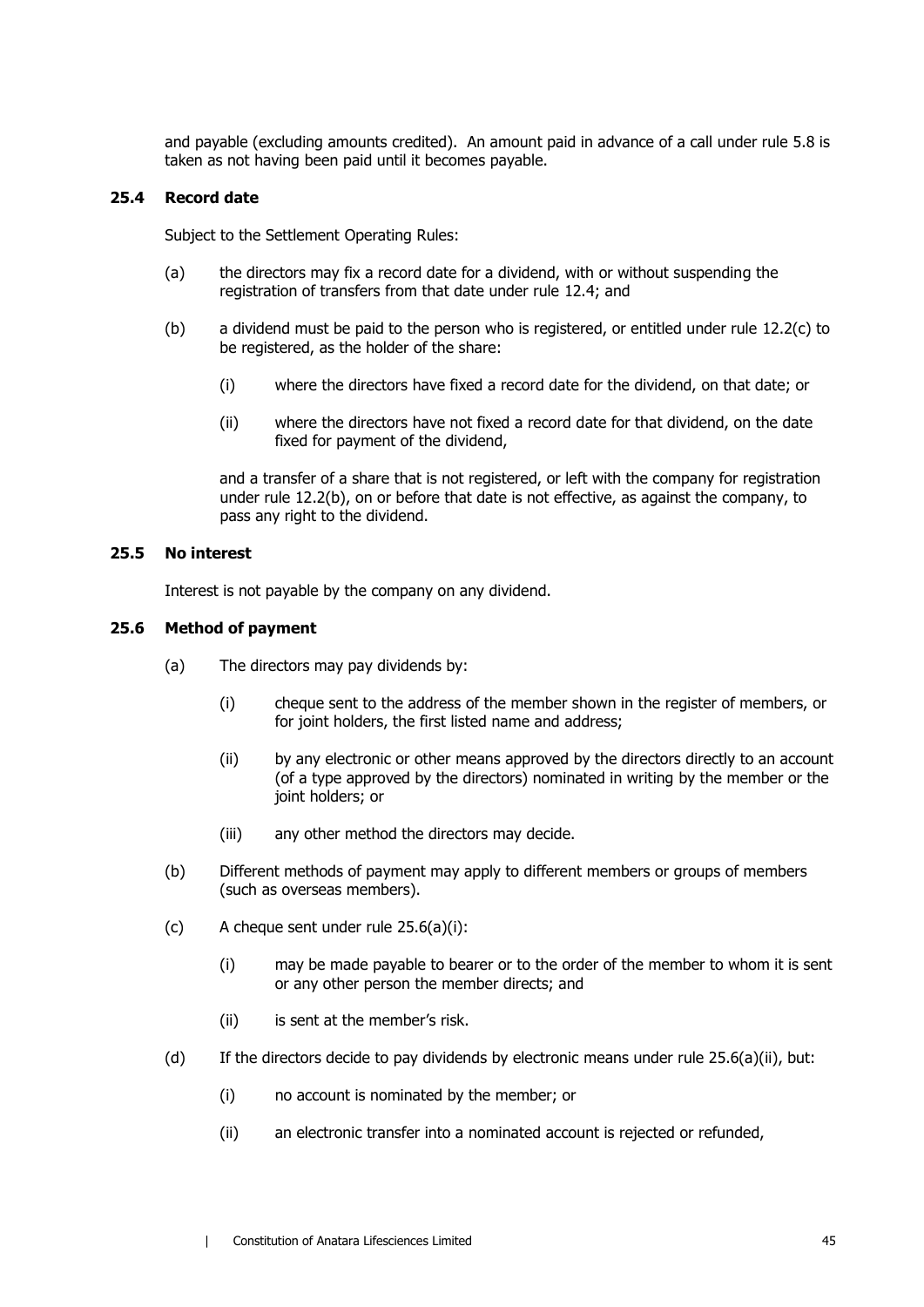the company may credit the amount payable to an account of the company to be held until the member nominates a valid account.

- <span id="page-52-0"></span>(e) Where a member does not have a registered address or the company believes that a member is not known at the member's registered address, the company may credit an amount payable to the member to an account of the company to be held until the member claims the amount or nominates an account into which payment may be made.
- (f) An amount credited to an account under rules  $25.6(d)$  or  $25.6(e)$  is to be treated as having been paid to the member at the time it is credited to that account. The company is not a trustee of the money and no interest accrues on the money.

#### **25.7 Retention of dividends**

The directors may retain the dividend payable on a share:

- (a) where a person is entitled to a share because of an event under rule [14,](#page-24-0) until that person becomes registered as the holder of that share or transfers it; and
- (b) apply it to any amount presently payable by the holder of that share to the company.

#### **25.8 Distribution of specific assets**

- (a) The directors may distribute specific assets, including paid-up shares or other securities of the company or of another body corporate, either generally or specifically to members as direct payment of the dividend in whole or in part and, if they do so they may:
	- (i) fix the value of any asset distributed;
	- (ii) make cash payments to members on the basis of the value fixed or for any other reason so as to adjust the rights of members between themselves; and
	- (iii) vest an asset in trustees.
- (b) Where the company satisfies a dividend by way of distribution of securities of another body corporate, each member is taken to have agreed to become a member of that corporation and to have agreed to be bound by the constitution of that corporation. Each member also appoints each director their agent and attorney to:
	- (i) agree to the member becoming a member of that corporation;
	- (ii) agree to the member being bound by the constitution of that corporation;
	- (iii) sign any transfer of shares or securities, or other document required to give effect to the distribution of shares or other securities to that member.

#### **25.9 Source of dividends**

Subject to the Listing Rules, the directors may pay a dividend to particular members wholly or partly out of any particular fund or reserve or out of profits derived from any particular source, and to the other members wholly or partly out of any other particular fund or reserve or out of profits derived from any other particular source.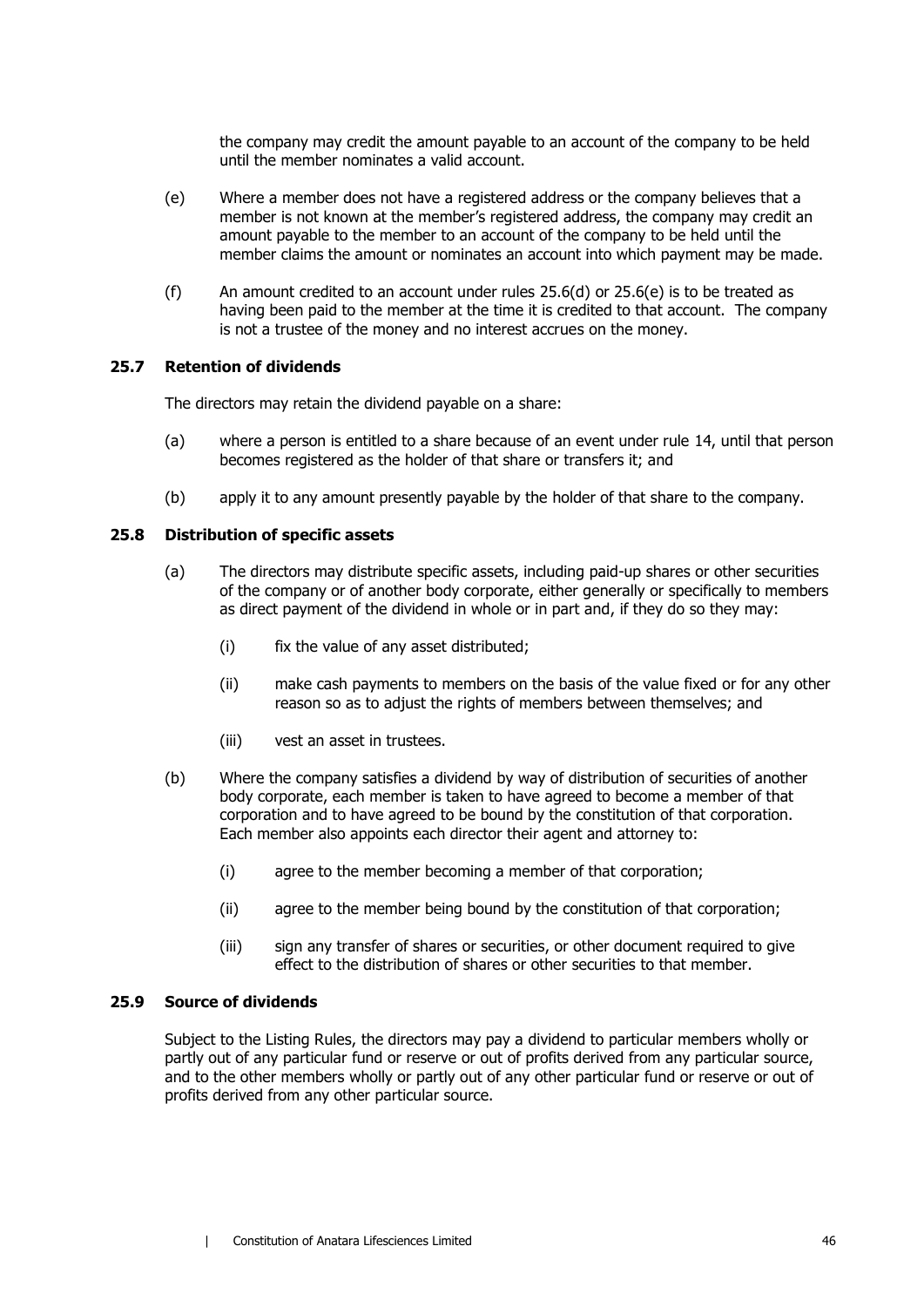#### **25.10 Reinvestment of dividends**

Subject to the Listing Rules, the directors may permit the members or any class of members to:

- (a) reinvest cash dividends by subscribing for shares or other securities in the company or a related body corporate; and
- (b) forgo the right to receive cash dividends and receive instead some other form of distribution of entitlement (including securities),

on any terms the directors think fit.

#### **25.11 Unclaimed dividends**

Unclaimed dividends may be invested by the directors as they think fit for the benefit of the company until claimed or until required to be dealt with under the law.

## <span id="page-53-4"></span>**26 Capitalising profits**

#### <span id="page-53-1"></span>**26.1 Capitalisation of reserves and profits**

The directors:

- (a) may resolve to capitalise any sum, being the whole or a part of the amount for the time being standing to the credit of any reserve account or the profit and loss account or otherwise available for distribution to the members; and
- (b) may, but need not, resolve to apply the sum in any of the ways mentioned in rule [26.2,](#page-53-0) for the benefit of members in the proportions to which those members would have been entitled in a distribution of that sum by way of dividend.

#### <span id="page-53-2"></span><span id="page-53-0"></span>**26.2 Applying a sum for the benefit of members**

The ways in which a sum may be applied for the benefit of members under rule [26.1](#page-53-1) are:

- (a) paying up in full, at an issue price decided by the resolution, any unissued shares in or other securities of the company;
- <span id="page-53-3"></span>(b) paying up any amounts unpaid on shares or other securities held by the members; or
- (c) paying up partly as specified in rule [26.2\(a\)](#page-53-2) and partly as specified in rule [26.2\(b\).](#page-53-3)

#### **26.3 Implementing the resolution**

The directors may do all things necessary to give effect to a resolution under rule [26.1,](#page-53-1) including to enter into an agreement on behalf of any member.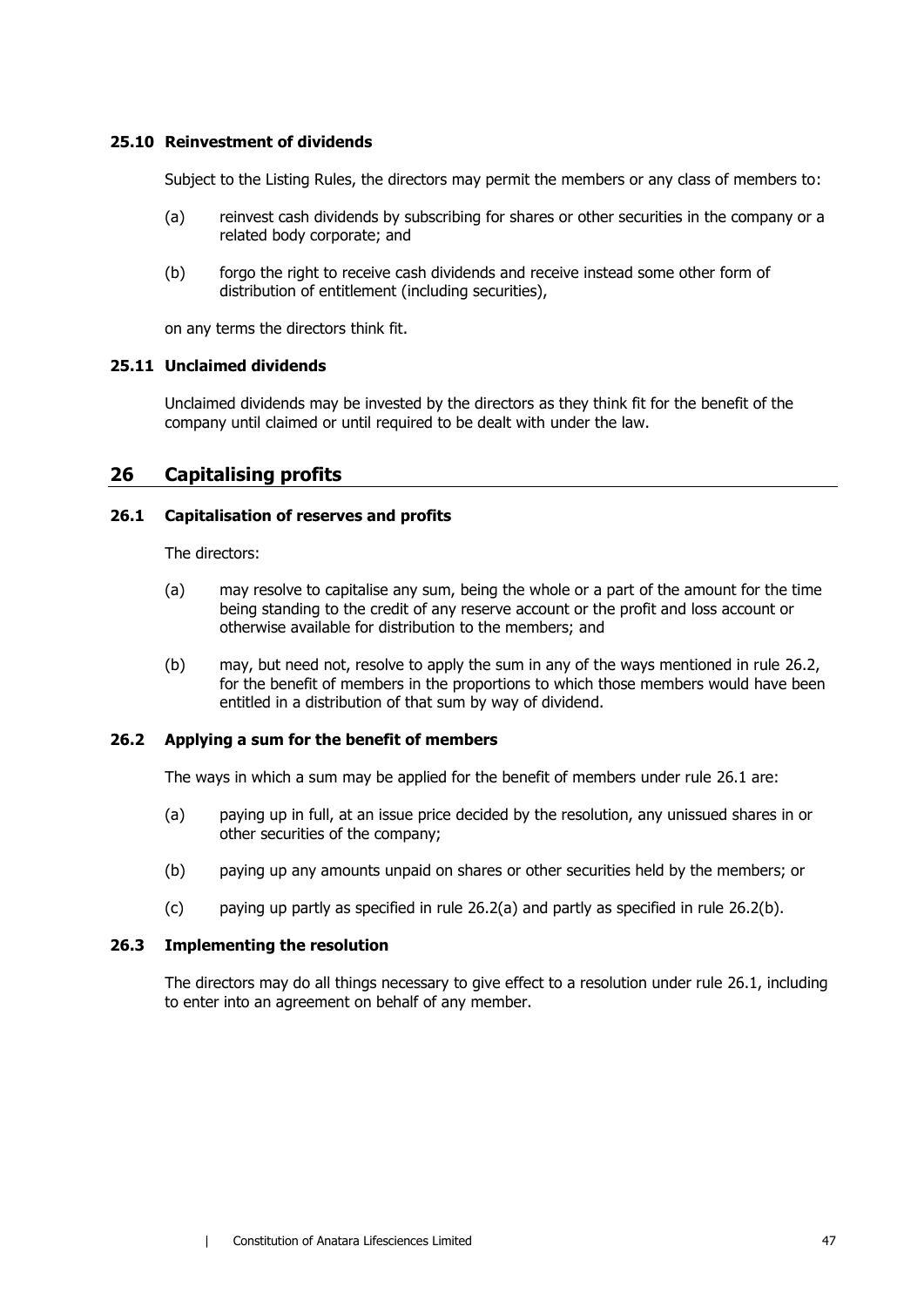## **27 Winding up**

#### <span id="page-54-0"></span>**27.1 Distributing surplus**

Subject to this constitution and the terms of issue of any shares or class of shares:

- (a) if the company is wound up and the property of the company available for distribution among the members is more than sufficient to pay:
	- (i) all the debts and liabilities of the company; and
	- (ii) the costs, charges and expenses of the winding up,

the excess must be divided among the members in proportion to the number of shares held by them, irrespective of the amounts paid or credited as paid on the shares;

- (b) for the purpose of calculating the excess referred to in rule  $(27.1(a)$ , any amount unpaid on a share is to be treated as property of the company;
- <span id="page-54-1"></span>(c) the amount of the excess that would otherwise be distributed to the holder of a partly paid share under rule [27.1\(a\)](#page-54-0) must be reduced by the amount unpaid on that share at the date of the distribution; and
- (d) if the effect of the reduction under rule  $27.1(c)$  would be to reduce the distribution to the holder of a partly paid share to a negative amount, the holder must contribute that amount to the company.

#### <span id="page-54-3"></span><span id="page-54-2"></span>**27.2 Dividing property**

- (a) If the company is wound up, the liquidator may, with the sanction of a special resolution:
	- (i) divide among the members the whole or any part of the company's property; and
	- (ii) decide how the division is to be carried out as between the members or different classes of members.
- (b) A division under rule [27.2\(a\)](#page-54-2) need not accord with the legal rights of the members and, in particular, any class may be given preferential or special rights or may be excluded altogether or in part.
- (c) Where a division under rule [27.2\(a\)](#page-54-2) does not accord with the legal rights of the members, a member is entitled to dissent and to exercise the same rights as if the special resolution sanctioning that division were a special resolution passed under section 507 Corporations Act.
- (d) If any of the property to be divided under rule [27.2\(a\)](#page-54-2) includes shares with a liability to calls, any person entitled under the division to any of the shares may, within ten days after the passing of the special resolution referred to in rule [27.2\(a\),](#page-54-2) by written notice direct the liquidator to sell the person's proportion of the securities and account for the net proceeds. The liquidator must, if practicable, act accordingly.
- (e) Nothing in rule [27.2](#page-54-3) takes away from or affects any right to exercise any statutory or other power which would have existed if this rule were omitted.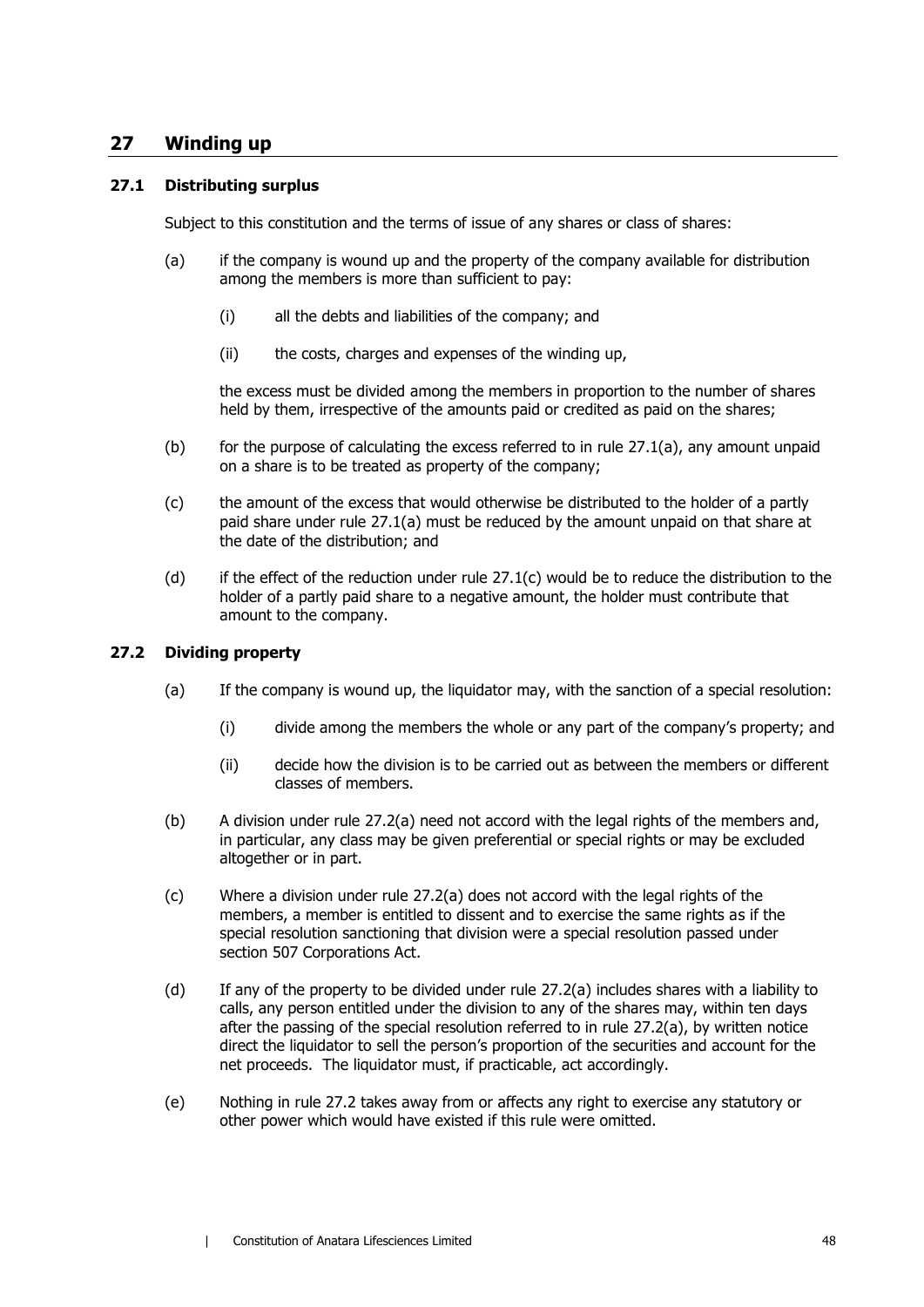- (f) Rule 26 applies, so far as it can and with any necessary changes, to a division by a liqui[dato](#page-53-4)r under rule [27.2\(a\)](#page-54-2) as if references in rule [26](#page-53-4) to:
	- (i) the directors were references to the liquidator; and
	- (ii) a distribution or capitalisation were references to the division under rule [27.2\(a\).](#page-54-2)

## **28 Inspection of records**

#### **28.1 Inspection by member**

Except as provided by law, this constitution or as authorised by a directors' resolution, a person who is not a director does not have the right to inspect any of the board papers, books, records or documents of the company.

#### **28.2 Access by director**

The company may enter into contracts, and procure that its subsidiaries enter into contracts, on any terms the directors think fit, to grant a director or former director continuing access for a specified period after the director ceases to be a director to board papers, books, records and documents of the company which relate to the period during which the director or former director was a director of the company.

#### **29 Seals**

#### **29.1 Safe custody of seal**

The company may have a common seal, in which case the directors must provide for the safe custody of the seal and any duplicate common seal.

### **29.2 Use of seal**

If the company has a common seal or duplicate common seal:

- (a) it may only be used with the authority of the directors; and
- (b) every document to which it is affixed must be signed by a director and countersigned by:
	- (i) a second director;
	- (ii) the secretary; or
	- (iii) by a person appointed by the directors for the purpose.

### **30 Notices**

## <span id="page-55-0"></span>**30.1 Method of service**

- (a) The company may give a notice to a member by:
	- (i) delivering it personally;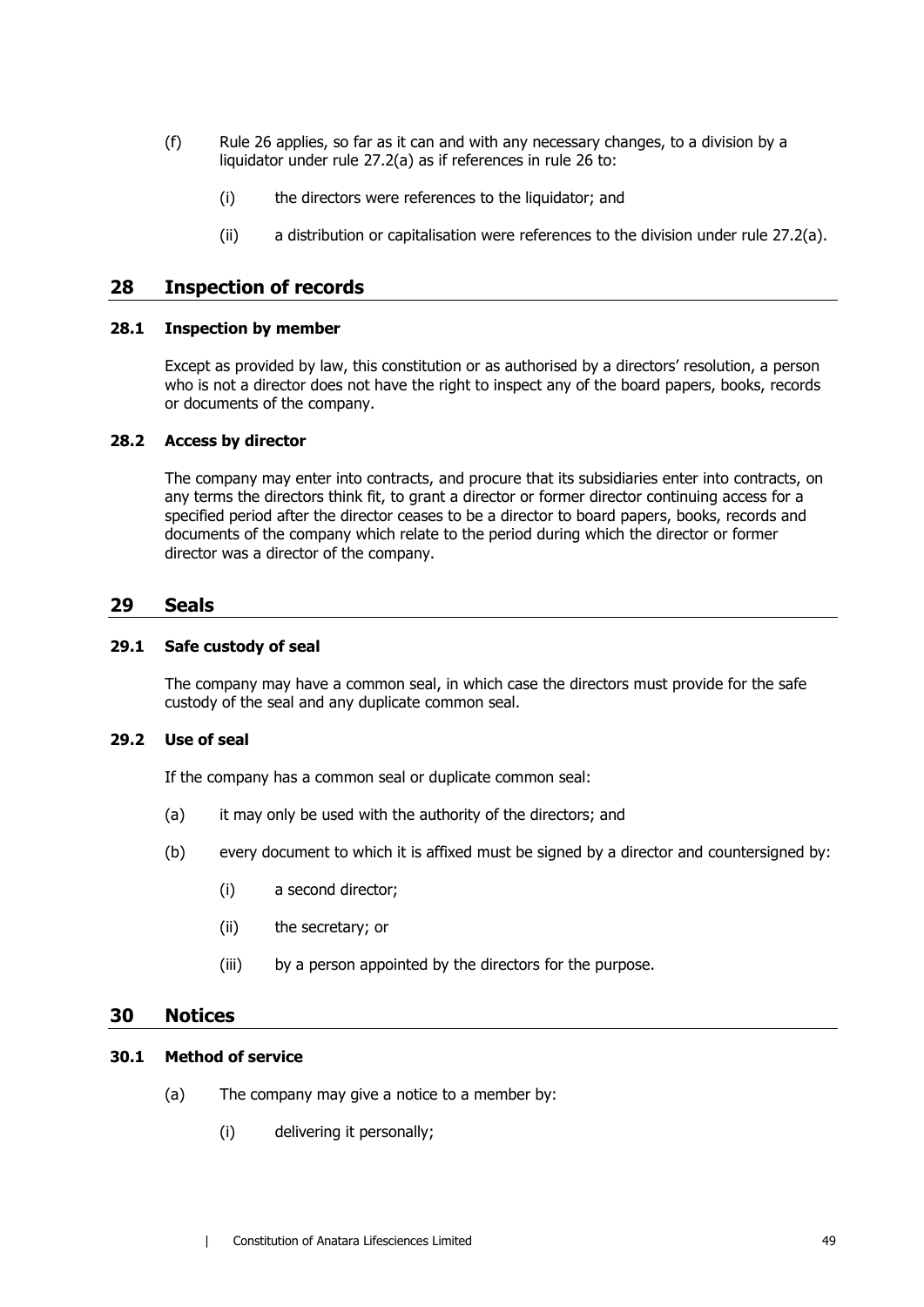- (ii) sending it by prepaid post to the member's address in the register of members or any other address the member gives the company for notices; or
- (iii) sending it by fax or other electronic means to the fax number or electronic address the member gives the company for notices.
- (b) A person who becomes entitled to a share registered in the name of a member, is taken to have received every notice which, before that person's name and address is entered in the register of members for those shares, is given to the member under rule [30.1.](#page-55-0)
- (c) Where a member does not have a registered address or where the company believes that member is not known at the member's registered address, all notices are taken to be:
	- (i) given to the member if the notice is exhibited in the company's registered office for a period of 48 hours; and
	- (ii) served at the commencement of that period,

unless and until the member informs the company of the member's address.

#### **30.2 Time of service**

- (a) A notice from the company properly addressed and posted is taken to be given and received on the day after the day of its posting.
- (b) A notice sent or given by fax or other electronic transmission:
	- (i) is taken to be effected by properly addressing and transmitting the fax or other electronic transmission; and
	- (ii) is taken to have been given and received on the day of its transmission.
- (c) Where a given number of days' notice or notice extending over any other period must be given, the day of service is not to be counted in the number of days or other period.

#### **30.3 Evidence of service**

A certificate signed by a director or secretary stating that a notice has been given under this constitution is conclusive evidence of that fact.

#### <span id="page-56-0"></span>**30.4 Joint holders**

A notice may be given by the company to the joint holders of a share by giving it to the joint holder first named in the register of members for the share.

#### **30.5 Other communications and documents**

Rules [30.1](#page-55-0) to [30.4](#page-56-0) (inclusive) apply, so far as they can and with any necessary changes, to serving any communication or document.